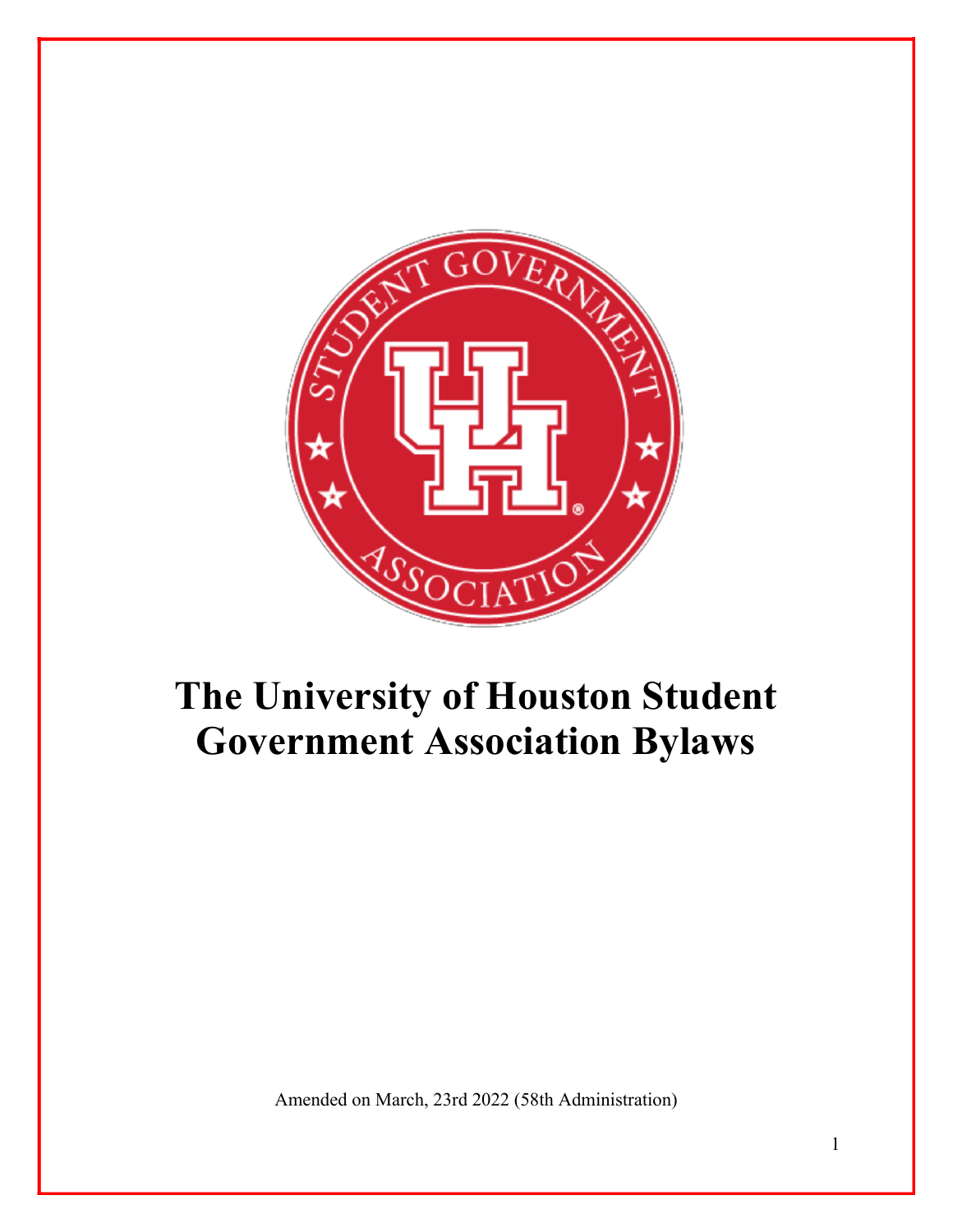| Table of Contents |    |
|-------------------|----|
|                   |    |
|                   |    |
|                   |    |
|                   |    |
|                   |    |
|                   |    |
|                   |    |
|                   |    |
|                   |    |
|                   |    |
|                   |    |
|                   |    |
|                   |    |
|                   |    |
|                   |    |
|                   |    |
|                   |    |
|                   |    |
|                   |    |
|                   |    |
|                   |    |
|                   |    |
|                   |    |
|                   |    |
|                   |    |
|                   |    |
|                   |    |
|                   |    |
|                   |    |
|                   |    |
|                   |    |
|                   | 39 |
|                   |    |
|                   |    |
|                   |    |
|                   |    |
|                   |    |
|                   |    |
|                   |    |
|                   |    |
|                   |    |
|                   |    |
|                   |    |
|                   |    |
|                   |    |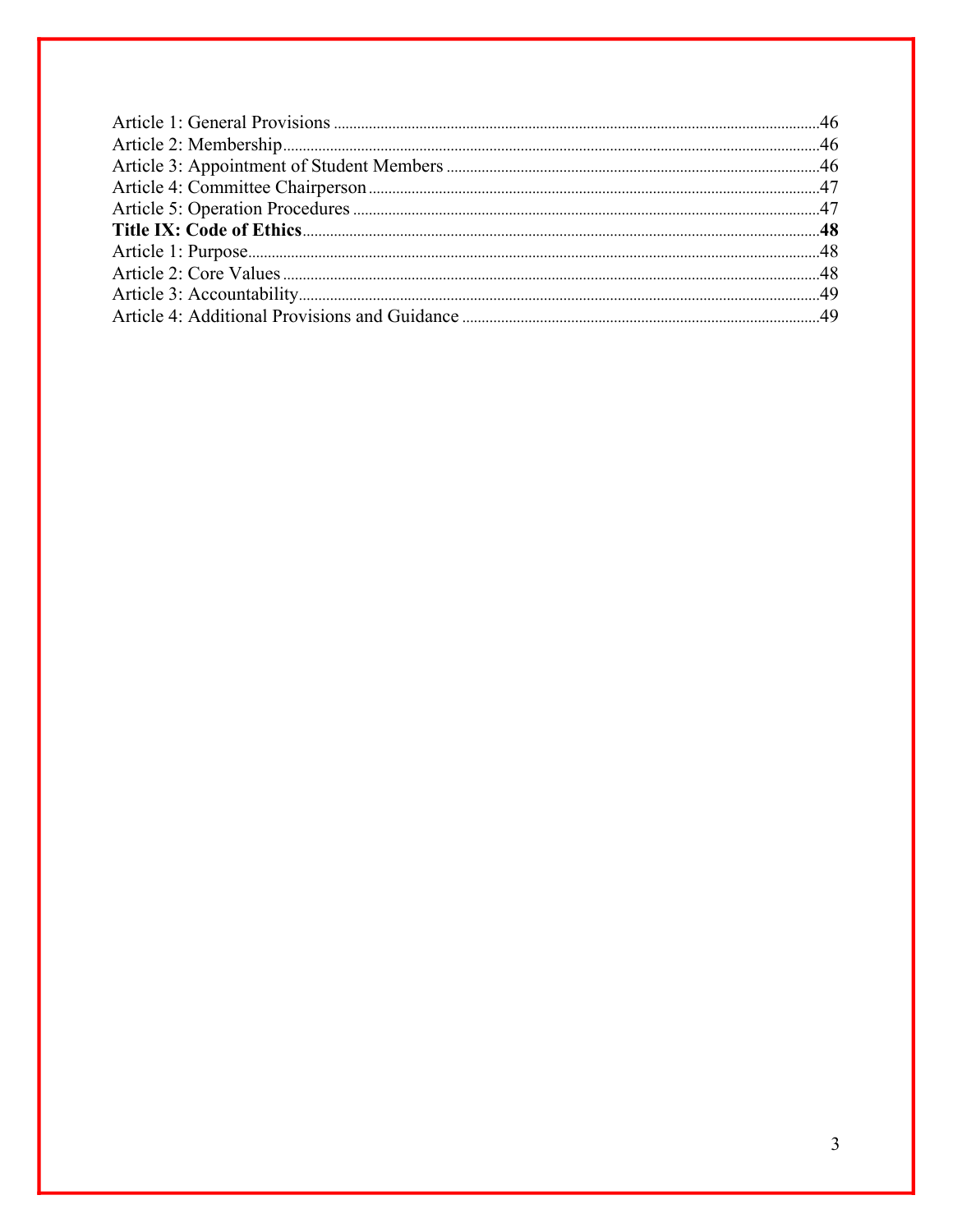## **Title I: Composition and Structure of the Senate**

# **Article 1: General Provisions**

#### **Section 1: Purpose**

Clause 1: This Title is adopted by the Senate consistent with its Constitutional power to make all laws which will be necessary and proper for carrying into execution the foregoing powers and all powers vested by the Constitution of the Student Government Association or in any department or office thereof and in order to specify the manner in which the Senate will exercise its powers as the legislative body of the Student Government Association.

## **Section 2: Authority Limits**

- Clause 1: No motion or vote within the Senate may suspend the rules within the Bylaws or Constitution without a Student Government Bill to amend the Bylaws being passed and enacted according to the exact process outlined in Title I, Article 10, Section 6, Clause 1 of the Bylaws.
- Clause 2: All powers within the Bylaws are explicitly granted and cannot be transferred to anyone else without a Student Government Bill to amend the Bylaws being passed and enacted according to the exact process outlined in Title I, Article 10, Section 6, Clause 1 of the Bylaws. No emergency powers may be granted by the Senate.

## **Article 2: Senate Membership**

## **Section 1: Membership**

- Clause 1: The members of the Senate will be those students duly elected or appointed to the Senate according to the Constitution and the Student Government Association Bylaws.
- Clause 2: Members of the Senate will assume their office immediately following the beginning of their term or immediately upon their appointment as defined by the Election Code, Bylaws, and Constitution.
- Clause 3: Members of the Senate will be in good academic and disciplinary standing with the University of Houston.
- Clause 4: The Senate will be provided the responses to the application questions of candidates for senate appointments, and a video recording of the candidates' interview.
	- a. Applicants for the senate appointments will be informed prior to the interview and at the start of the interview that they will be recorded.

## **Article 3: Attendance Policy**

# **Section 1: Attendance**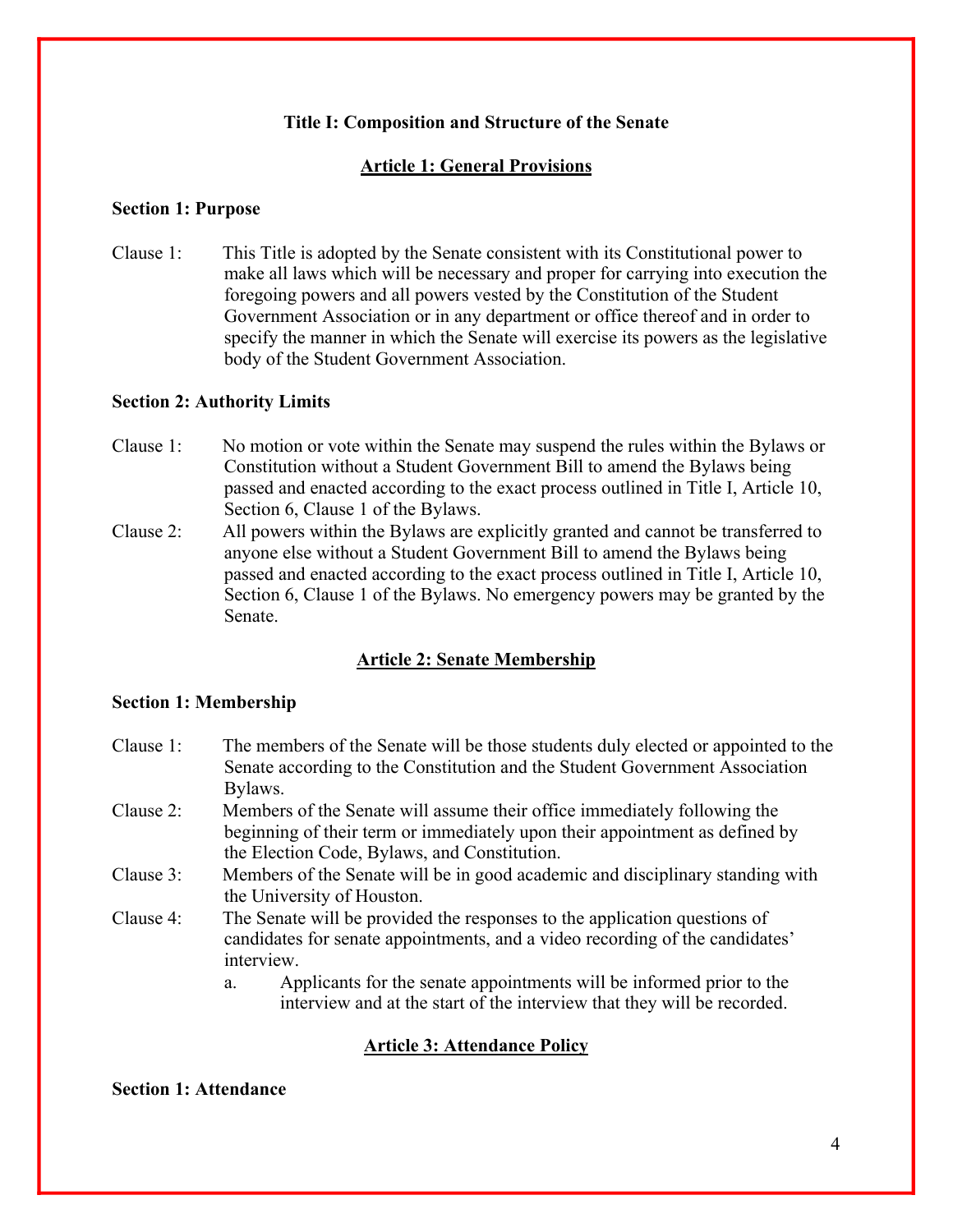- Clause 1: Each Senator will attend all meetings of the Senate, of those Senate Committees on which that Senator serves, and of their respective Senate Caucuses.
- Clause 2: Each Senator will not be counted absent so long as they answer present either at the opening or closing call of the role. The Speaker will determine whether the length of time the Senator attended the meeting is adequate.
- Clause 3: Senators will attend SGA functions, as determined by the Speaker to promote SGA and its functions. If a Senator has an excused absence from attending a function pursuant to this clause, that absence will not be applied toward the total count of excused absences for expulsion.

#### **Section 2: Mandatory Public Engagement**

- Clause 1: For the purpose of facilitating communication between students and their representative(s) in the Senate, all Senators must engage in at least one of the following activities every Fall and Spring semester:
	- a. A town hall consisting of at least a presentation by the Senator(s) and a question-and-answer session with the attendees; or
	- b. A meeting between the Senator and student leaders of at least one Registered Student Organization (RSO) consisting of at least a presentation by the Senator(s) and a question-and-answer session with the attendees; or
	- c. Attendance at a minimum of one meeting of a RSO consisting of at least a presentation by the Senator(s) and a question-and-answer session with the attendees
	- d. A tabling event in either a centralized location in an academic building on campus or in a centralized communal location on campus that includes an activity or handout pre-approved by the Speaker of the Senate to engage constituents and encourage participation.
- Clause 2: Such activities will be publicized in an appropriate way, such as through social media and an electronic mailing database, to the constituency involved at least seven calendar days prior to the activity taking place. Senators may rely on others to publicize the event on their behalf, such as the president of a RSO sending an email to the RSO's membership or a social media post created by a member of the Student Government Executive Branch.
- Clause 3: Senators may partner to fulfill the requirements established in Clause 1.
- Clause 4: A document may be developed to outline general guidance on how to conduct these activities. Time constraints may be imposed on the activities.
- Clause 5: Failure to fulfill the requirements established in Clause 1 will result in an unexcused absence toward a Senator's Senate record, in accordance with the Senate Attendance Policy. Excused absences are left to the discretion of the Speaker.
- Clause 6: Senators will notify the Speaker of the Senate of the date, time, location, and other logistical details, as applicable, of their public engagement activities outlined in Clause 1 at least five calendar days prior to the activity taking place. The Speaker of the Senate is charged with verifying all requirements under this Section are met.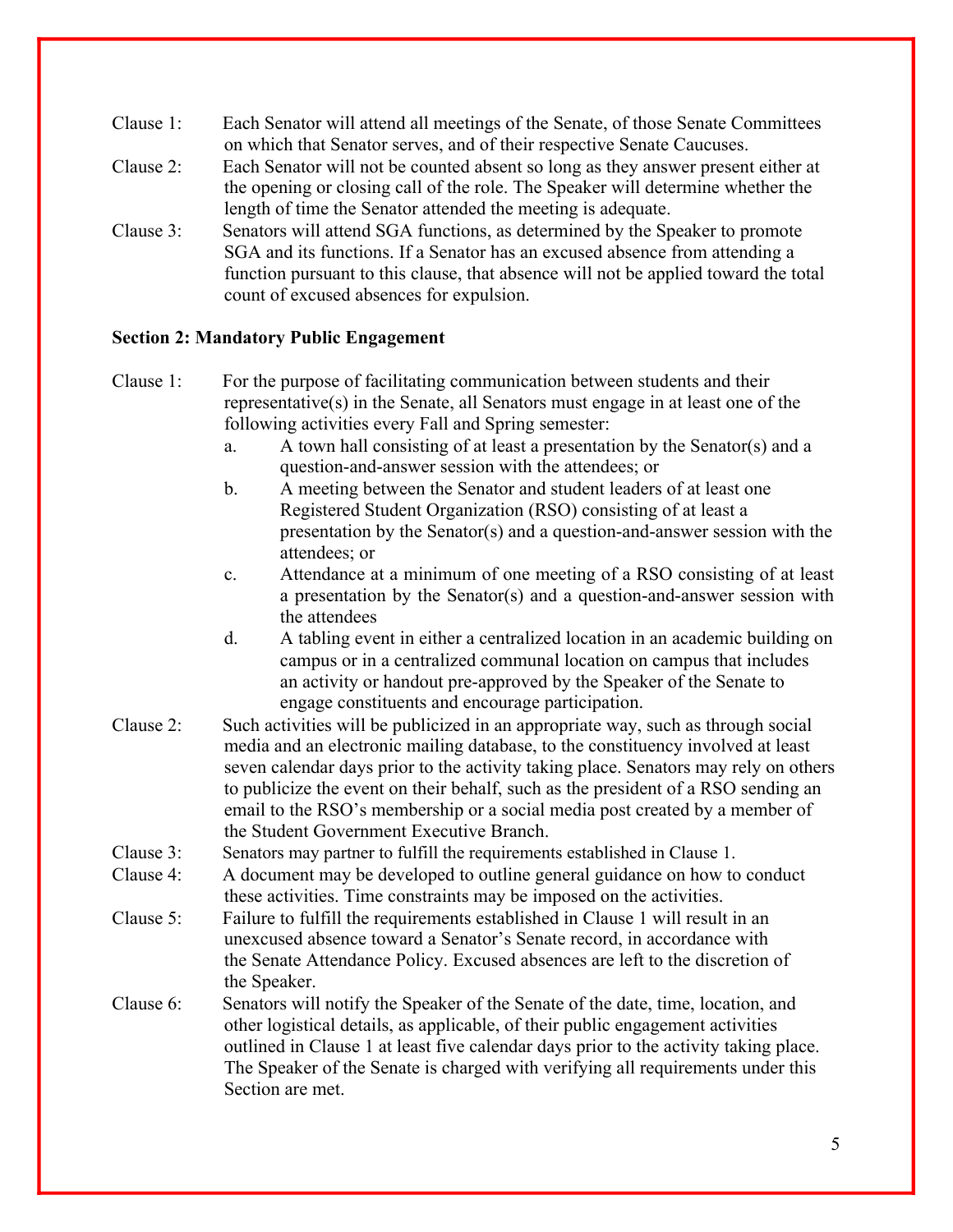Clause 7: Senators who conduct an activity outlined in Clause 1 will not receive an unexcused absence if no members of the public attend the activity, so long as there was reasonable effort by the Senator(s) to ensure attendance. The Speaker of the Senate will determine what is a reasonable effort under this Clause.

## **Section 3: Volunteering Requirements**

- Clause 1: Senators are to complete at-least ten hours of community service per semester between at least two events, not including Summer and the half of Spring during which each administration that Senators are inaugurated in begins.
- Clause 2: Senators will report their volunteer hours to the Legislative Chief of Staff and/or Speaker who will keep track of the hours completed until the end of each semester.
- Clause 3: Senators may choose organizations on or off campus to complete volunteer hours, but they must return with signed confirmation of their time from an officer or staff member.
- Clause 4: Volunteering for on-campus and/or University-sponsored events will count towards the volunteering requirement.
- Clause 5: Senators who fail to complete the volunteer hours listed above will receive one absence equivalent to a Senate meeting absence, requiring an absentee form to be submitted.
- Clause 6: Senators who are successful in completing the hours listed above, and complete their entire term in the Senate, will receive exclusive SGA merchandise and/or a graduation stole.

# **Section 4: Absences**

- Clause 1: Any Senator who accumulates a combined total of three (3) or more unexcused absences from Senate meetings, Senate Committee meetings, or Senate Caucus meetings will promptly and automatically be removed from office on the grounds of nonfeasance.
- Clause 2: Any Senator who accumulates two (2) consecutive unexcused Senate meeting absences will promptly and automatically be removed from office on the grounds of nonfeasance.
- Clause 3: Any Senator who accumulates four (4) or more consecutive excused Senate meeting absences will promptly and automatically be removed from office on the grounds of nonfeasance.
- Clause 4: Any Senator who takes office on or before September 1st who accumulate six (6) total absences, excused or unexcused, will promptly and automatically be removed from office on the grounds of nonfeasance.
- Clause 5: Any Senator who takes office after September 1st who accumulates three (3) or more total absences, excused or unexcused, will promptly and automatically be removed from office on the grounds of nonfeasance.
- Clause 6: Any Senator who accumulates a combination of four (4) Summer Senate and Summer Committee meeting absences or two (2) Summer Senate meetings exclusively will be removed from Summer Senate.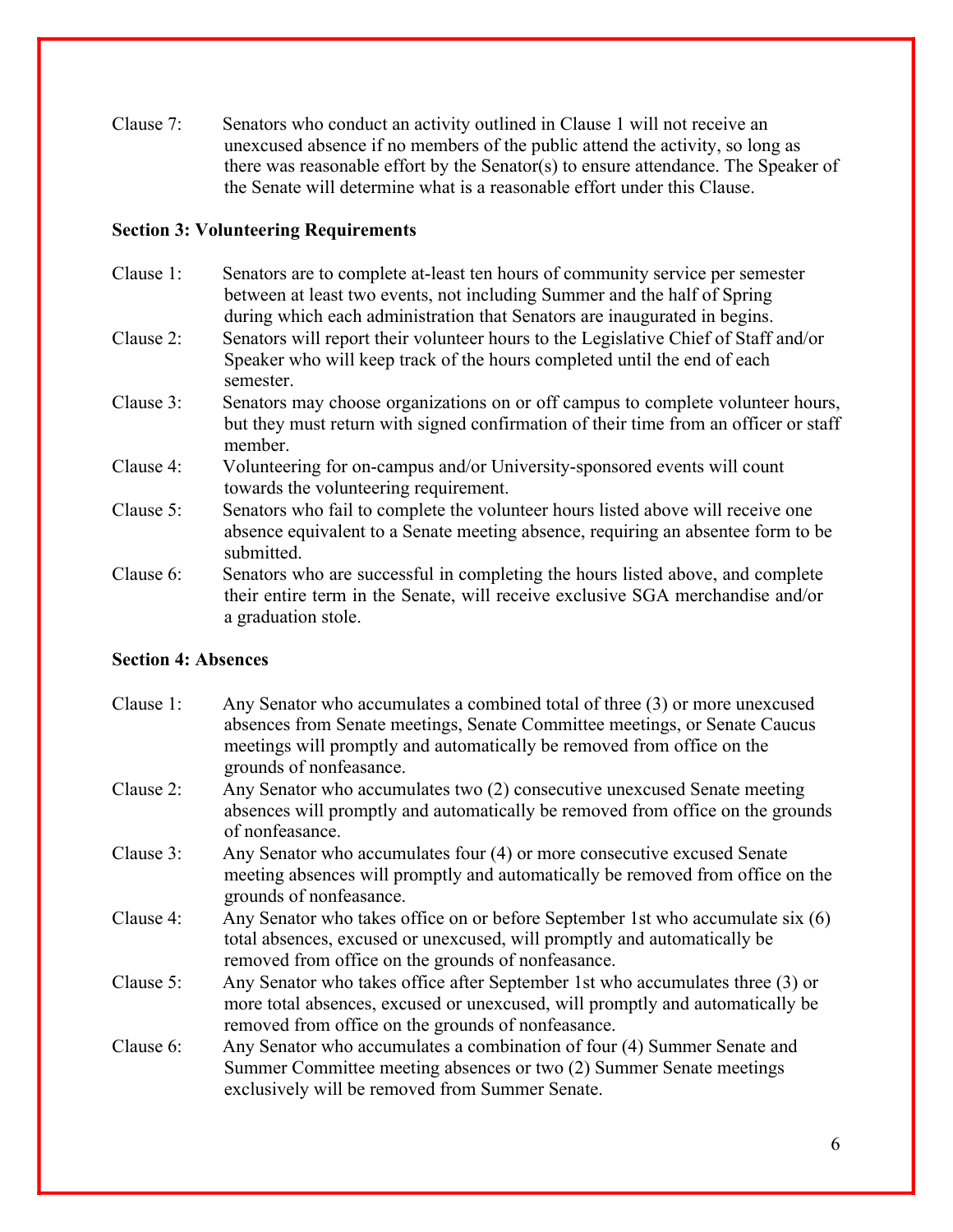- Clause 7: The Speaker of the Senate will notify and remove any Senators who violate the attendance policy.
- Clause 8: In cases where a Senator is removed by the Speaker of the Senate due to attendance policy violations, the Senator may appeal the decision to the Supreme Court.
- Clause 9: In the case of extraordinary circumstances, where a Senator is in violation of the attendance policy due to excused absences, their removal from the Senate will be subject at the discretion of the Speaker.

# **Article 4: Meetings**

## **Section 1: Opening of Annual Session**

Clause 1: The Senate will assemble to initiate its annual session on the first week of April.

# **Section 2: Presiding Officer**

- Clause 1: The Presiding Officer of the first senate meeting will be the Vice President of the Student Government Association.
- Clause 2: Should the Vice President be unable to preside, the President will be Presiding Officer. Should the President be unable to preside, the President may appoint a Presiding Officer to be confirmed by the Senate at the very start of the meeting.
- Clause 2: If the Speaker's Office is vacant, or if the Speaker is unable to attend a meeting, the responsibilities of the Speaker will fall to the Speaker Pro-Tempore, until the Speaker returns or a new Speaker is elected.
- Clause 3: If both the Speaker and the Speaker Pro-Tempore are absent, or both offices are vacated, the Vice-President will preside over Senate meetings in the interim.

# **Section 3: Quorum**

- Clause 1: A majority of the members of the Senate will constitute a quorum of all meetings of the Senate.
- Clause 2: No official and binding votes may be taken at any meeting when a quorum is not present. The meeting may be called to order, the roll called, announcements made, and the meeting recessed or adjourned.
- Clause 3: Any member of the Senate may, by a point of inquiry, request a determination of the presence of a quorum. Such request will suspend all business and the only action at this point will be a roll call to determine the presence of a quorum.

## **Section 4: Special Meeting of the Senate**

- Clause 1: The President will give at least twenty-four (24) hours' notice to the members of the Senate and to the public of such meetings.
- Clause 2: The order of business for all such special meetings will be determined by the President and matters for consideration limited to those specified by the President.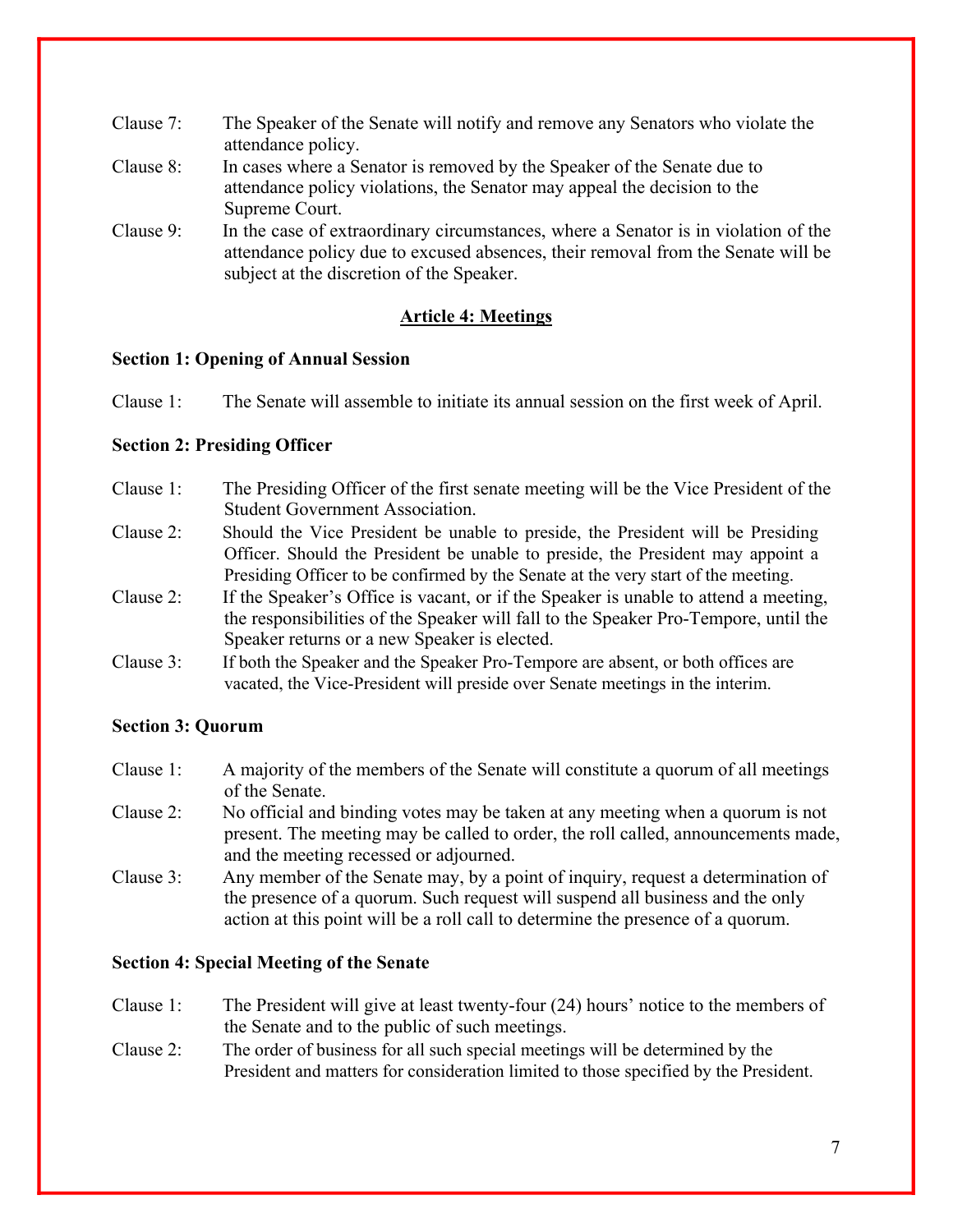Clause 3: Special meetings may also be called by a majority vote of the Senate. In such a case, the agenda will be the same as for a regular meeting.

## **Section 5: Virtual Meetings**

Clause 1: Virtual meetings of the Senate may occur during extenuating circumstances, special sessions of the Senate, and Summer Senate at the Speaker's discretion. Clause 2: Senators and Guest Speakers may join in-person Senate meetings virtually at the speaker's approval. Clause 3: Summer Senate meetings will be entirely virtual or entirely in-person with the Speaker stating the format by May  $1<sup>st</sup>$  of each year at the latest. Clause 4: When the aforementioned circumstances apply, the Senate may overrule the Speaker's decision to host a meeting or Summer Senate virtually or inperson with a simple majority.

# **Article 5: Summer Senate**

## **Section 1: Membership**

- Clause 1: The Summer Senate will consist of all Senators able to attend during the Summer Session. A Summer Senator need not be enrolled in classes.
- Clause 2: Senators able to serve will indicate so to the Speaker of the Senate by May 16th of each year preceding the beginning of Summer Session.
- Clause 3: A Senator may resign their Summer Senate position without forfeiting the remainder of their regular term provided that they make such intentions known in writing to the Speaker.

# **Section 2: Senate Powers**

Clause 1: The Summer Senate will be granted the full powers of the Student Government Association Senate for any actions which are necessary and proper for the normal functioning of the Student Government Association during the period between the final Senate meeting of the Spring semester and the first such meeting of the Fall semester.

# **Article 6: Officers of the Senate**

## **Section 1: Speaker of the Senate**

- Clause 1: At the first meeting of the session, the Senate will proceed to the election of the Speaker, unless a majority of the members of the Senate present and voting will postpone such election.
- Clause 2: The Speaker will be elected by the majority of those Senators present and voting. No person will be eligible for nomination to the Office of the Speaker unless they are a sitting member of the Senate, or was a member of the immediately preceding Senate, whether elected or appointed.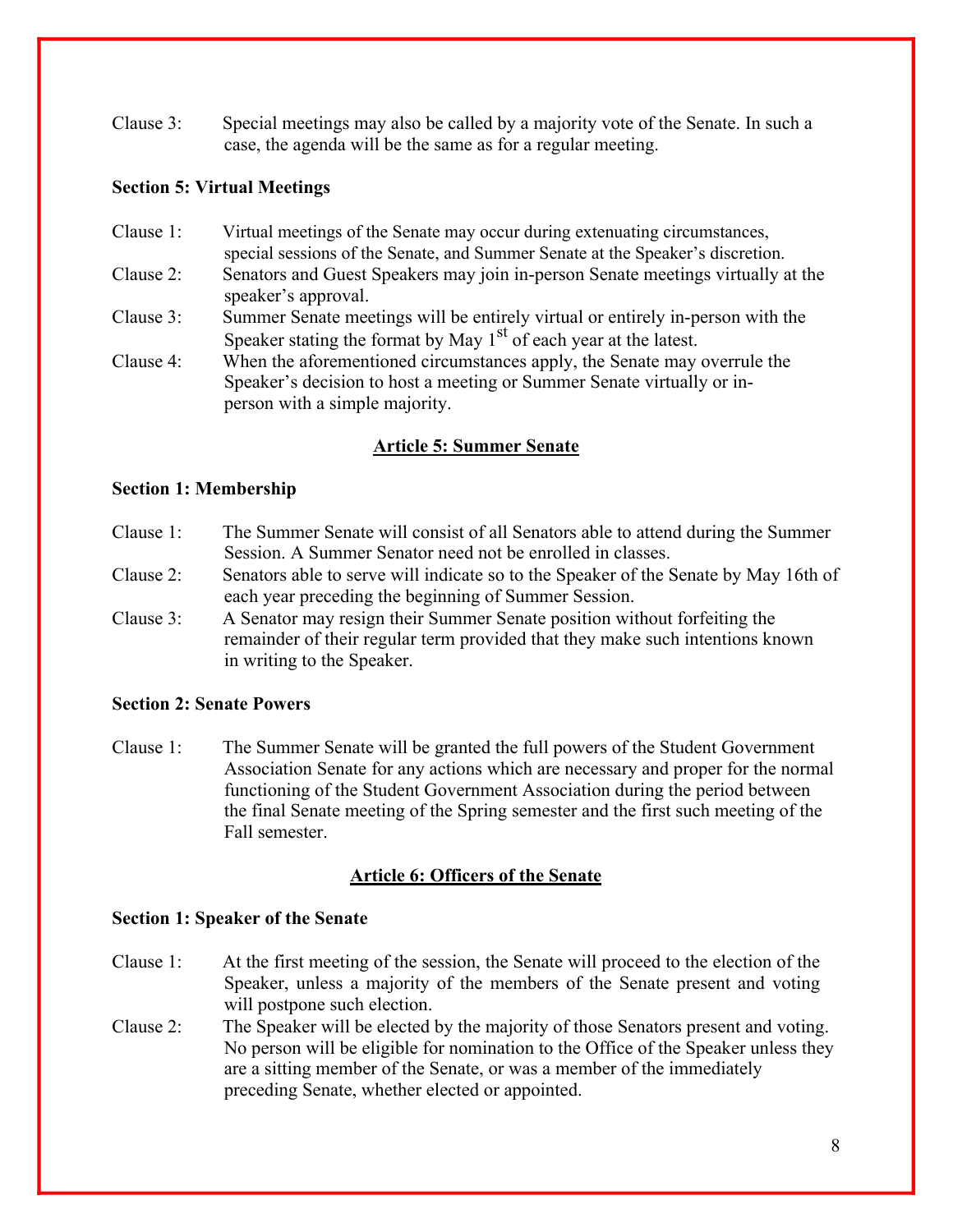| Clause 3:                       | The election for Speaker of the Senate will consist of an election of all nominated<br>candidates in the first round. Candidates will be given 5 minutes to speak,<br>followed by 3 minutes of Q&A, after which debate and a vote may take place.<br>Senators may motion for a vote through anonymous ballot. If no candidate<br>receives a majority vote of Senators present and voting in the first round, a second<br>round will be conducted including only the two nominees who received the most<br>votes in the first round. In the second round, Senators may motion to bring<br>candidates back into the Senate Chamber for a second round of speeches and<br>questions. |
|---------------------------------|-----------------------------------------------------------------------------------------------------------------------------------------------------------------------------------------------------------------------------------------------------------------------------------------------------------------------------------------------------------------------------------------------------------------------------------------------------------------------------------------------------------------------------------------------------------------------------------------------------------------------------------------------------------------------------------|
| Clause 4:                       | In the event of a tie between 2nd place candidates in the first round, the Presiding<br>Officer will cast a vote to break the tie. The Senate may overrule this vote through<br>a simple majority motion, at which time a revote on the candidates will take place.<br>Should a tie happen in the second round, a revote will take place after any further<br>necessary debate.                                                                                                                                                                                                                                                                                                   |
| Clause 5:                       | All nominees will wait outside the Senate Chamber during debate on the<br>nominees and during voting on nominees. If a second round between the top two<br>candidates is necessary, all nominees who are sitting Senators, and who failed in<br>the first round, will be invited back in the chamber to participate in the selection<br>of the remaining two candidates for Speaker of the Senate.                                                                                                                                                                                                                                                                                |
| Clause 6:                       | Persons seeking the Office of Speaker must be in good academic and disciplinary<br>standing with the University.                                                                                                                                                                                                                                                                                                                                                                                                                                                                                                                                                                  |
| Clause 7:                       | Immediately following the election, the Speaker will assume the office.                                                                                                                                                                                                                                                                                                                                                                                                                                                                                                                                                                                                           |
|                                 | <b>Section 2: Powers and Responsibilities of the Speaker</b>                                                                                                                                                                                                                                                                                                                                                                                                                                                                                                                                                                                                                      |
| Clause 1:<br>$C_{\text{plane}}$ | The Speaker will coordinate all Committees of the Senate.<br>The Speaker will have the power to name a member(s) of the Sepate to perform                                                                                                                                                                                                                                                                                                                                                                                                                                                                                                                                         |

- Clause 2: The Speaker will have the power to name a member(s) of the Senate to perform the duties of chair of the Senate in absence of the Speaker Pro-Tempore.
- Clause 3: The Speaker will appoint with the advice and consent of those members of the Senate present and voting the other officers and staff of the Senate.
- Clause 4: The Speaker will serve as a mentor in the Emerging Leaders Program.
- Clause 5: The Speaker will serve as an ex-officio, non-voting member of each standing Committee of the Senate.
- Clause 6: The Speaker will perform all other functions and duties of their Office as prescribed by the Constitution and Bylaws.
- Clause 7: The Speaker will maintain a minimum of twenty (20) office hours per week between the hours of 8:00 am and 10:00 pm Monday through Saturday during academic terms. Office hours will be defined as hours during which the Speaker is working on student government business either within or outside of the physical SGA Office. Absence from mandatory office hours for three (3) or more consecutive weeks will constitute a Leave of Absence. The Speaker will not be eligible for compensation for the duration of their Leave of Absence.
- Clause 8: The Speaker will send the Senate Agenda to individuals registered to the Listserv including but not limited to the entire SGA, and other interested students

# **Section 3: Rules and Procedures for Recalling the Speaker of the Senate**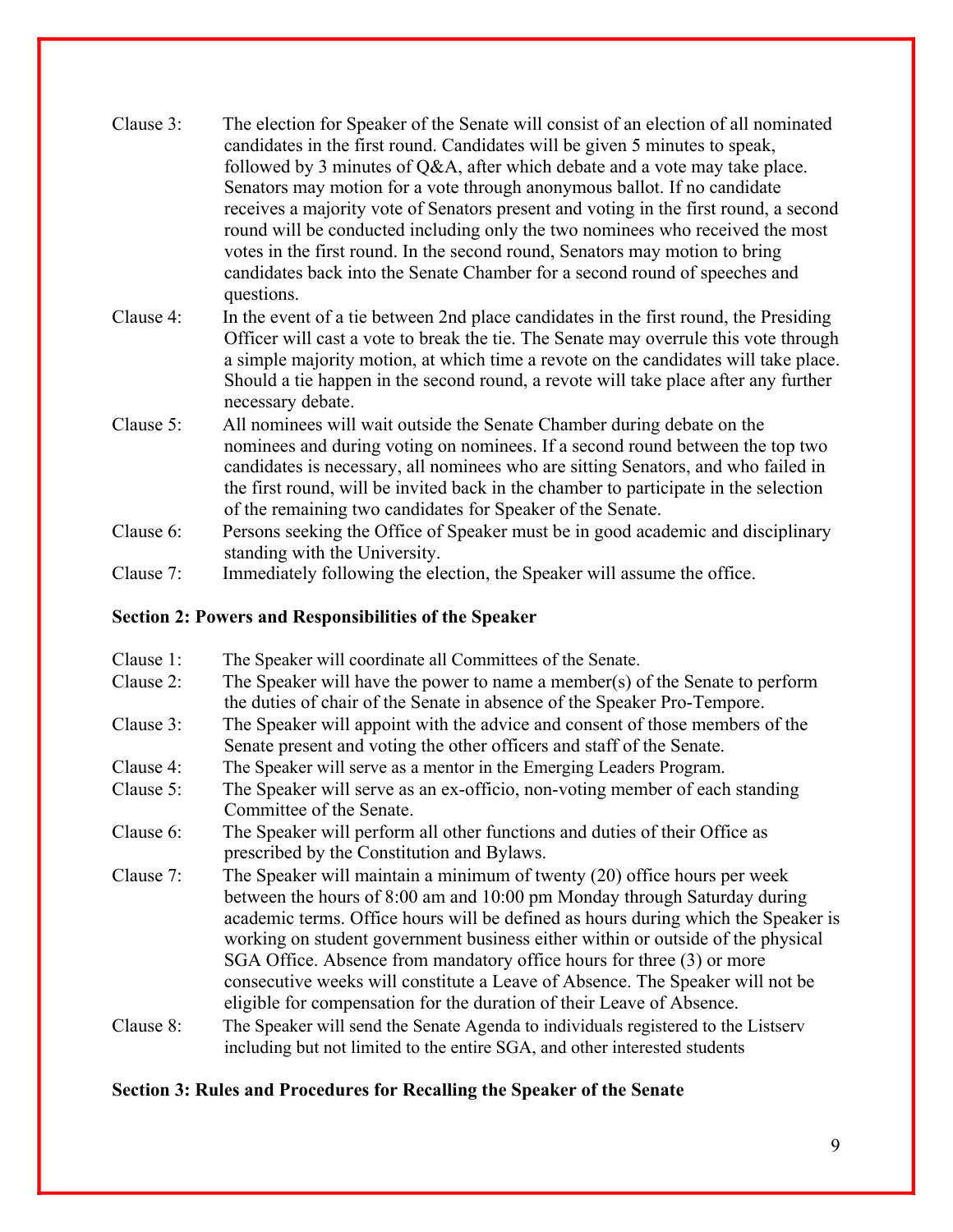| Clause 1: | A recall vote for the sitting Speaker may be heard by the Senate at any time,<br>should seven (7) sitting Senators co-sponsor a Senate Resolution proposing a<br>recall election take place for the Speaker (including the author).                                                                                                                                                                                                                                                                                                              |
|-----------|--------------------------------------------------------------------------------------------------------------------------------------------------------------------------------------------------------------------------------------------------------------------------------------------------------------------------------------------------------------------------------------------------------------------------------------------------------------------------------------------------------------------------------------------------|
| Clause 2: | A proposal to recall the Speaker must receive a majority vote of the entire<br>membership of the Senate to move forward.                                                                                                                                                                                                                                                                                                                                                                                                                         |
| Clause 3: | If a majority of the membership of the Senate vote for the recall of the Speaker,<br>an election for Speaker of the Senate will be held at the next Senate meeting,<br>with the sitting Speaker remaining an eligible candidate.                                                                                                                                                                                                                                                                                                                 |
| Clause 4: | The Vice-President will serve as the Presiding Officer during the entirety of the<br>Senate meeting holding debate on a Resolution to recall the Speaker and/or<br>during a Senate meeting holding a recall election for the Speaker, until the<br>conclusion of the recall election. Should the Vice President be unable to preside,<br>the President will be Presiding Officer. Should the President be unable to preside,<br>the President may appoint a Presiding Officer to be confirmed by the Senate at<br>the very start of the meeting. |
| Clause 5: | A recall election for Speaker of the Senate will function in the same manner as an<br>election to fill a vacant Speaker's Office (outlined in Title I, Article 6, Section 1,<br>Clauses 3 and 4), with the sitting Speaker remaining an eligible candidate.                                                                                                                                                                                                                                                                                      |
| Clause 6: | A Senate Resolution to recall the Speaker must go through the process outlined in<br>Title I, Article 10, Section 6, Clause 2 of the Bylaws.                                                                                                                                                                                                                                                                                                                                                                                                     |
| Clause 7: | The sitting Speaker may self-nominate for candidacy in a recall election for<br>Speaker of the Senate.                                                                                                                                                                                                                                                                                                                                                                                                                                           |

# **Section 4: Legislative Chief of Staff**

| Clause 1: | The Speaker of the Senate will name a Legislative Chief of Staff. |  |
|-----------|-------------------------------------------------------------------|--|
|           |                                                                   |  |

- Clause 2: The Legislative Chief of Staff will be responsible for keeping a record of the Senate meeting minutes.
- Clause 3: The Legislative Chief of Staff will record votes on all Legislation.
- Clause 4: The Legislative Chief of Staff will aid the Speaker of the Senate in managing Senate Meetings. This includes, but is not limited to: altering text from the overhead screen, fixing technological malfunctions, retrieving documentation from Senators or others in the gallery, etc.
- Clause 5: The Legislative Chief of Staff will assist the Speaker of the Senate in roles outside of Senate meetings. This includes, but is not limited to: attending meetings for the Speaker of the Senate, completing tasks assigned by the Speaker of the Senate, reviewing and editing documentation regarding the Legislative Branch of the Student Government Association, etc.

## **Article 7: Caucuses of the Senate**

## **Section 1: General Provisions**

Clause 1: A Caucus of the Senate ("Caucus") is defined as a conference of Senators that carry the same title and represent the same constituents with the purpose of discussing initiatives that benefit their respective constituencies.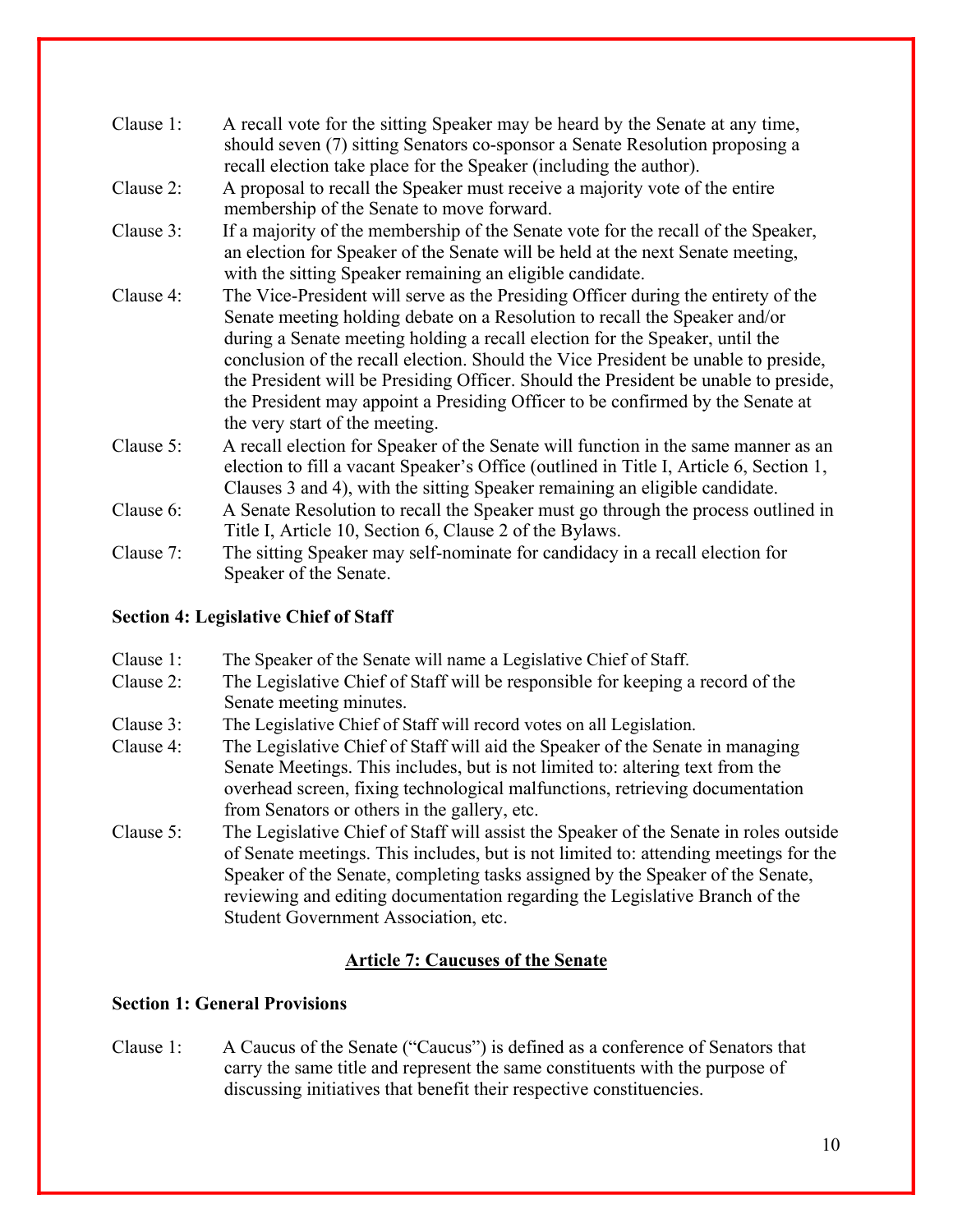| Clause 2: | There will be a Caucus for every college that has at least three (3) Senators<br>representing it.                                                                                                      |
|-----------|--------------------------------------------------------------------------------------------------------------------------------------------------------------------------------------------------------|
| Clause 3: | There will be an Undergraduates-at-Large Caucus. These Senators will not be<br>responsible for attending any other Caucus meetings.                                                                    |
| Clause 4: | Senators representing exclusively Graduate or Professional students will not be<br>required to be a member of any Caucus.                                                                              |
| Clause 5: | Any rules and regulations of order for each Caucus that are not listed in the<br>Student Government Association Constitution or Bylaws will be at the<br>discretion of the Senators within the Caucus. |
| Clause 6: | A Caucus of the Senate is not to be confused with moderated or unmoderated<br>caucuses that are held within Senate meetings to debate on business.                                                     |
| Clause 7: | Any additional Caucus may be established with the advice and consent of a<br>simple majority of the Senators composing the Caucus and the Speaker of the                                               |

simple majority of the Senators composing the Caucus and the Speaker of the Senate without an amendment to this Article and will be subject to the same privileges, rules and regulations of Caucuses established by this Article.

# **Section 2: Senate Caucus Meetings**

| Clause 1: | Meetings for each Caucus will be held at least four (4) times per each Student<br>Government Administration, and at least one (1) of these meetings must take |
|-----------|---------------------------------------------------------------------------------------------------------------------------------------------------------------|
|           | place in the first Spring semester, two $(2)$ in the Fall semester and one $(1)$ in the                                                                       |
|           | last Spring semester of the administration.                                                                                                                   |
| Clause 2: | The date, time, and place of each Caucus meeting will be coordinated by the                                                                                   |
|           | Speaker of the Senate with respect to the availability of the Senators and made<br>public.                                                                    |
| Clause 3: | A majority of Senators from a Caucus has the right to call for a Caucus meeting at<br>any time.                                                               |
| Clause 4: | The Speaker of the Senate or their designee will preside over each Caucus<br>meeting.                                                                         |
| Clause 5: | No Caucus meeting will be presided over by a member of that Caucus.                                                                                           |
| Clause 6: | Meetings will be open to all members of the Caucus' constituency.                                                                                             |
| Clause 7: | Each individual member of a Caucus has the right to attend Caucus meetings<br>electronically, through call-in, teleconferencing, etc.                         |
|           |                                                                                                                                                               |

# **Section 3: Procedures for Small Colleges**

- Clause 1: For the purpose of this section, a "small college" will be defined as a college with less than three (3) Senators representing it, excluding Graduate and Professional colleges.
- Clause 2: Each Undergraduate-at-Large ("UGAL") Caucus meeting will include a designated time for the discussion of small colleges.

Clause 3: Senators representing small colleges will be considered members of the UGAL Caucus and are subject to the same rules and regulations as UGAL Senators.

Clause 4: During the small college discussion time, the UGAL Caucus will operate as if it is a Caucus of the small college being discussed. All members will have the opportunity to discuss their initiatives that benefit the specific small college.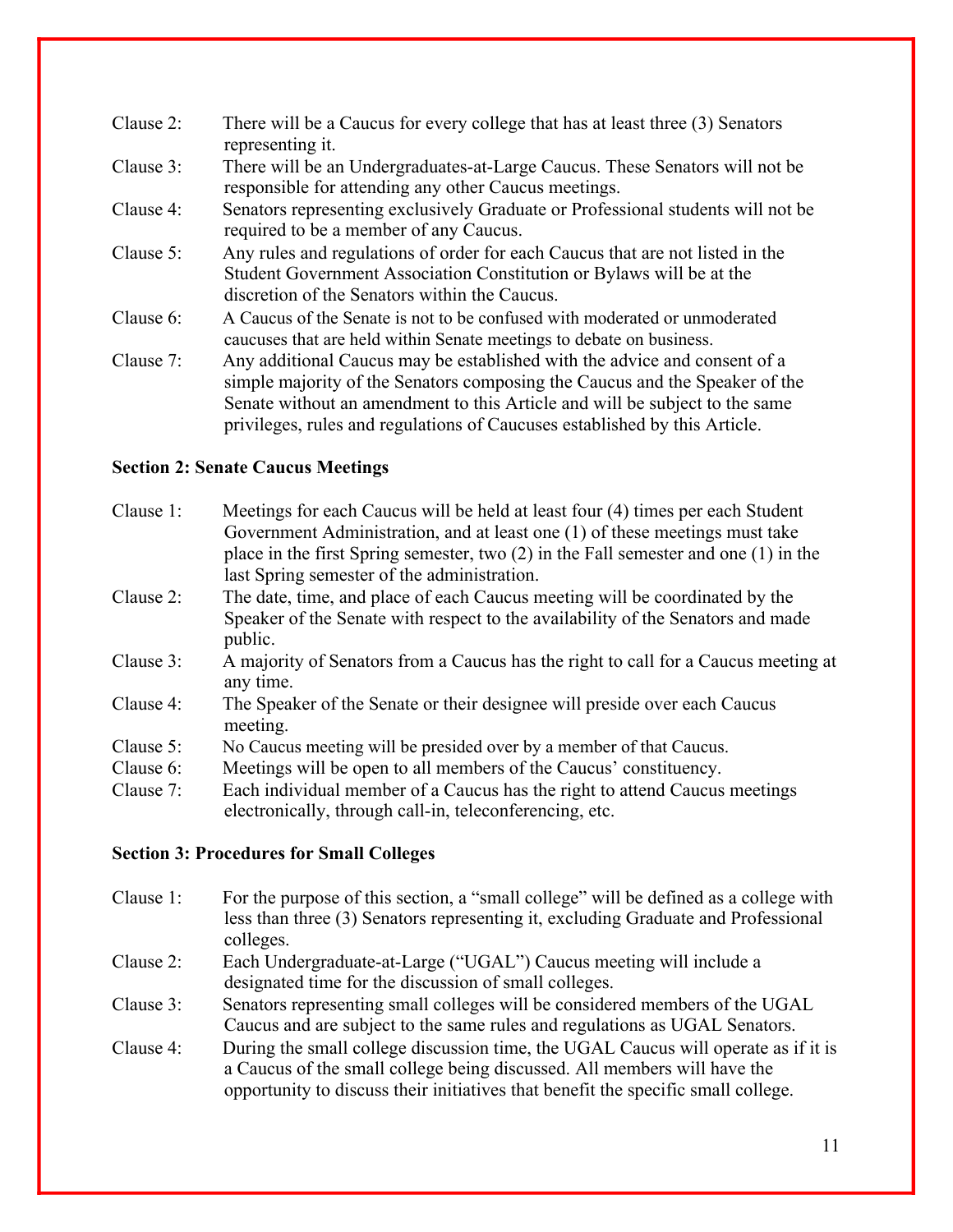# **Article 8: Committees of the Senate**

## **Section 1: General Provisions**

| Clause 1:  | The provisions of this Article, unless otherwise specified, will apply to all                                                      |
|------------|------------------------------------------------------------------------------------------------------------------------------------|
|            | standing and select Committees of the Senate.                                                                                      |
| Clause 2:  | The Committee chair and two Committee members of any Committee                                                                     |
|            | membership will constitute a quorum, and no official action will be taken upon                                                     |
|            | any measure or recommendation in the absence of a quorum.                                                                          |
| Clause 3:  | Each standing Committee will review Bills when their subject matter is within the<br>jurisdiction of that Committee.               |
| Clause 4:  | A Committee may, in its legislative review, amend Bills for the purpose of<br>improving their appearance, presentation and effect. |
| Clause 5:  | Each member of the Senate, excluding those representing exclusively Graduate or                                                    |
|            | Professional students, will serve on one of the standing Committees but may serve                                                  |
|            | on no more than two (2) of the aforementioned standing Committees, with voting                                                     |
|            | rights guaranteed to all primary and secondary members of each committee.                                                          |
| Clause 6:  | Committees need-not meet in-person, and each individual member has the right to                                                    |
|            | attend Committee meetings electronically, through call-in, teleconferencing, etc.                                                  |
| Clause 7:  | Committee Chairpersons may vote on a matter when their vote makes a difference                                                     |
|            | in the outcome.                                                                                                                    |
| Clause 8:  | All Chairpersons serve at the discretion of the Speaker of the Senate, excluding                                                   |
|            | the Chairperson of the Emerging Leaders Committee.                                                                                 |
| Clause 9:  | All Chairpersons will name a Vice-Chair.                                                                                           |
| Clause 10: | The Vice-Chair will serve as the Presiding Officer of the committee in cases                                                       |
|            | where the Chairperson is unavailable. The Vice Chair will carry out any                                                            |
|            | committee work as delegated by their committee Chairperson.                                                                        |

## **Section 2: Committee on Academic Affairs**

- Clause 1: The Chairperson for the Committee on Academic Affairs will be appointed by the Speaker of the Senate with advice and consent of a majority of the Senate present and voting.
- Clause 2: Responsibilities of the Committee on Academic Affairs will include but are not limited to: Faculty and course evaluations, degree program requirements and curriculum, academic standards, testing methods, academic advising and course selection, student access and success, student support services, academic policies and honor codes, University Libraries, Enrollment Services, other academic programs, services, and policies offered through the University of Houston Division of Academic Affairs and Provost.

## **Section 3: Committee on Administration and Finance**

Clause 1: The Chairperson for the Committee on Administration and Finance will be appointed by the Speaker of the Senate with advice and consent of a majority of the Senate present and voting.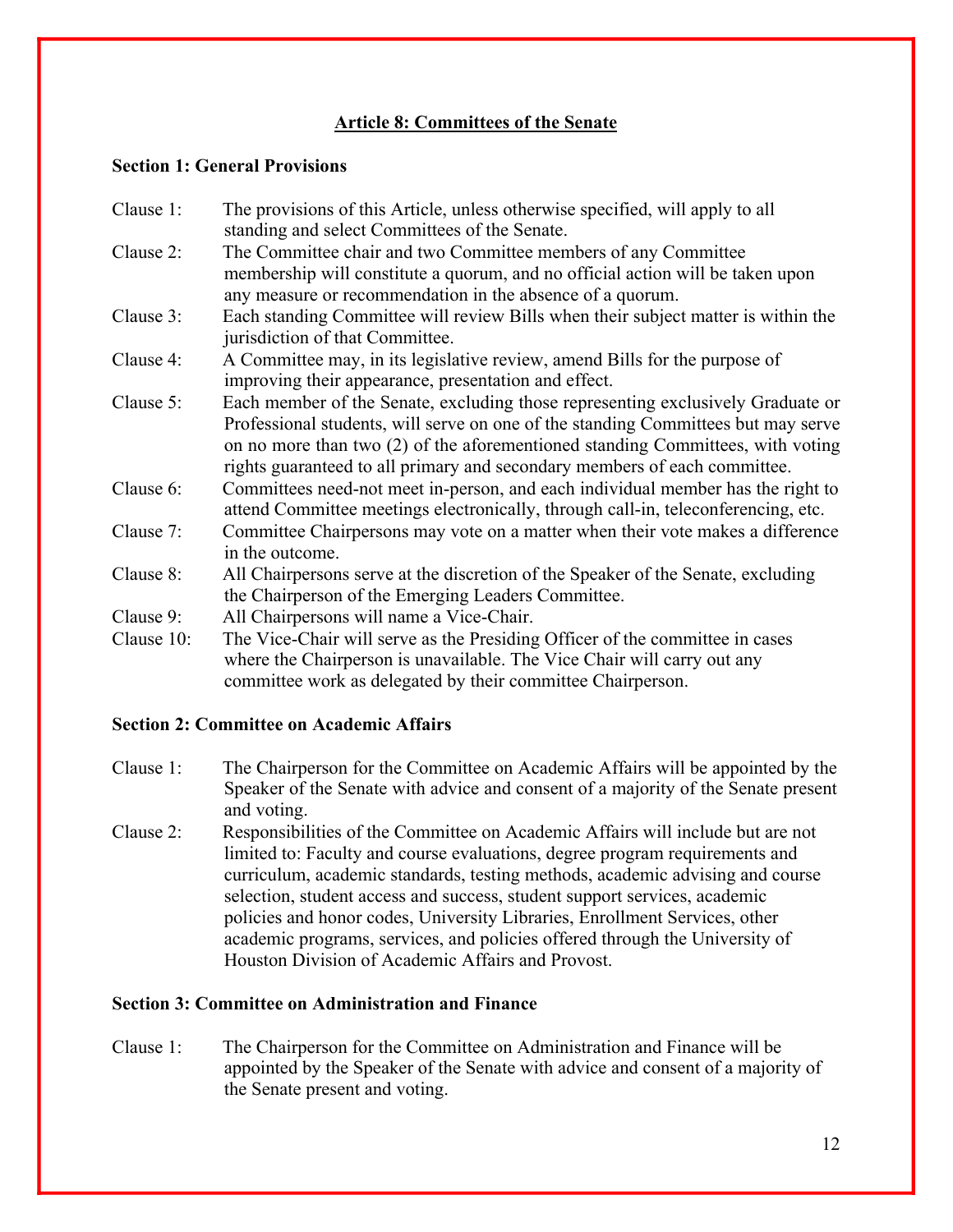Clause 2: Responsibilities of the Committee on University Administration and Finance will include but are not limited to: Parking and Transportation Services, University Information Technology, University Public Safety and Campus Police, Auxiliary Services, Plant Operations and Facilities, and any other administrative programs, services, and policies offered through the University of Houston Division of Administration and Finance.

## **Section 4: Committee on Internal Affairs**

- Clause 1: The Chairperson for the Committee on Internal Affairs will be appointed by the Speaker of the Senate with advice and consent of a majority of the Senate present and voting.
- Clause 2: Responsibilities of the Committee on Internal Affairs will include but are not limited to: Senate appropriations, enforcement of the Student Government Association Constitution, Bylaws, Statutes, and Rules, amendments of the Student Government Association Constitution, Bylaws, Statutes and Rules.

# **Section 5: Committee on Graduate and Professional Students**

- Clause 1: The Chairperson for the Committee on Graduate and Professional Students will be appointed by the Speaker of the Senate with advice and consent of a majority of the Senate present and voting.
- Clause 2: Responsibilities of the Committee on Graduate and Professional Students will include but are not limited to: any/all issues pertaining to Graduate and Professional student life, academic affairs, and/or administration and finance.

## **Section 6: Committee on Student Life**

- Clause 1: The Chairperson for the Committee on Student Life will be appointed by the Speaker of the Senate with advice and consent of a majority of the Senate present and voting.
- Clause 2: Responsibilities of the Committee on Student Life will include but are not limited to: University Center, Residence Life and Housing, Student publications, Student involvement, student development, student advising, student discipline, student health and wellness, Students' rights and civil liberties, and any other student programs, services, and policies offered through the Division of Student Affairs.

# **Article 9: Select Committees of the Senate**

# **Section 1: General Provisions**

- Clause 1: A Select Committee of the Senate is defined as a legislative committee appointed for a special purpose.
- Clause 2: A Select Committee may be founded and/or abolished by a Student Government Association Bill completing the legislative process, as outlined by Title 1, Article 10, Section 6, Clause 1, calling for such foundation or abolition.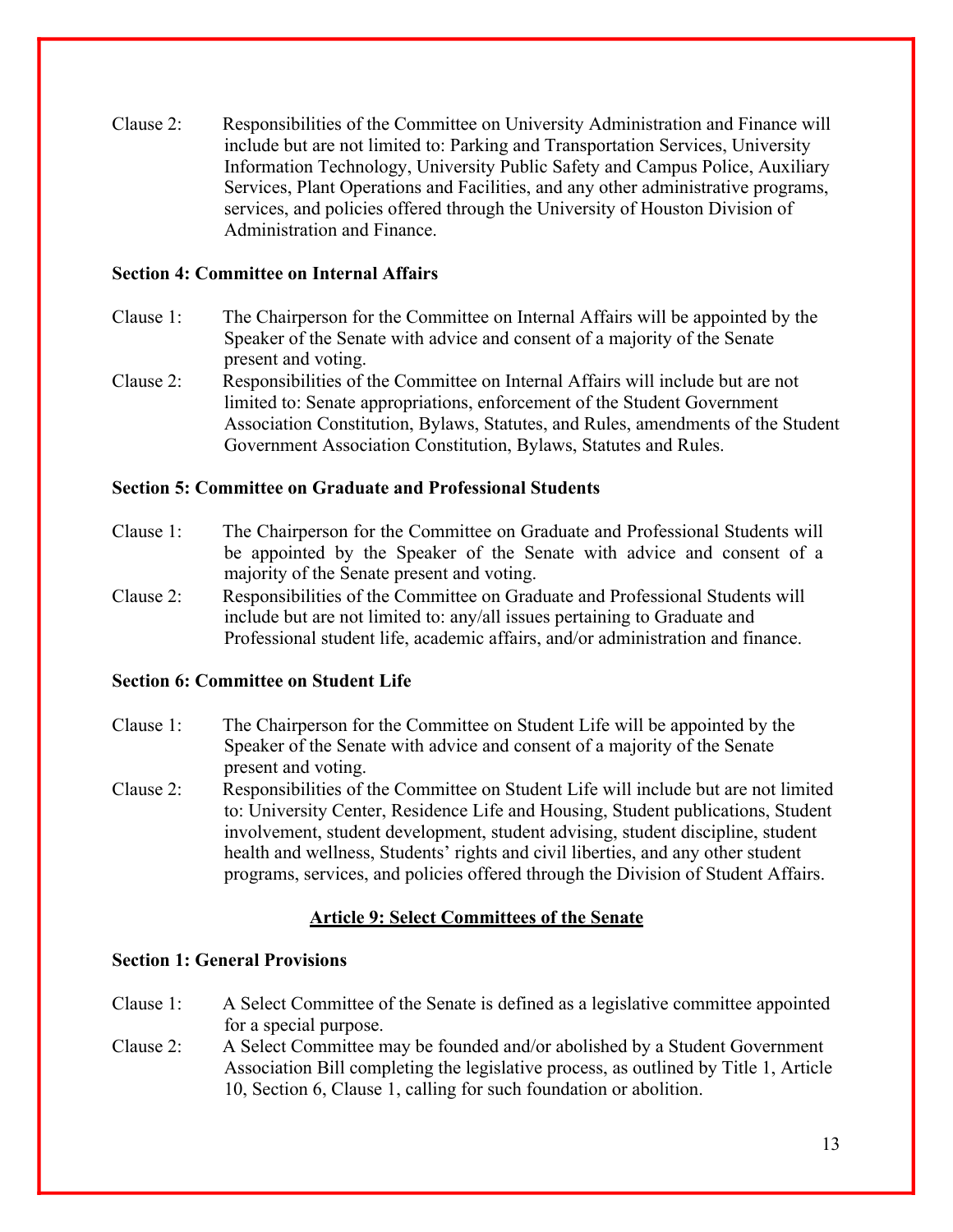Clause 3: Select committees may determine their own internal policies and procedures, so long as they do not obviate the Election Code, Bylaws, or the Constitution of the Student Government Association.

# **Section 2: Select Committee on Emerging Leaders**

| Clause 1: | The purpose of this Select Committee is to develop future student leaders. The                                                                         |
|-----------|--------------------------------------------------------------------------------------------------------------------------------------------------------|
|           | Select Committee on Emerging Leaders will function as an internship program<br>within the Student Government Association to educate students about the |
|           |                                                                                                                                                        |
|           | function and structure of the organization and the university.                                                                                         |
| Clause 2: | The Chief of Staff will be the Chairperson for the Emerging Leaders Committee.                                                                         |
| Clause 3: | Members of the Senate are not allowed to join the Emerging Leaders Committee                                                                           |
|           | throughout their time as a Senator.                                                                                                                    |
| Clause 4: | All members of the Emerging Leaders Committee will be chosen through an                                                                                |
|           | application process by the Chief of Staff.                                                                                                             |
| Clause 5: | Responsibilities of the Committee on Emerging Leaders include but are not                                                                              |
|           | limited to: Learning the infrastructure of the Student Government Association,                                                                         |
|           | practicing duties associated with becoming a Student Leader, learning how to                                                                           |
|           | draft legislation, event planning, participating in a mentorship program, etc.                                                                         |
| Clause 6: | The Emerging Leaders Committee may draft legislation (subject to Title I, Article                                                                      |
|           | 10 of the University of Houston Student Government Association Bylaws) to be                                                                           |
|           | voted on by the full Senate.                                                                                                                           |
| Clause 7: | All legislation proposed by the Emerging Leaders Committee must be passed                                                                              |
|           | through the Emerging Leaders Committee first, then move forward in the process                                                                         |
|           | for passing legislation as outlined by Title 1, Article 10, Section 6, Clause 1 of the                                                                 |
|           | University of Houston Student Government Association Bylaws.                                                                                           |
| Clause 8: | Members of the Emerging Leaders Committee must attend an Emerging Leaders                                                                              |
|           | retreat planned by the Chief of Staff's Office.                                                                                                        |

# **Section 3: Select Committee on International Student Mentorship Program**

| Clause 1: | The purpose of this Select Committee is to engage international students at the<br>University of Houston and increase their campus involvement.                                                                                                                                                                                                                         |
|-----------|-------------------------------------------------------------------------------------------------------------------------------------------------------------------------------------------------------------------------------------------------------------------------------------------------------------------------------------------------------------------------|
| Clause 2: | The President will appoint the Chairperson for the International Student<br>Mentorship Program Committee                                                                                                                                                                                                                                                                |
| Clause 3: | Voting members for the of the International Student Mentorship Program<br>Committee will include two Executive Cabinet members, three Senators, and one<br>representative from the International Student and Scholar Services Office (ISSO)<br>in addition to the appointed Chairperson.<br>All members of the International Student Mentorship Program Committee<br>a. |
|           | will be selected through an expression of interest process overseen by the<br>Chairperson                                                                                                                                                                                                                                                                               |
| Clause 4: | Responsibilities of the International Student Mentorship Program Committee include<br>but are not limited to: interviewing applicants for the International Student<br>Mentorship Program, conducting check-ins with participants throughout the duration<br>of the program, event planning, and supervising program workshops.                                         |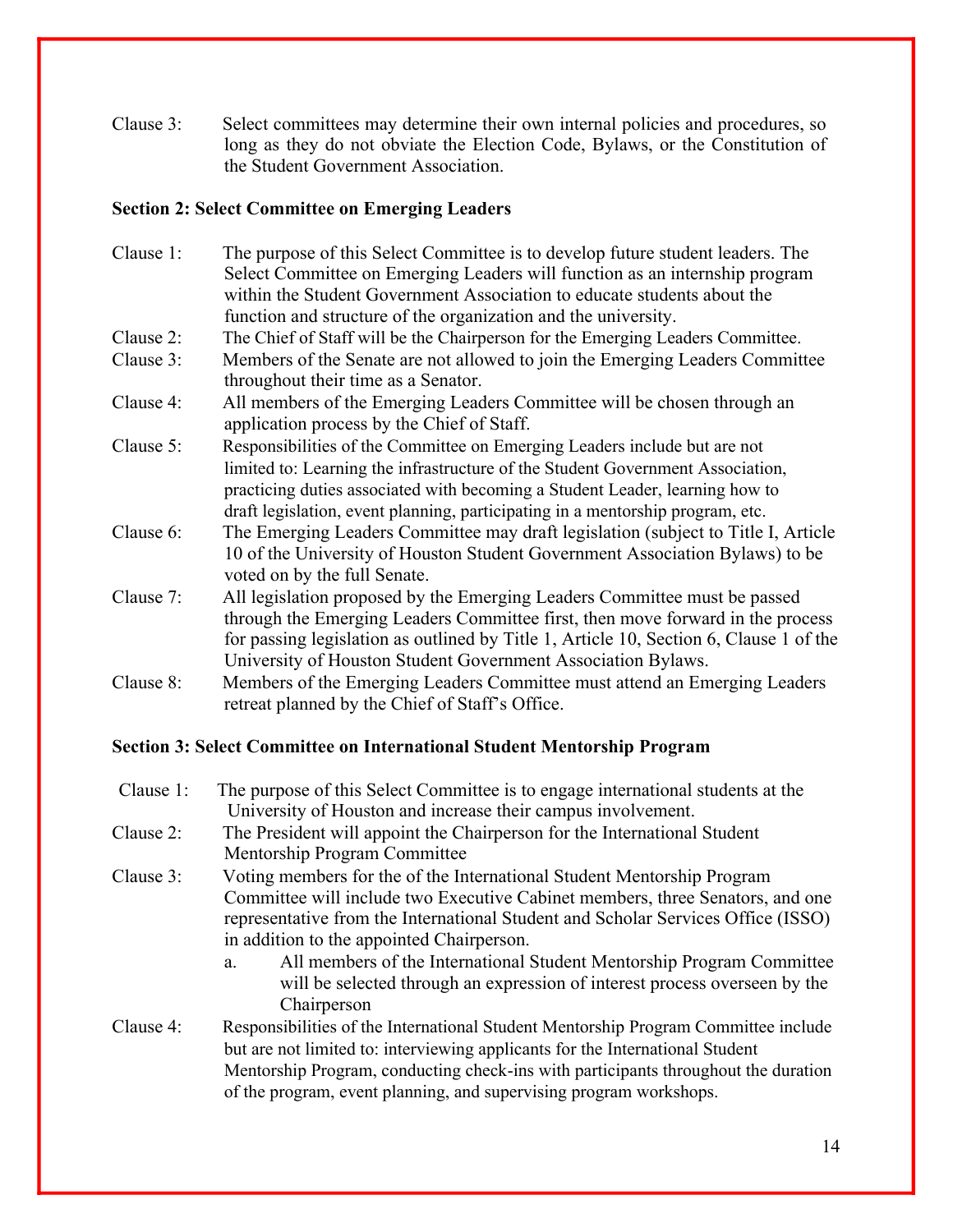# **Article 10: Legislation**

#### **Section 1: Legislation Sponsored by Request**

Clause 1: Legislation may be introduced and sponsored by request when a member of the Senate is acting on the request of a constituent and does not wish to imply a personal position.

#### **Section 2: Labeling of Legislation**

- Clause 1: All copies of legislation distributed for consideration by members of the Senate will be labeled with the legislation's author(s); Senate sponsor(s), Committee(s) to which legislation is referred (as soon as knowledge is available), date of introduction, and draft of the legislation (e.g. first reading, Committee substitute, Committee recommendation with amendment, etc.)
- Clause 2: Legislation will also be numbered with the first two digits corresponding to the number of the Senate session in office (e.g. all legislation from the 49th Senate would be numbered "49xxx"). Each category of legislation will have a separate numbering system beginning with 001. (e.g. SGA49001).
- Clause 3: Resolutions do not need to reference a Committee in their labeling.

#### **Section 3: Return to Vetoed Senate Legislation**

- Clause 1: At the first meeting after a piece of legislation is returned to the Senate by the President with their objection, or during the same meeting the President's veto is announced, the Senate will automatically proceed to reconsider the legislation or to determine the time of reconsideration of the legislation over the President's objections.
- Clause 2: A two-thirds (2/3rds) vote of the members of the Senate present and voting will be required to pass the legislation overriding the President's veto.

#### **Section 4: Classification of Legislation**

- Clause 1: University Bills will be passed by the Senate when the matter of consideration involves action by areas or departments of the University other than the Student Government Association; University Bills will be passed by the Senate in order to make, on behalf of the Student Government Association, specific proposals which require approval of the President of the University of Houston. University Bills will require a majority vote by the Senate members present and voting to pass.
- Clause 2: Student Government Association Bills will be passed by the Senate on matters within the authority of the Senate and the Student Government Association, including Student Government Association laws and appropriations. Student Government Association Bills will require a three-fourths (3/4ths) vote by the Senate members present and voting to pass.
- Clause 3: Student Government Association Resolutions will be adopted by the Senate when the Senate wishes to state a fundamental of continuing policy or theory of the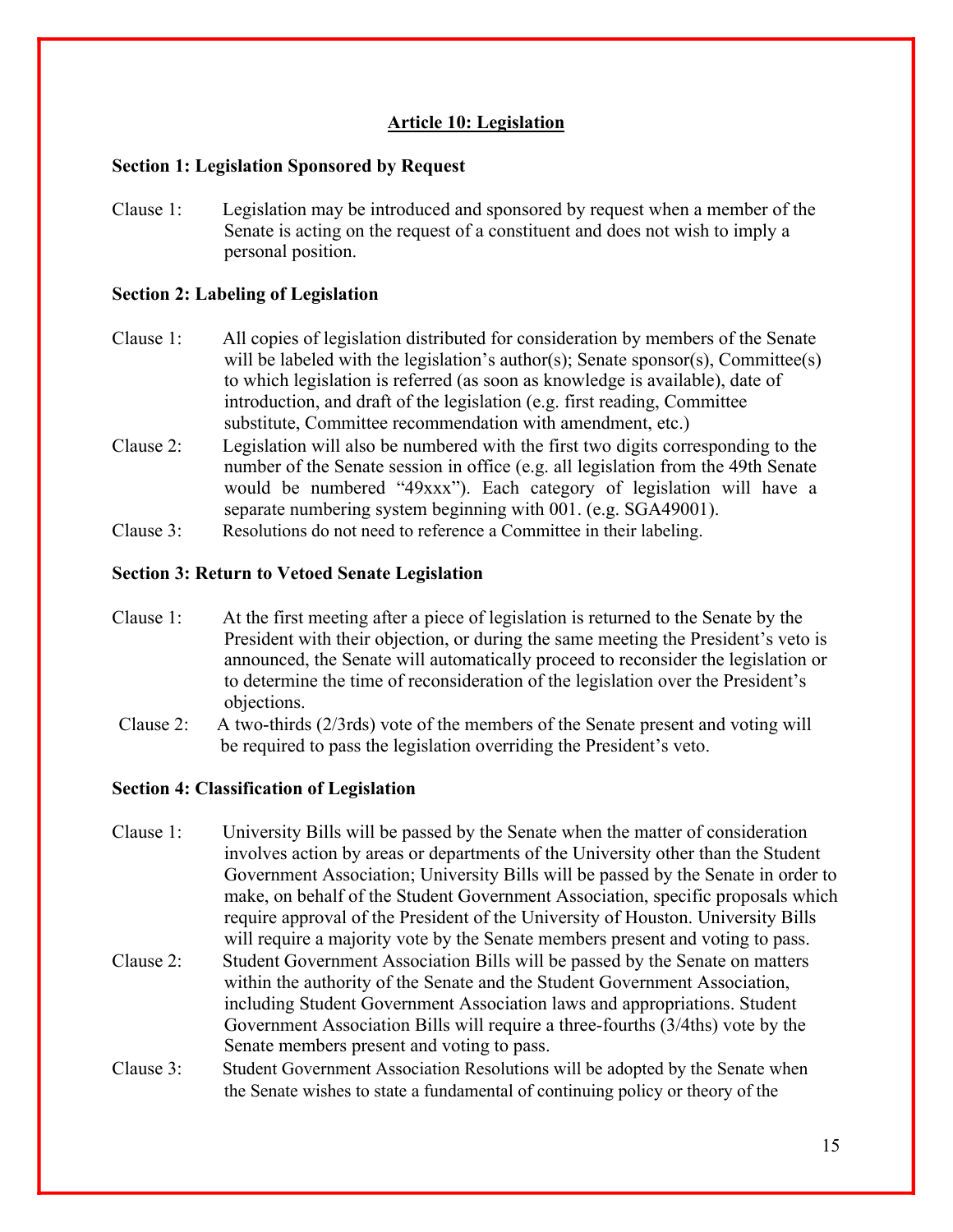Student Government Association on some issue. Student Government Association Resolutions will require a majority vote by the Senate members present and voting to pass.

Clause 4: Senate Resolutions will be adopted by the Senate when the Senate wishes to express the position of those members of the Senate present and voting; Senate Resolutions will require a majority vote by the Senate, present and voting to pass, and do not need a Presidential signature for approval.

#### **Section 5: Formalities of Enactment**

- Clause 1: The Enacting Clause of University Bills and Student Government Association Bills will approximate the following form: "Be it enacted by the Senate of the Student Government Association of the University of Houston".
- Clause 2: The resolving clause of Student Government Association Resolutions will approximate the following form: "Be it resolved by the Student Government Association of the University of Houston".
- Clause 3: The resolving clause of Senate Resolutions will approximate the following form: "Be it resolved by the Senate of the Student Government Association of the University of Houston".

#### **Section 6: Procedures for Enactment of Legislation**

- Clause 1: All Bills considered by the Student Government Senate will be considered through the following process, in the following order:
	- a. An introduction and first read of the Bill will take place in front of the Senate; then
	- b. The Senate will vote to refer the Bill back to the relevant governing Committee, as determined by the Senate in the motioning process; then
	- c. The Bill must receive a majority vote of approval from the relevant governing Senate Committee to be sent back to the Senate for a final vote; then
	- d. The Bill will be read once more and voted on by the full Senate; then
	- e. If the Bill receives the required number of votes, the Bill will be presented to the President of the Student Government for final approval; then
	- f. If the President of the Student Government supports the Bill, they will indicate so by signing it, and if they does not support the Bill, they will indicate so by vetoing the Bill. The President may also take no action on a passed Bill
- Clause 2: All Student Government and Senate Resolutions will be considered through the following process, in the following order:
	- a. An introduction and first reading of the Resolution will take place in front of the Senate; then
	- b. The Resolution will be read once more, at a meeting of the Senate taking place after the first reading, and voted on by the full Senate; then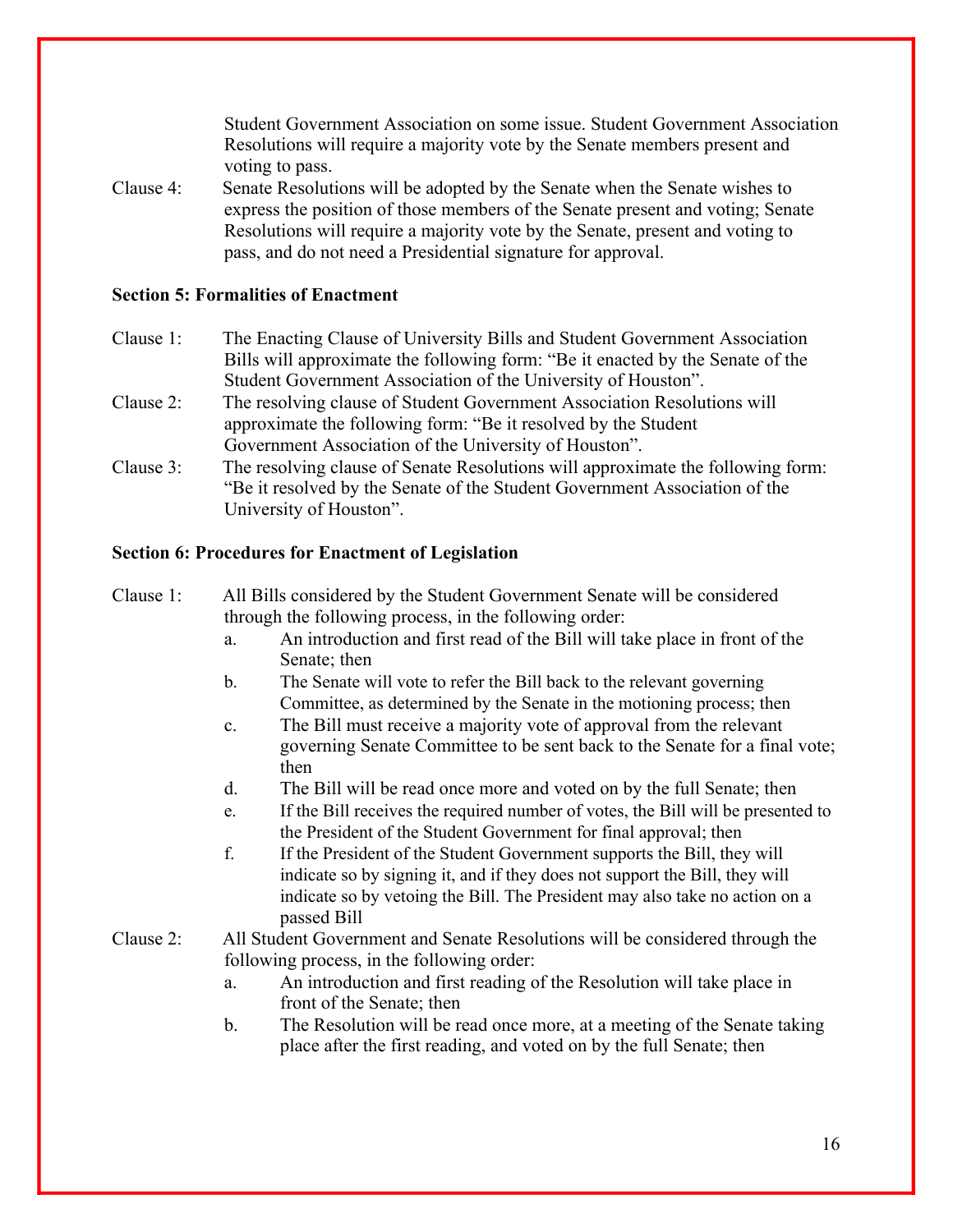|            | If the Resolution receives the required number of votes, the<br>c.<br>Resolution will be presented to the President of the Student<br>Government for final approval; then                                                                                                                                                                                                                                                                                   |
|------------|-------------------------------------------------------------------------------------------------------------------------------------------------------------------------------------------------------------------------------------------------------------------------------------------------------------------------------------------------------------------------------------------------------------------------------------------------------------|
|            | If the President of the Student Government supports the Resolution, they<br>d.<br>will indicate so by signing it, and if they does not support the Resolution,<br>they will indicate so by vetoing the Resolution. The President may also<br>take no action on passed Resolutions.                                                                                                                                                                          |
| Clause 3:  | A piece of legislation may be read any number of times as determined by the<br>author, with, at a minimum, a first-read and a final-read.                                                                                                                                                                                                                                                                                                                   |
| Clause 4:  | If the legislation fails at any point, at the following Senate meeting, the author<br>may re-introduce the legislation at the point where the legislation failed.                                                                                                                                                                                                                                                                                           |
| Clause 5:  | Senate Resolutions, Executive Order Abrogation Bills, and Bills attempting to<br>override a Presidential Veto do not have to be presented to the President of<br>the Student Government Association for final approval and will be considered<br>approved after receiving the required number of votes on a final vote.                                                                                                                                     |
| Clause 6:  | An author may skip their Bill being referred back to the relevant governing<br>committee if the Bill has at least ten (10) co-sponsors (including the author).                                                                                                                                                                                                                                                                                              |
| Clause 7:  | A Bill may not be altered in any way which affects its meaning and content after<br>being sent through committee for a final vote. If a Bill is altered in its<br>meaning/content after being sent through committee, the author must start the<br>enactment process over with another first-reading. After a Bill is sent through<br>Committee, the author may make grammatical changes.                                                                   |
| Clause 8:  | Only after seven (7) days from a piece of Legislation's first reading can a vote on<br>that Bill take place (i.e. first reading at a Senate meeting, then referral back to<br>committee, passing committee, then at the next Senate meeting following the<br>first-reading the Bill may be voted on).                                                                                                                                                       |
| Clause 9:  | If legislation is voted on during a special meeting, the Senate must have and/or<br>wait at least twenty-four (24) hours between the special meeting being called<br>(either by the President or a majority of the Senate) and the special meeting<br>taking place.                                                                                                                                                                                         |
| Clause 10: | Anything which requires a Senate vote may only officially be sponsored by a<br>sitting senator (not including the Speaker). Other individuals may cosponsor<br>legislation if they desire. However, only sitting senator cosponsors will be<br>counted when determining whether or not the proper number of cosponsors is<br>met, in all cases requiring a specific number of cosponsors for an item or piece<br>of legislation (should such a case arise). |

# **Section 7: Executive Order Abrogation Bill**

Clause 1: An Executive Order Abrogation Bills will be passed by the Senate when The Senate wishes to repeal an Executive Order issued by the President that is deemed unnecessary and/or improper.

Clause 2: An Executive Order Abrogation Bill must have a minimum of ten (10) cosponsors to be introduced to the Senate, including the author.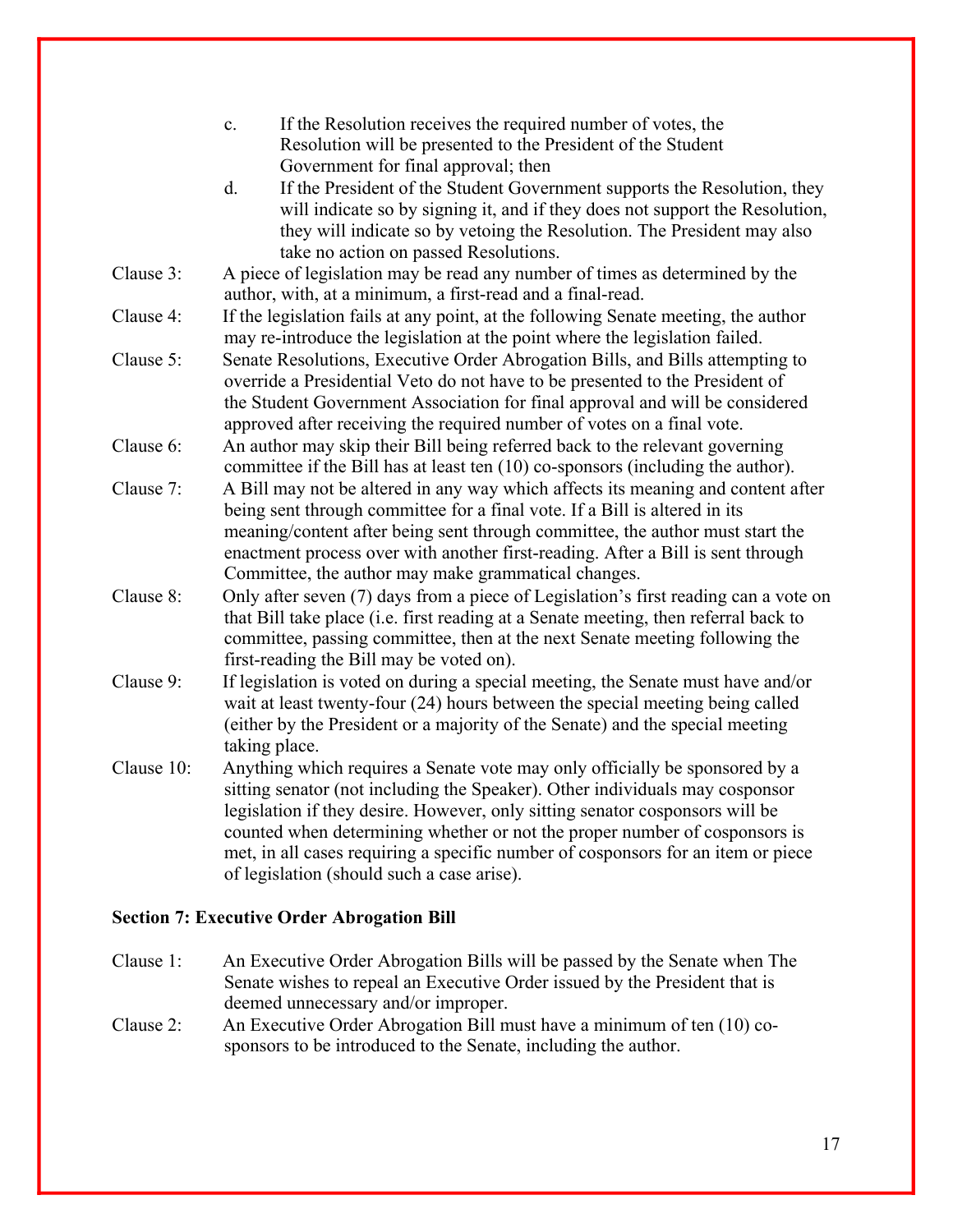- Clause 3: An Executive Order Abrogation Bill may be voted on by the Senate during its first reading, with a two-thirds (2/3rds) vote of members present and voting being required to pass.
- Clause 4: If the Senate wishes to turn down an Executive Order Abrogation Bill, it must be on grounds relating to the nature of the content within the Bill, excluding grammatical or aesthetic reasons.

#### **Title II: Rules of the Senate**

#### **Article 1: Order of Business**

## **Section 1: The order of Business for all regular meeting of the Senate will be as follows:**

- Clause 1: Call to Order by the Presiding Officer
- I. Opening call of the roll
- Clause 2: Reading and approval of the Senate minutes from the previous meeting Clause 3: Recital of the University of Houston Alma Mater
- Clause 4: Special Reports
- I. University Representatives wishing to address the Senate
- II. Students wishing to address the Senate
- III. Guest Speakers wishing to address the Senate
- IV. Two-minute speeches by the Members of the Senate

Clause 5: Executive, Speaker, Court, and Justice Department Reports

- I. Report of the President
- II. Report of the Vice-President
- III. Report of the Speaker
- V. Report of the Attorney General
- VI. Report of the Chief Election Commissioner
- VII. Report of the Chief of Staff
- VIII. Report of the Director of External Affairs
- IX. Report of the Director of Public Relations
- X. Report of the Director of Outreach

Clause 6:Committee Reports

- I. Reports of the Standing Committees
- II. Reports of the Select Committees
- Clause 7: Unfinished Business
- Clause 8: New Business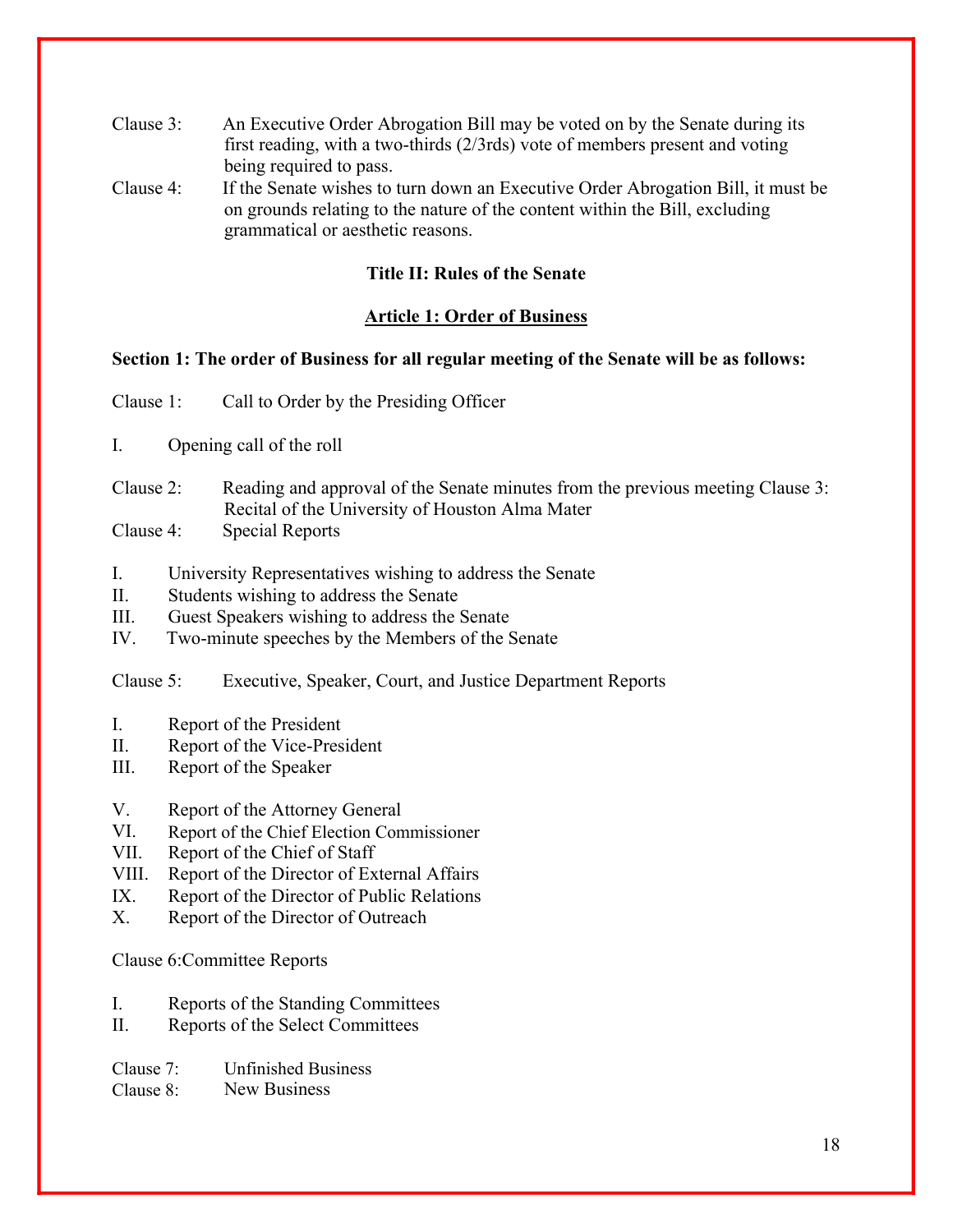Clause 9: Closing Remarks

- I. Comments and announcements of the Officers
- II. Open Forum
- III. Closing Call of the Roll

Clause 10:Adjournment

#### **Section 2: Distribution of the Senate Agenda and Deadline**

Clause 1: The Senate Agenda will be distributed 3 days prior to the Senate meeting on the preceding Sunday by 7pm

#### **Article 2: The Senate Minutes**

#### **Section 1: Composition of minutes:**

Clause 1: Senate meeting minutes will contain, at minimum, the following:

- a. A list of the members present and absent for each meeting during any roll call.
- b. A copy of all legislation that has become law since the previous Senate meeting.
- c. The written objection of the President regarding any legislation returned to the Senate with their objections.
- d. The final form of all legislation considered or passed during the meeting.
- e. Action on nominations and appointments taken and reported on by a Senate Committee or taken by the entire Senate when necessary.
- f. The result of final votes on any Student Government Association Bills, University Bills, Referendums, Constitutional Amendment Proposals and Resolutions will be recorded through the process of a roll call vote and put into the Senate minutes. The roll call will consist of every Senator's name and vote being recorded after the Legislative Chief of Staff calls it. If the Presiding Officer's vote is needed, it will be recorded as well. Senate votes on appointments and nominations of any kind will not be recorded through the process of a roll call, but merely a numerical recording of the votes will be included in the Senate minutes for record keeping purposes. The Speaker in consultation with the Legislative Chief of Staff will determine the specific format for the record keeping of the roll call vote.
- g. New Business proposed and considered.
- h. The time of adjournment.
- i. Any member of the Senate may include an explanation of their vote in the Senate minutes. A short explanation must be turned into the Speaker prior to the minutes being approved by the Senate. In such cases, the Speaker will instruct the Legislative Chief of Staff to record it in the Senate minutes.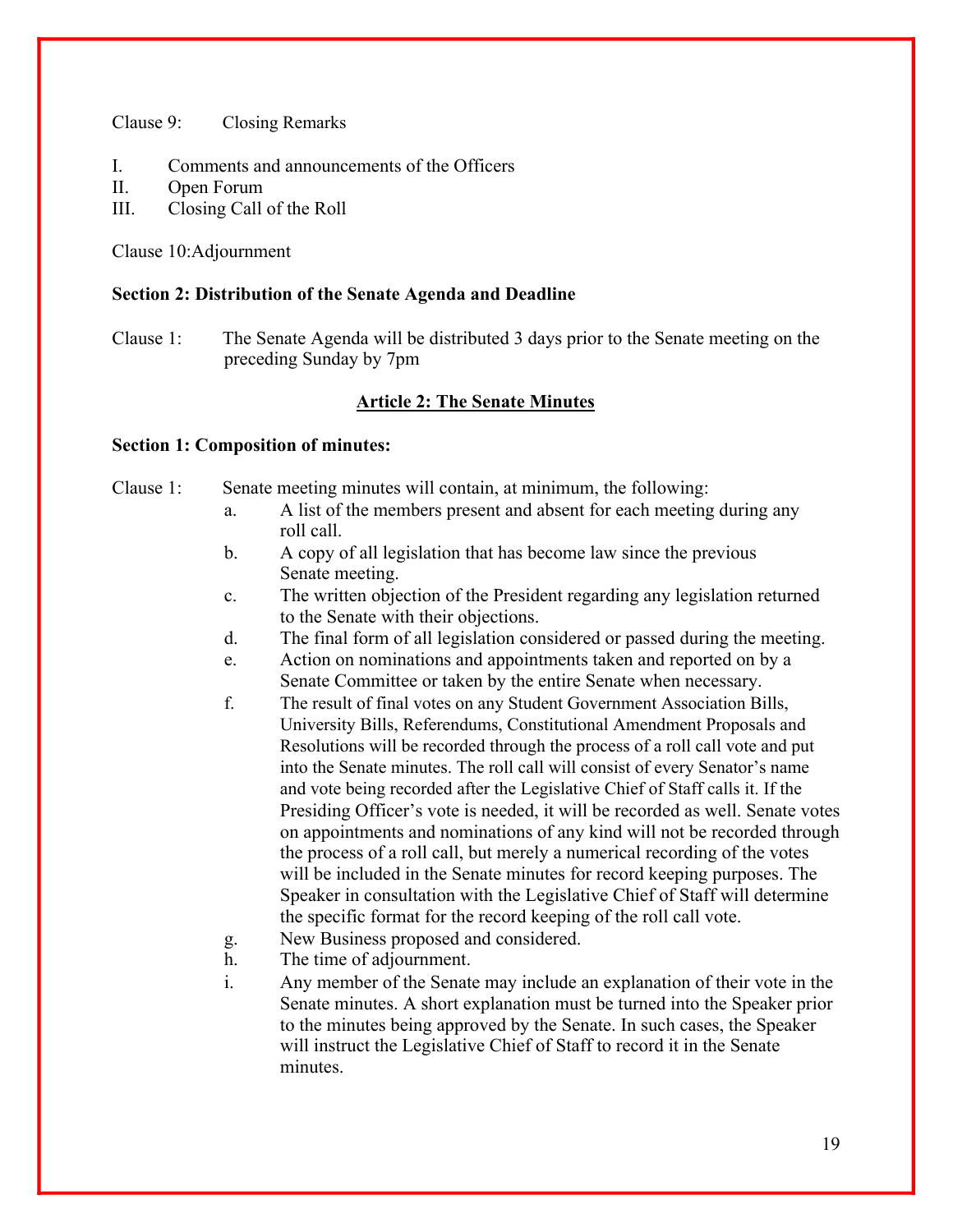- j. Minutes and accompanying entries will be posted to the SGA website within seven (7) business days of approval by the Senate.
- Clause 2: Video recordings of the Senate Meetings uploaded to Microsoft Stream fulfill the aforementioned Meeting Minute requirements.
- Clause 3: The video description for each uploaded video recording of the Senate Meetings must include: the agenda, or link to it; contact information of the speaker; meeting date and time; a disclaimer stating that should an audio impaired student require clarification regarding the subtitles they should contact the speaker.

## **Article 3: Rules for Debate and Parliamentary Procedure**

## **Section 1: Parliamentary Authority**

Clause 1: The rules contained in the most recent edition of Robert's Rules of Order Newly Revised will govern in all cases in which they are applicable and in which they are not inconsistent with the Constitution of the Student Government Association, Student Government Association Code, Statutes of the Student Government Association, and/or the Rules of the Senate.

# **Section 2: Presiding Officer to Cast Deciding Vote**

Clause 1: The Speaker or Presiding Officer of the Senate may only cast a vote on any question on which their vote would change the result.

## **Section 3: Standing Rules**

- Clause 1: All nominations heard by the Senate must be placed on the Agenda within 24 hours of opening call of the role. Motions to nominate people from the floor will not be entertained except for the following cases: nominations for Speaker of the Senate. Nominations for vacant Senate seats made by fellow Senators, and nominations for Attorney General in the event of the entire Department being vacant.
- Clause 2: Authors of legislation will abstain from final votes involving their legislation.

# **Article 4: Voting**

## **Section 1: Procedures**

- Clause 1: Nomination proceeding is defined as any procedure within the Senate where the Senate votes on whether or not to install an individual into a position. This includes competitive nomination processes (where the Senate chooses amongst multiple people for a position or positions).
- Clause 2: Abstentions are prohibited during nomination proceedings, and during competitive nomination processes a Senator must choose amongst the available, nominated, candidates.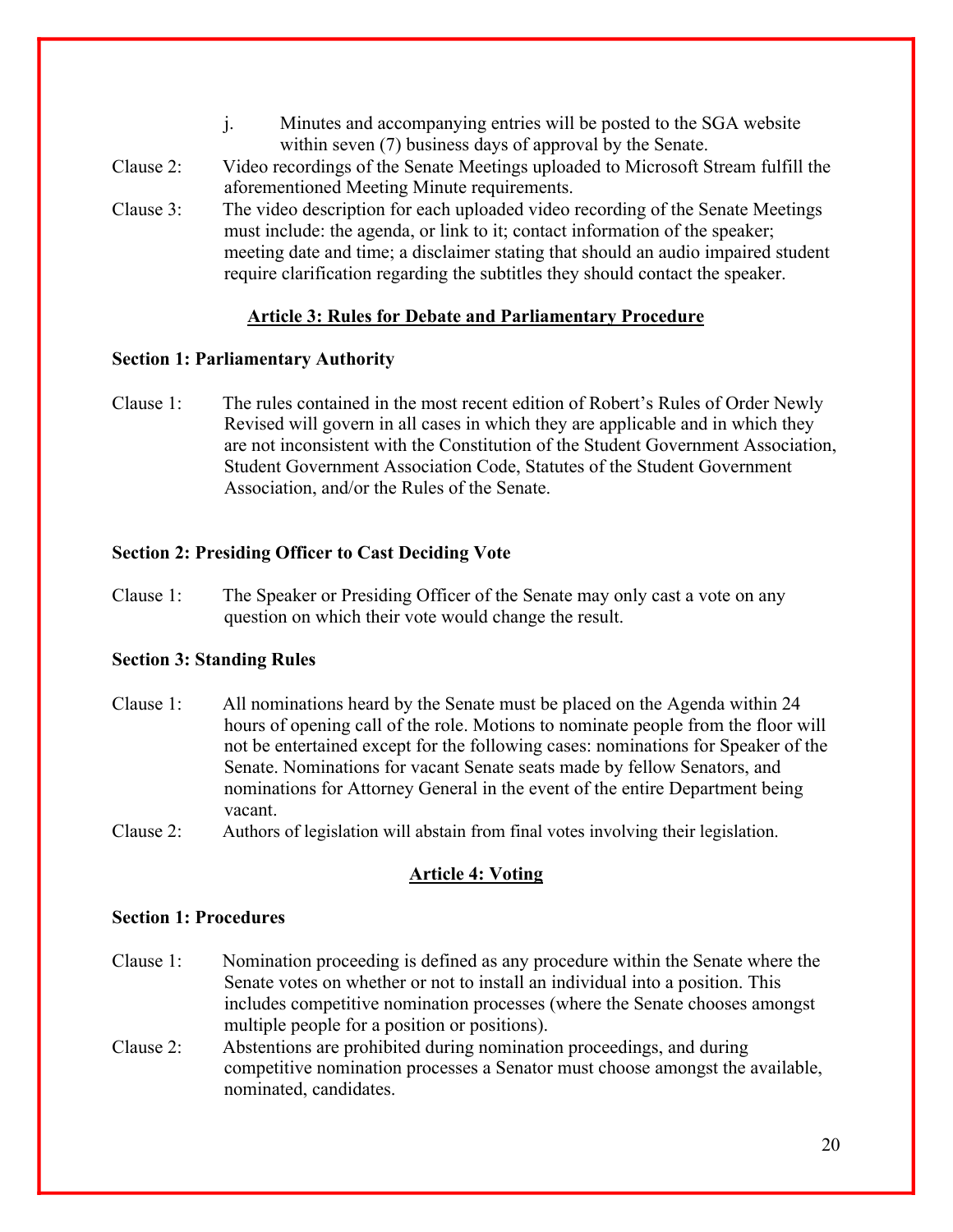Clause 3: Abstentions, when allowed and cast, will be taken out of any vote count (i.e. If a University Bill is voted on with a count of 17 for, 16 against, and 3 abstentions, the Bill will be considered passed by a majority of those present and voting, with 33 members present and voting).

## **Section 2: Proxy Voting**

- Clause 1: Voting by proxy is the act of forwarding your voting right to an authorized Officer of the Student Government Association.
- Clause 2: All Senators absent during a meeting of the Senate will have the right to vote by proxy.
- Clause 3: If a Senator wishes to vote by proxy, they will indicate so in writing to the Speaker of the Senate prior to open call of the roll of the Senate meeting they wishes to indicate a proxy voter.
- Clause 4: When indicating a desire to vote by proxy, the Senator must include the following information:
	- a. Who their voting right will be forwarded to; and
	- b. When they are forwarding this right.
- Clause 5: A Senator who is physically absent for a meeting, but indicates a proxy voter, may be assessed an absence as determined by the Speaker.
- Clause 6: For the purposes of quorum and votes requiring a portion of the entire membership of the Senate, proxy voters will count as present voters (i.e. A present Senator with two fellow Senator's proxies will count as three Senators present at the meeting).
- Clause 7: A proxy vote may only be delivered to a fellow Senator.
- Clause 8: A Senator may only hold a maximum of one (1) proxy vote during a regularly scheduled Senate meeting and a maximum of two (2) proxy votes during a special meeting of the Senate.

## **Article 5: Time Allotment**

## **Section 1: Procedures**

- Clause 1: Students wishing to address the Senate during Clause 4 of the agenda will be allotted 3 minutes, with a maximum of three students being allowed to address the Senate during Clause 4 of the Agenda per meeting.
- Clause 2: University representatives wishing to address the Senate during Clause 4 of the agenda will be allotted 10 minutes maximum, with a maximum of two University representatives being allowed to address the Senate per meeting. University representatives must schedule their speaking time with the Speaker of the Senate in advance of the meeting during which they wish to speak.
- Clause 3: Guest Speakers wishing to address the Senate during Clause 4 of the agenda will be allotted 5 minutes maximum, with a maximum of one guest Speaker being allowed to address the Senate per meeting. Guest Speakers must schedule their speaking time with the Speaker of the Senate in advance of the meeting during which they wish to speak.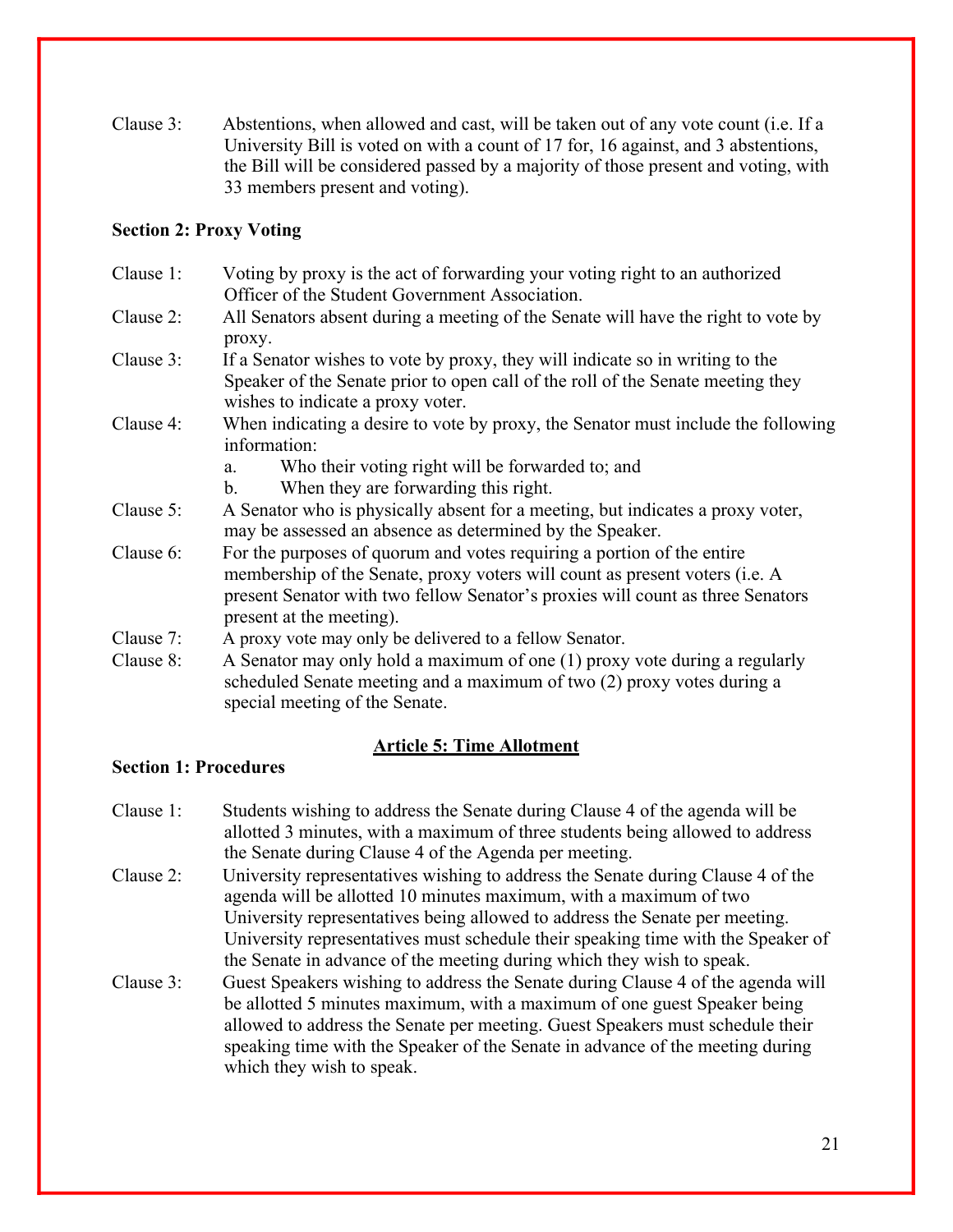- Clause 4: All reports under Clauses 5 and 6 of the agenda will be allotted a maximum of 5 minutes each.
- Clause 5: The Speaker may make special exceptions on time allotment.

# **Article 6: Decorum**

# **Section 1: Professional Standards**

- Clause 1: Language that may be harmful, unprofessional, or potentially triggering should be avoided whenever possible during Senate meetings including but not limited to: foul language; language referencing genocide; language referencing sexual violence of any kind; language referencing suicide.
- Clause 2: Should it be necessary to reference the aforementioned language, speakers will be given a content warning before they begin speaking.
- Clause 3: Members of the Student Government Association must include their pronouns next to their names in SGA related meetings held virtually. Those who refuse to comply or include pronouns in an inappropriate manner will face removal.
- Clause 4: Punishments for failing to comply are up to the discretion of the Speaker and may include but are not limited to: notice to use content warning in the future; loss of speaking time; ejection from the meeting.

# **Title III: The Executive**

# **Article 1: The Student Body President and Executive Branch**

# **Section 1: General Provisions**

| Clause 1:  | Each Department will be headed by a Director appointed by the President.                                                                                                                                                                               |
|------------|--------------------------------------------------------------------------------------------------------------------------------------------------------------------------------------------------------------------------------------------------------|
| Clause 2:  | Director positions are defined by the President, while Assistant Director positions<br>are defined and appointed by the Director.                                                                                                                      |
| Clause 3:  | Each official serves a term at the discretion of the appointing official, not to<br>extend beyond the natural term of the President.                                                                                                                   |
| Clause 4:  | Each Department Director will have executive authority over their Department.                                                                                                                                                                          |
| Clause 5:  | Each Department Director will coordinate the activities of the other officials and<br>staff of their Department.                                                                                                                                       |
| Clause 6:  | Each Department Director will report on activities of their Department to the<br>President and Student Government Association Senate.                                                                                                                  |
| Clause 7:  | Each Department Director will provide direction and goals for the efforts of their<br>Department.                                                                                                                                                      |
| Clause 8:  | Each Department Director will attend each regular meeting of the Senate of the<br><b>Student Government Association.</b>                                                                                                                               |
| Clause 9:  | Each Department Director will serve as a mentor in the Emerging Leaders<br>Program.                                                                                                                                                                    |
| Clause 10: | Office hours will be defined as hours during which the cabinet member is<br>working on student government business either within or outside of the physical<br>SGA Office, and each Director will maintain least twenty (20) office hours per<br>week. |
| Clause 11: | Office hours may be completed between the hours of 8:00 a.m. and 10:00 p.m.<br>Monday through Saturday during academic terms.                                                                                                                          |
|            | 22                                                                                                                                                                                                                                                     |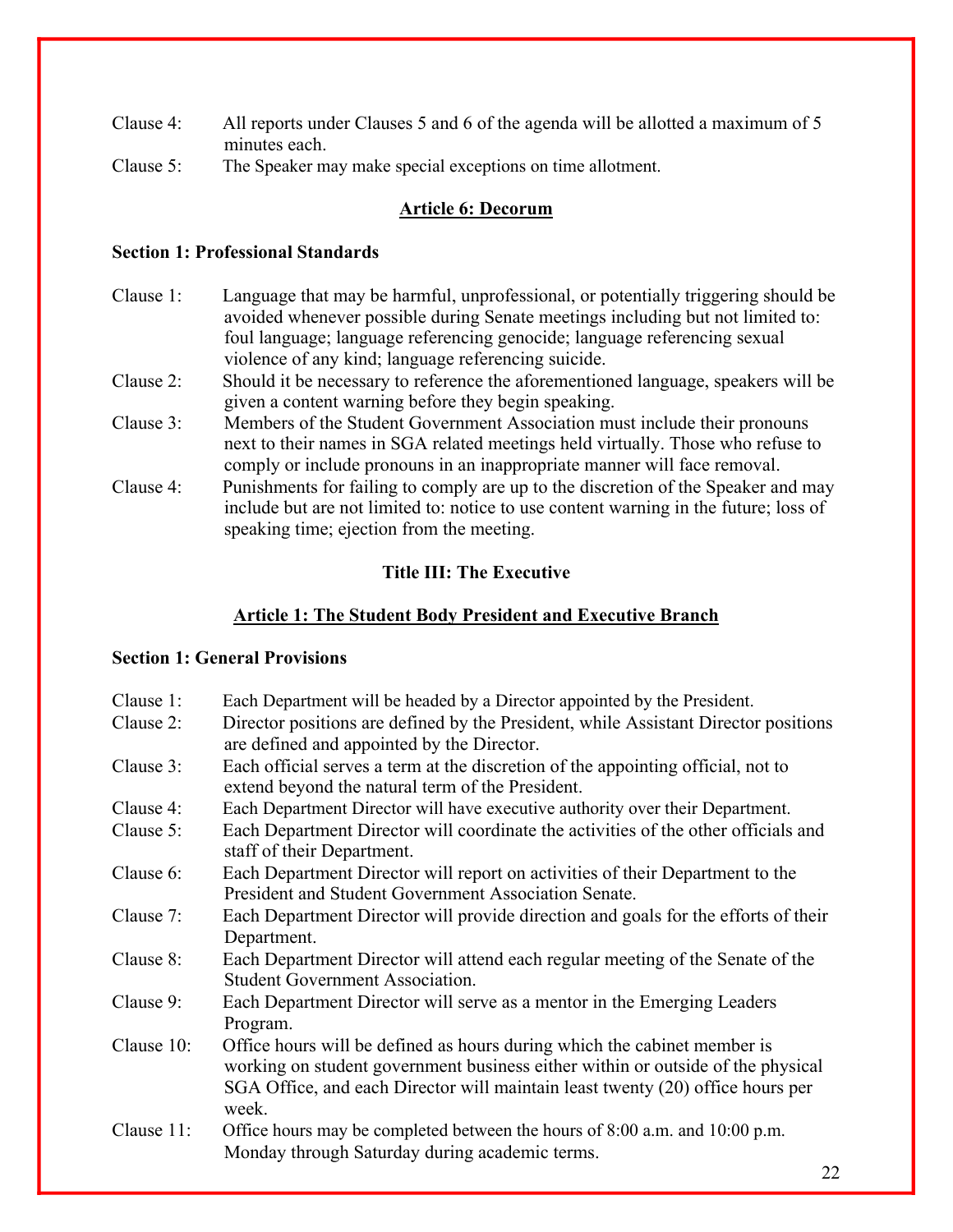- Clause 12: A failure to complete office hours for three (3) or more weeks will constitute a Leave of Absence.
- Clause 13: Executive Cabinet members will not be eligible for compensation for the duration of their Leave(s) of Absence.
- Clause 14: Each member of the Executive Branch will assume their office immediately following their appointment, as defined by the Bylaws and Constitution.
- Clause 15: The Executive will inform the Senate of the exact function and duties of all stipend and/or compensated positions of the Executive Branch prior to confirmation. The Senate will be presented with a full list of staff from the Executive Branch prior to the first meeting of the administration.

## **Section 2: Powers, Composition, Structure and Jurisdiction of the Presidential Cabinet**

- Clause 1: The Presidential Cabinet will exist solely as an advisory board to the Student Body President and will have no explicit powers of its own. The cabinet will hear reports from its members regarding entities under their supervision.
- Clause 2: The Presidential Cabinet will consist of the President, Vice President, Chief of Staff, Heads of Departments as defined by this article, and any other executive appointees whom the President deems appropriate with consent of the majority of senate.
- Clause 3: Members of the Presidential Cabinet will be in good academic and disciplinary standing with the University of Houston.
- Clause 4: The Presidential Cabinet will advocate in accordance with Student Government Association policy.
- Clause 5: Oversight of the Presidential Cabinet may be exercised by the Committee on Internal Affairs, which will have the power to review the records of the Cabinet, compel report of its members, and to make recommendations to the Directors, President, or Senate regarding its improvement.

# **Section 3: Powers, Duties, and Jurisdiction of the President**

- Clause 1: The Executive Power will be vested in the President of the Student Government Association.
- Clause 2: The President will be authorized to utilize the funds in the Executive Budget, in accordance with all applicable provisions in Title VI of the Bylaws.
- Clause 3: The President will have the power to veto legislation pursuant to a fundamental policy or principle of the Student Government Association within five (5) class days after the legislation passes the Senate.
- Clause 4: The President will have the power to appoint and dismiss personnel of the Student Government Association Executive Branch. Monetarily compensated appointments are subject to a formal application process by which the application is publicly available for a minimum of five (5) days and interviews will be conducted for at least two select applicants, if available, of the President's choosing. Confirmation of these appointments will be by a majority of the Senate present and voting, and dismissal powers will only extend to the President.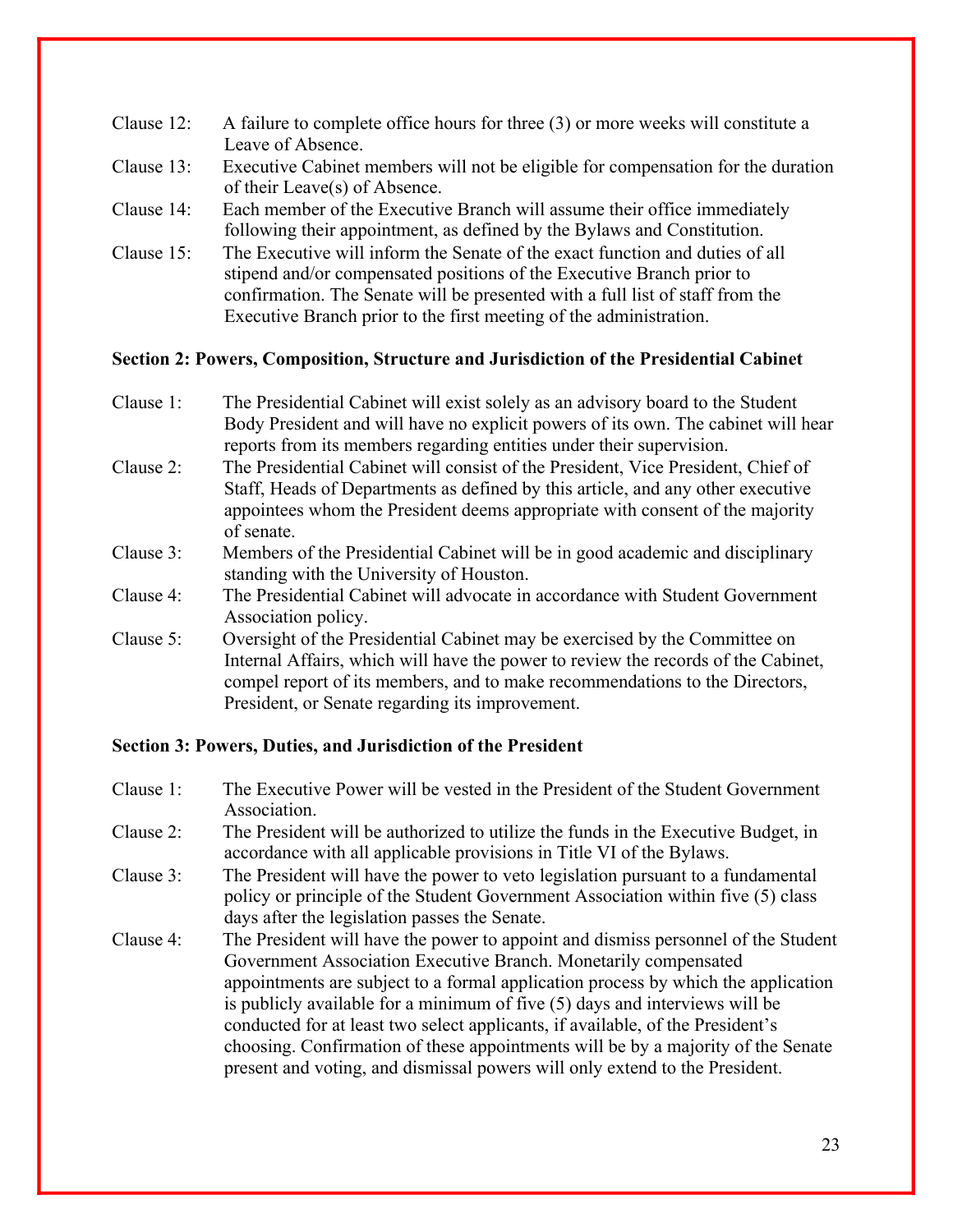| Clause 5: | The President will have the authority to create and fill staff positions to aid<br>carrying out those functions necessary to promote the efficiency and work of |
|-----------|-----------------------------------------------------------------------------------------------------------------------------------------------------------------|
|           | the Student Government Association Presidential Cabinet with the consent of                                                                                     |
|           | the majority of the senate.                                                                                                                                     |
| Clause 6: | The President will enter into agreements with agencies and organizations outside                                                                                |
|           | the University community by and with the consent of the Senate, and the proper                                                                                  |
|           | University authorities.                                                                                                                                         |
| Clause 7: | The President or their designate will prepare, for the Student Fee Advisory                                                                                     |
|           | Committee (SFAC), a request for funding of the Student Government Association                                                                                   |
|           | every year.                                                                                                                                                     |
| Clause 8: | The President will maintain a minimum of twenty (20) office hours per week.                                                                                     |
|           |                                                                                                                                                                 |

## **Section 4: Powers, Duties, and Jurisdiction of the Vice President**

- Clause 1: The Vice President will: assist in fulfilling the duties and responsibilities designated, by law, to the President, succeed to the Presidency in the event of the vacating of that office, and exercise the powers of the Student Body President if they are prevented from exercising their powers.
- Clause 2: The Vice President will perform specialized assignments delegated by the President or by Senate law.
- Clause 3: The Vice President will regularly seek and nominate candidates for positions in the Student Government Association and university-wide Committees.
- Clause 4: University-wide Committee nominations are not subject to an in-person hearing.
	- a. The Vice-President will submit a report at the Senate meeting, including at minimum, nominees' resumes and responses to the application.
	- b. The application will be developed by the Vice-President.
	- c. Candidates will each be confirmed by the Senate with a majority vote of the Senate members present and voting.
	- d. The Senate may motion to hear and vote on any individual's nomination with a majority vote of the Senate members present and voting, at which time the confirmation will be held in person at the next Senate meeting.
	- e. The appointments for the following committees are exempted from this rule and are subject to an in-person hearing: the Activities Funding Board (AFB), the Student Fee Advisory Committee (SFAC), and the University Hearing Board.
- Clause 5: The Vice president will not appoint any student to a University Committee who previously served sanctions for offenses either violent or sexual in nature. These include but are not limited to: sanctions regarding sexual assault, physical assault, and sexual harassment.
- Clause 6: The Vice president will recommend to the President appropriate candidates for various staff positions.
- Clause 7: The Vice President will review the actions of and report on all standing University-wide Committees.
- Clause 8: The Vice President will serve as an ex-officio member on all University-wide standing Committees.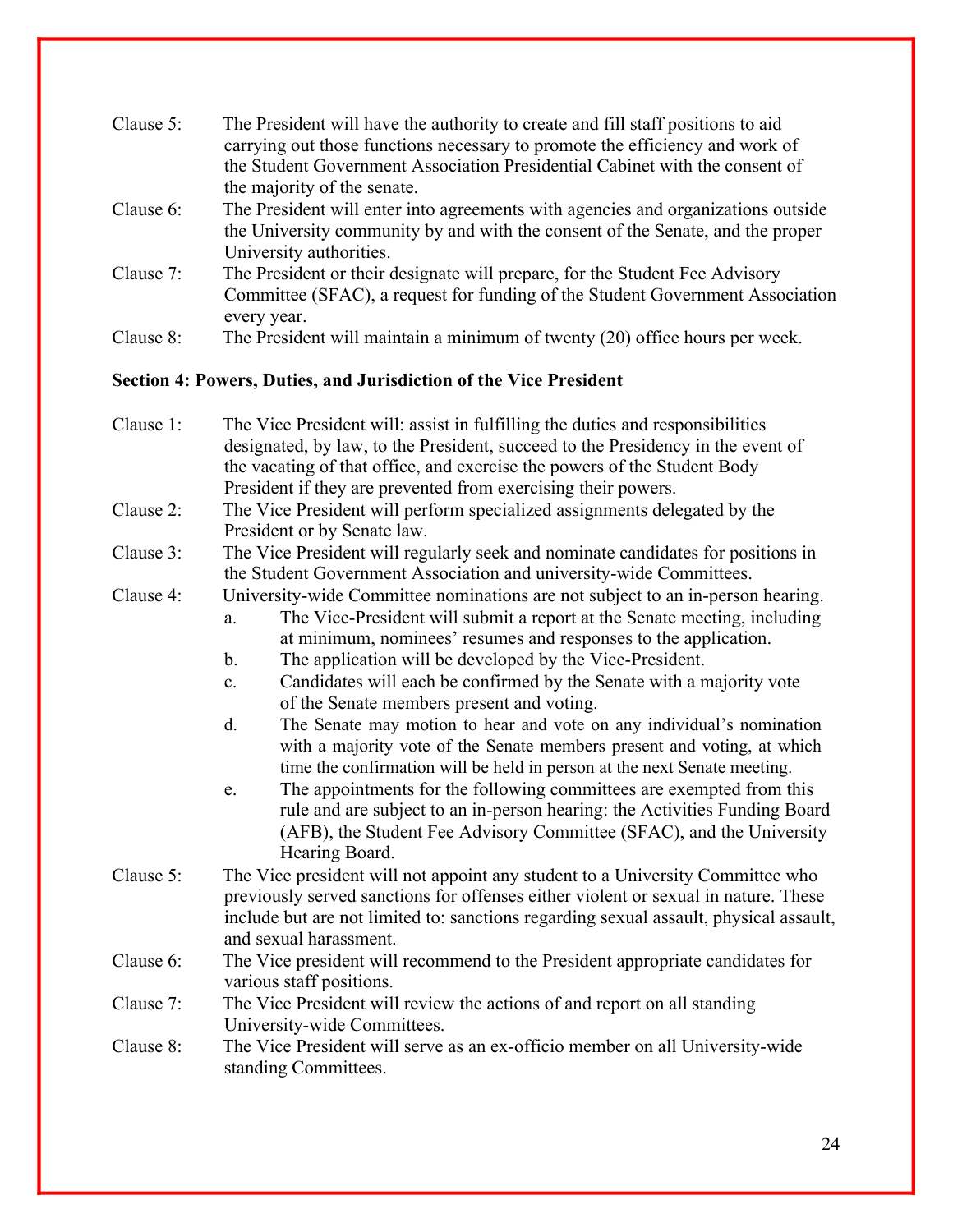Clause 9: The Vice President will maintain a minimum of twenty (20) office hours per week.

# **Section 5: Powers, Duties, and Jurisdiction of the Chief of Staff**

| Clause 1:  | The Chief of Staff will be responsible for the coordination of the overall                                                                                                                                                                                                                                                                                                                                                                                                                     |
|------------|------------------------------------------------------------------------------------------------------------------------------------------------------------------------------------------------------------------------------------------------------------------------------------------------------------------------------------------------------------------------------------------------------------------------------------------------------------------------------------------------|
|            | Executive Branch under the supervision of the President.                                                                                                                                                                                                                                                                                                                                                                                                                                       |
| Clause 2:  | The Chief of Staff will coordinate the process for selection of individuals to be<br>appointed by the President.                                                                                                                                                                                                                                                                                                                                                                               |
| Clause 3:  | The Chief of Staff will plan for meetings of the Presidential Cabinet, under the<br>direction of the President.                                                                                                                                                                                                                                                                                                                                                                                |
| Clause 4:  | The Chief of Staff will represent the President in cases where the President and<br>Vice President are unavailable.                                                                                                                                                                                                                                                                                                                                                                            |
| Clause 5:  | The Chief of Staff will perform specialized assignments delegated by the<br>President.                                                                                                                                                                                                                                                                                                                                                                                                         |
| Clause 6:  | The Chief of Staff will coordinate the Student Government Association Emerging<br>Leaders Program and serve as Chair of the Emerging Leaders Committee. The<br>Chief of Staff will provide opportunities for Emerging Leaders to develop<br>leadership skills and participate in the ongoing business of the Student<br>Government Association through assisting elected and appointed officials of the<br>Executive, Legislative, and Judicial branches with their duties as student leaders. |
| Clause 7:  | The Chief of Staff will be appointed by the President with advice and consent of a<br>majority of the Senate members present and voting.                                                                                                                                                                                                                                                                                                                                                       |
| Clause 8:  | The Chief of Staff is responsible for selecting members of the Emerging Leaders<br>Committee through an application process.                                                                                                                                                                                                                                                                                                                                                                   |
| Clause 9:  | The Chief of Staff is required to plan an Emerging Leaders Retreat for all chosen<br>Emerging Leaders Committee members.                                                                                                                                                                                                                                                                                                                                                                       |
| Clause 10: | The Chief of Staff is required to assign mentors to the members of the Emerging<br>Leaders Committee.                                                                                                                                                                                                                                                                                                                                                                                          |
| Clause 11: | The Chief of Staff will maintain a minimum of twenty (20) office hours per week.                                                                                                                                                                                                                                                                                                                                                                                                               |

# **Section 6: Powers, Duties, and Jurisdiction of the Director of External Affairs**

- Clause 1: The Director of External Affairs will serve as a liaison between the University of Houston Student Government Association and other universities, the City of Houston, Harris County, and the State of Texas.
- Clause 2: The Director of External Affairs will advocate on behalf of University of Houston students on issues concerning higher education.
- Clause 3: The Director of External Affairs assists the Student Government Association on matters regarding governmental and community relations.
- Clause 4: The Director of External Affairs will be appointed by the President with advice and consent of a majority of the Senate members present and voting.
- Clause 5: The Director of External Affairs will maintain a minimum of fifteen (15) office hours per week.

# **Section 7: Powers, Duties, and Jurisdiction of the Director of Public Relations**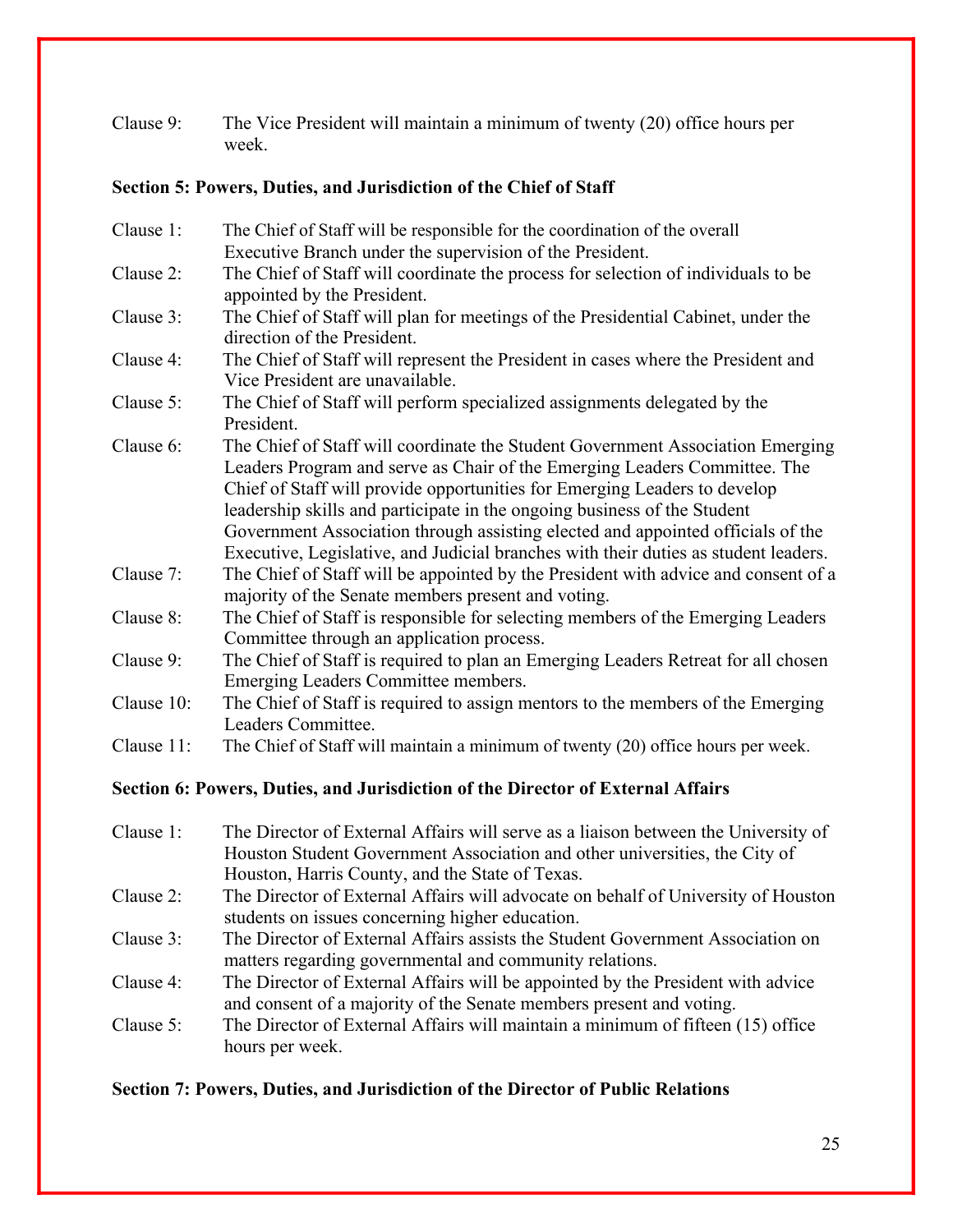| Clause $1$ : | The Director of Public Relations will oversee internal and external<br>communication.                                                                                               |
|--------------|-------------------------------------------------------------------------------------------------------------------------------------------------------------------------------------|
| Clause 2:    | The Director of Public Relations will provide information to the student body for<br>all the programs, initiatives, and resources offered by the Student Government<br>Association. |
| Clause 3:    | The Director of Public Relations will serve as the liaison between the Student<br>Government Association, the University of Houston campus, and external media<br>sources.          |
| Clause 4:    | The Director of Public Relations will be appointed by the President with the<br>advice and consent of a majority of the Senate members present and voting.                          |
| Clause 5:    | The Director of Public Relations will maintain a minimum of fifteen (15) office<br>hours per week.                                                                                  |

## **Section 8: Powers, Duties, and Jurisdiction of the Director of Outreach**

| Clause 1: | The Director of Outreach will serve as a liaison between the Student Government   |
|-----------|-----------------------------------------------------------------------------------|
|           | Association and Registered Student Organizations (RSOs).                          |
| Clause 2: | The Director of Outreach will assess areas of need among students and present     |
|           | them to the Student Government Association.                                       |
| Clause 3: | The Director of Outreach will build a better sense of community and involvement   |
|           | among the Student Government Association and the student body.                    |
| Clause 4: | The Director of Outreach will be appointed by the President with the advice and   |
|           | consent of a majority of the Senate members present and voting.                   |
| Clause 5: | The Director of Outreach will maintain a minimum of fifteen (15) office hours per |
|           | week.                                                                             |

#### **Section 9: Powers, Duties, and Jurisdiction of the ASL Interpreter**

- Clause 1: The ASL Interpreter will facilitate communication between deaf or hard of hearing students, faculty, and staff.
- Clause 2: The ASL Interpreter will be required to attend any activities, events, and meetings where the need for an ASL interpreter is demonstrated given that they are notified 48 hours in advance.
- Clause 3: The ASL Interpreter is a non-paid executive cabinet member.
- Clause 4: The ASL interpreter will be appointed by the Chief of Staff with the advice and consent of a majority of the Senate members present and voting. A secondary or co-interpreter is allowed to take over or attend a meeting in the place of the interpreter if necessary.
- Clause 5: A form to indicate need for an ASL interpreter will be available on the SGA website.

#### **Section 10: Special Presidential Powers**

Clause 1: Executive Orders will be considered formal, written documents containing instructions or orders based upon Presidential powers. Anything that the President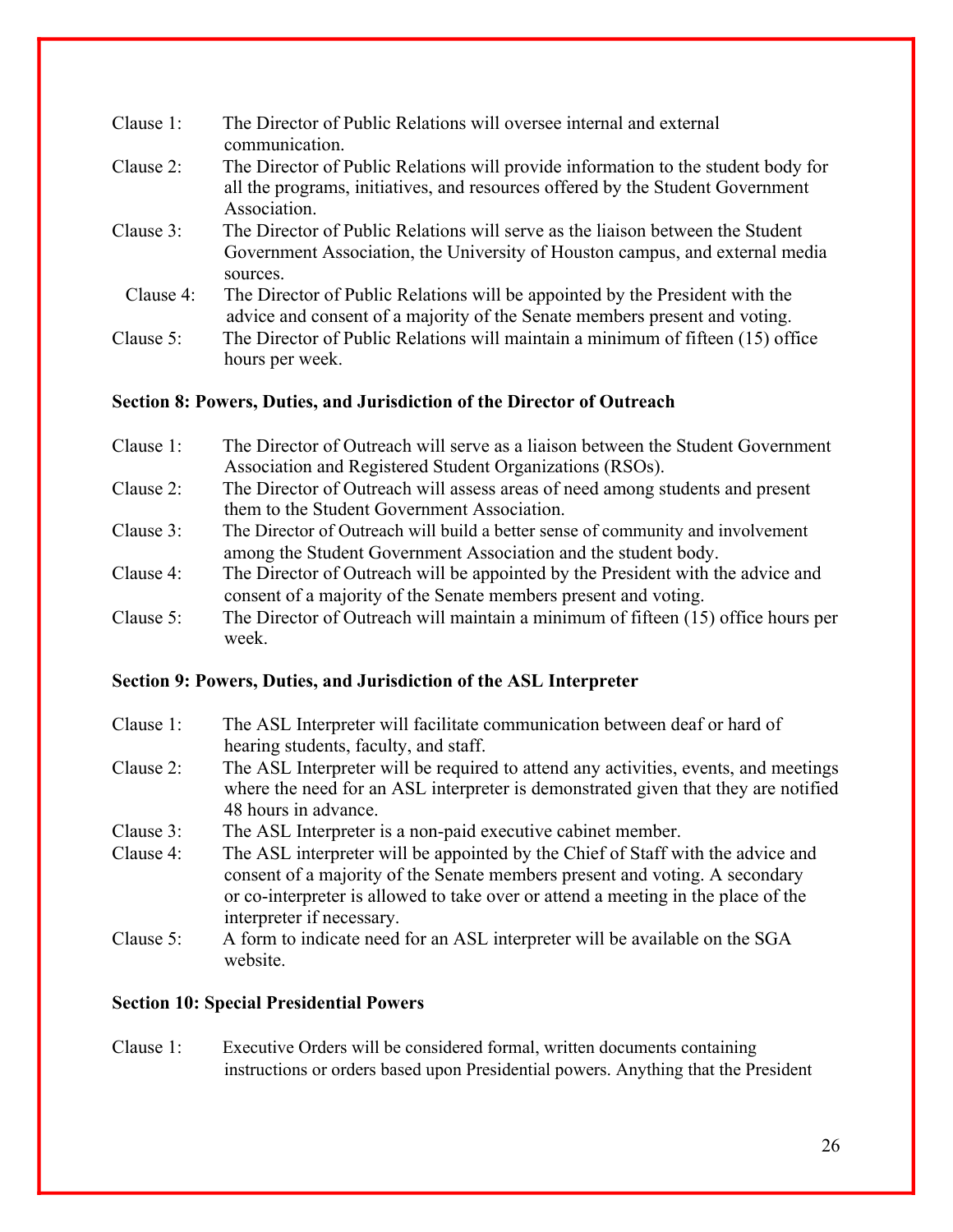may do by simple declaration, they may do by Executive Order. All Executive Orders will be public upon their promulgation.

# **Section 11: Presidential Line of Succession**

- Clause 1: Should, for any reason, the presidency be vacated within the specified term, the following will serve as the official line of succession for the presidency, with the specified positions automatically moving up to the presidency, until the expiration of the specified term, in order:
	- 1. Vice-President
	- 2. Speaker of the Senate
	- 3. Pro-Tempore of the Senate
	- 4. Should all three of the above positions be vacated at the same time as the presidency, the most senior Senator will assume the position of President of the Student Government Association
- Clause 2: Should the next lowest office be vacant when the Office of the President becomes vacant, the following next lowest office will take its place (for example, if the Presidency becomes vacant, and there is no Vice-President or Speaker of the Senate at the time, but there is a Pro-Tempore of the Senate, the Pro-Tempore of the Senate will automatically become the new President).

# **Article 2: Executive Appointment Process**

#### **Section 1: Appointment Process**

- Clause 1: The Senate will be provided a video recording of the candidate's interview, the responses to the application questions of the chosen candidate(s) and must include a paragraph, originating from the Executive, informing the Senate of why said candidate(s) were chosen.
- Clause 2: Interviews for Executive Cabinet positions will include both the President and Vice-President.
- Clause 3: The President will have final decision on any cabinet appointment.

## **Section 2: Effective Date of Appointments**

- Clause 1: All appointments not requiring confirmation will take effect without announcement of the appointment.
- Clause 2: All appointments requiring confirmation of the Senate or one of its Committees will take effect immediately upon confirmation.

## **Section 3: Acting Appointments**

Clause 1: In the event of a vacancy in an Executive position, the President may make acting appointments to the position.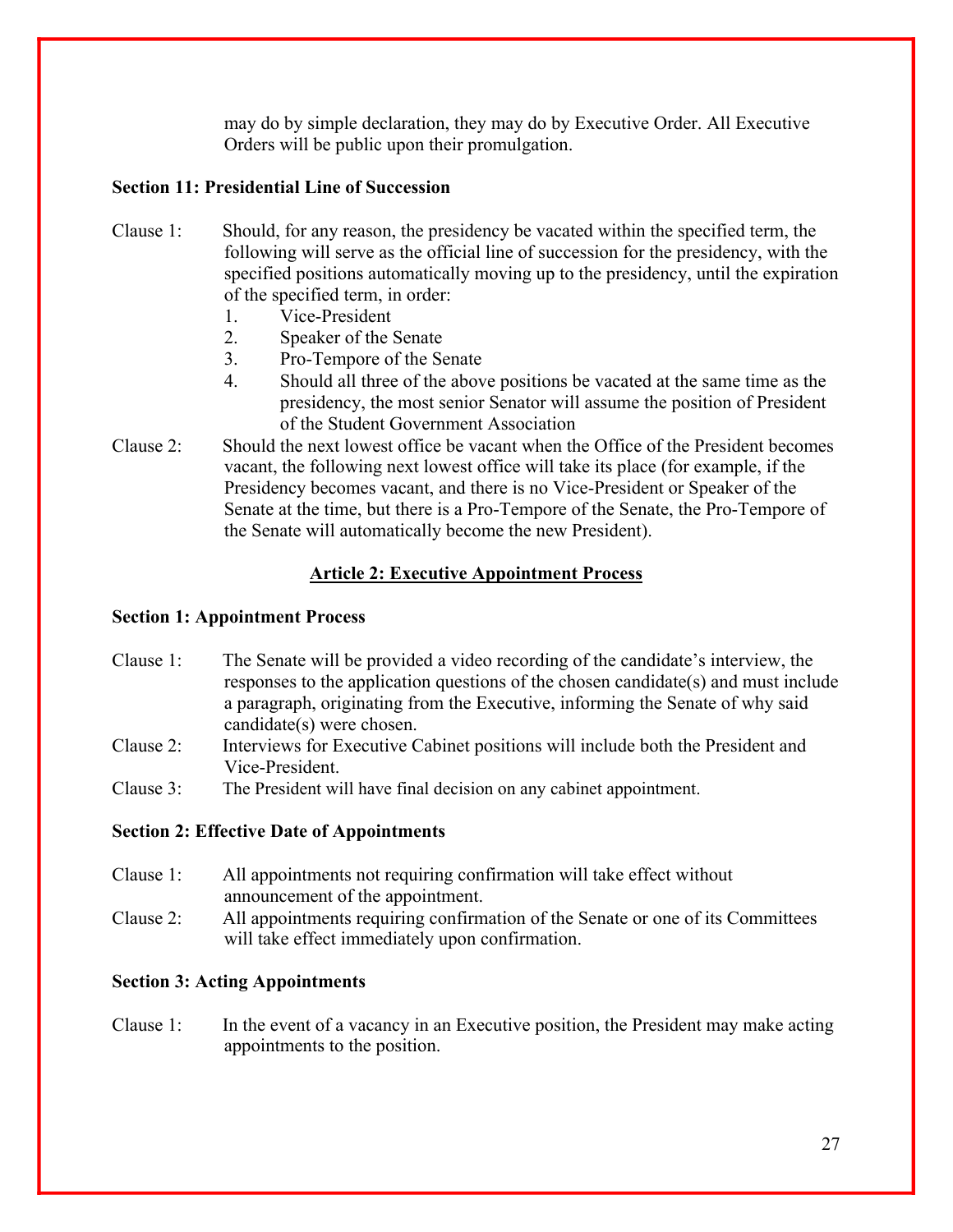- Clause 2: An acting appointment will remain "Acting" until confirmed by the Senate. Upon confirmation by the Senate the position will become the regular position as described by the Bylaws.
- Clause 3: Acting appointments will be announced to Senate.
- Clause 4: Acting appointments are eligible for probated wages up until the Senate meeting where they are first eligible for a confirmation vote.
- Clause 5: Acting appointments who fail to be confirmed by the Senate, at their first eligible confirmation vote, are not eligible for probated wages for the period following their failure to be confirmed.
- Clause 6: No funds granted to the Student Government Association may be disbursed to acting appointments through any mechanism, aside from potential probated wages.
- Clause 7: Acting appointments must be fully informed on Title III, Article 2, Section 3 of the Bylaws of the Student Government Association of the University of Houston.

# **Article 3: Commissions and Special Task Forces**

#### **Section 1: Types of Commissions and Special Task Forces**

- Clause 1: Special Student Government Association Commissions and Task Forces will be chartered by Executive Order and will exist until dissolved by Executive Order or statute.
- Clause 2: Select Student Government Association Commissions and Task Forces will be chartered by Executive Order and will exist for the time specified in the Order, not to extend beyond the natural term of Office of the President creating it.

#### **Section 2: Dissolution of Special Commissions and Task Forces**

- Clause 1: The President will be empowered to dissolve any Special Commission or Task Force by Executive Order.
- Clause 2: The Senate Committee on Internal Affairs will be notified of all dissolutions no less than ten (10) regular semester class days prior to the effective date of dissolution.
- Clause 3: Such dissolutions may be overridden by Senate Resolution.

#### **Section 3: Commission and Task Force Residence**

- Clause 1: Each Student Government Association Commission will be in residence of either the Executive Branch itself, the Executive Office of an Officer, or a single Department.
- Clause 2: Commissions and Task Forces not in residence to the Executive Branch will report to the Cabinet through such entity that they reside within.
- Clause 3: All Special Commissions will be in residence to the branch itself.

## **Section 4: Commission and Task Force Charter**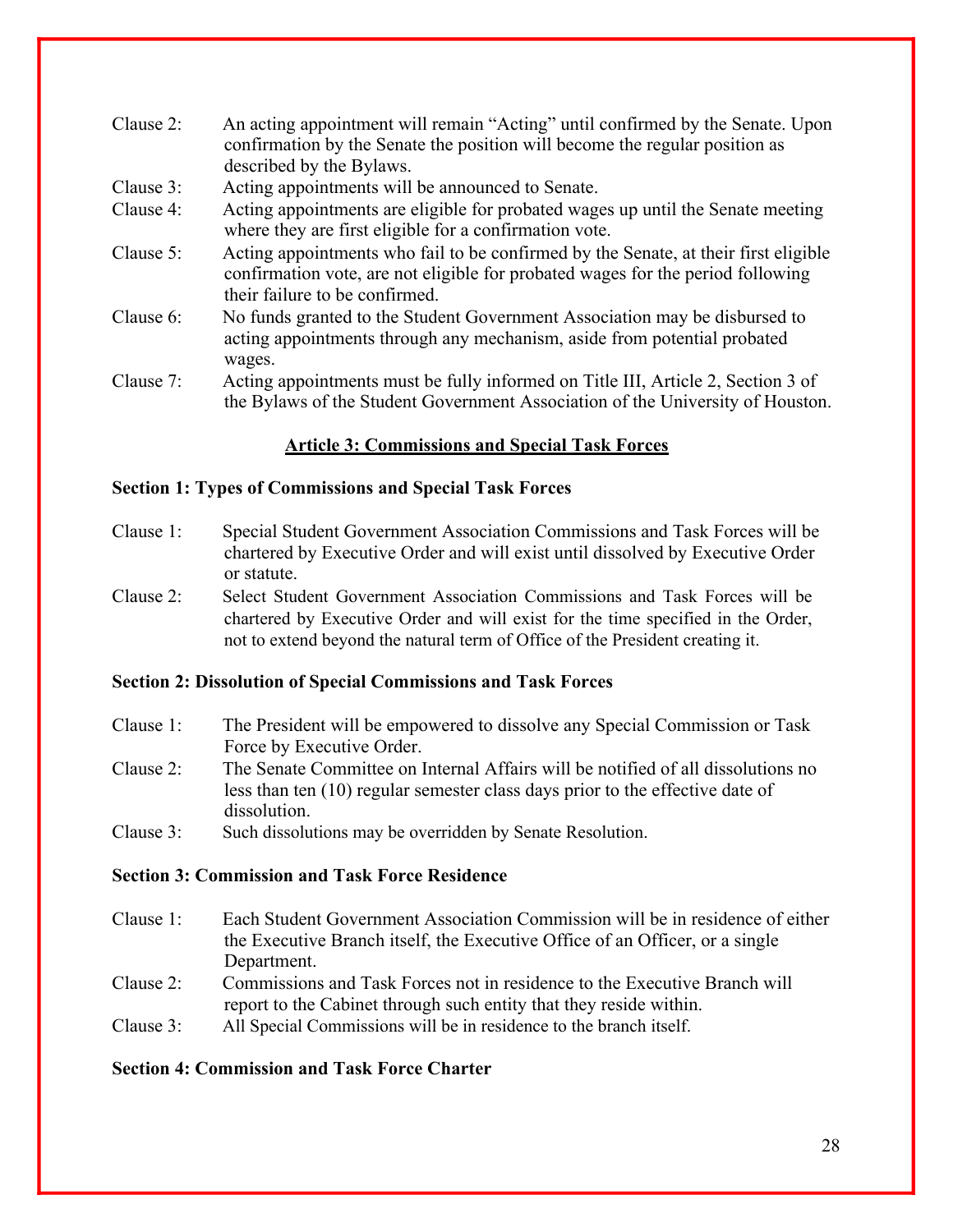Clause 1: All Commissions and Task Forces will be chartered by either statute or Executive Order. Such a charter will, at minimum, contain: the name of the commission, the charge of the commission or task force, specific duties of the commission or task force, membership minimums and maximums, charter officers in addition to the chair, officers to be elected by the commission or task force, specific requirements for any seat or seats of membership, date of dissolution, if a select commission or task force, and residence of the commission.

## **Section 5: Commission and Task Force General Duties**

- Clause 1: Student Government Association Commissions will act on their own accord or by instruction of either the President or Senate but will at all times act consistent with their charters.
- Clause 2: In general, and not withstanding other statutes, Student Government Association Commissions will: Investigate issues of concern by involving the knowledge and opinions of the Student Body; Execute programming consistent with the policies of the Student Government Association; Assist Senate Committees in developing stances on issues; Recommend issues to be taken up by the Senate and its Committees.

#### **Section 6: Non-member participation in Commissions and Task Forces**

Clause 1: Unless provided for otherwise by statute, non-commission members may participate as follows: University of Houston students will be provided an opportunity to submit either written or oral comments on matters before the commission or task force; Student Government Association officers and Senators will be granted the privilege of speaking during debate, but will have no right to introduce business or vote, unless they are a member of the commission or task force.

#### **Section 7: Parliamentary Authority**

Clause 1: In cases where there is no applicable rule in these By-laws or the Commission's or Task Force's charter, the rules contained in Roberts Rules of Procedure will govern the procedure of a Student Government Association Commission or Task Force.

#### **Title IV: The Justice Department**

#### **Article 1: The Attorney General and the Justice Department**

#### **Section 1: Purpose**

Clause 1: The Department of Justice is responsible for enforcing the law, defending the interests of the Student Government Association, and ensuring the fair and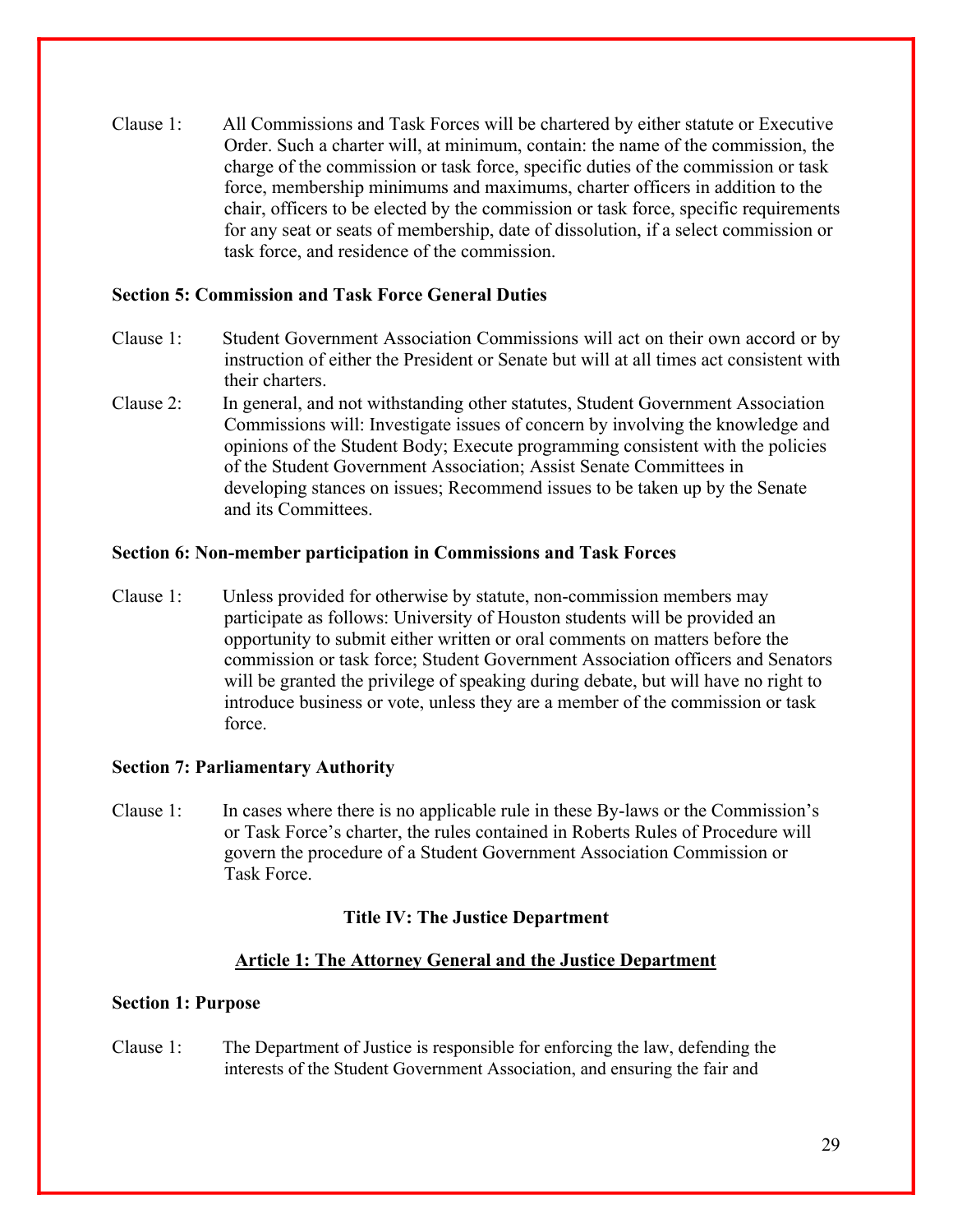impartial administration of the Constitution and Bylaws of the Student Government Association.

#### **Section 2: Name**

Clause 1: The name of this organization will be the Student Government Association Department of Justice and may be simply referred to as the Department of Justice.

#### **Section 3: Composition of the Department of Justice**

- Clause 1: The Department of Justice will consist of the following positions: a. The Attorney General
	-
	- b. The Deputy Attorney General
	- c. The Student Government Auditor
- Clause 2: The Attorney General will serve as head of the Department of Justice.
- Clause 3: The Department of Justice is an entirely independent department within the Student Government Association, not accountable to the Executive Branch.
- Clause 4: Members of the Department of Justice will be in good academic and disciplinary standing with the University of Houston.

#### **Section 4: General Provisions**

- Clause 1: Each member of the Justice Department will have executive authority over their office.
- Clause 2: Each member of the Justice Department will coordinate the activities of the other officials and staff of their office.
- Clause 3: Each member of the Justice Department will report on activities of the office to the Attorney General and Senate.
- Clause 4: Each member of the Justice Department will provide direction and goals for the efforts of the office.
- Clause 5: Each member of the Justice Department will assume office immediately following their appointment, as defined by the Bylaws.

#### **Section 5: Attorney General Line of Succession**

- Clause 1: Should, for any reason, the Attorney General's position be vacated within the specified term, the following will serve as the official line of succession for the Attorney General position, with the specified positions automatically moving up to the Attorney General position, until the expiration of the specified term, in order:
	- 1. Deputy Attorney General
	- 2. Student Government Auditor
- Clause 2: Should the next lowest office be vacant when the Office of the Attorney General becomes vacant, the following next lowest office will take its place (for example, if the Attorney General's Office becomes vacant, and there is no Deputy Attorney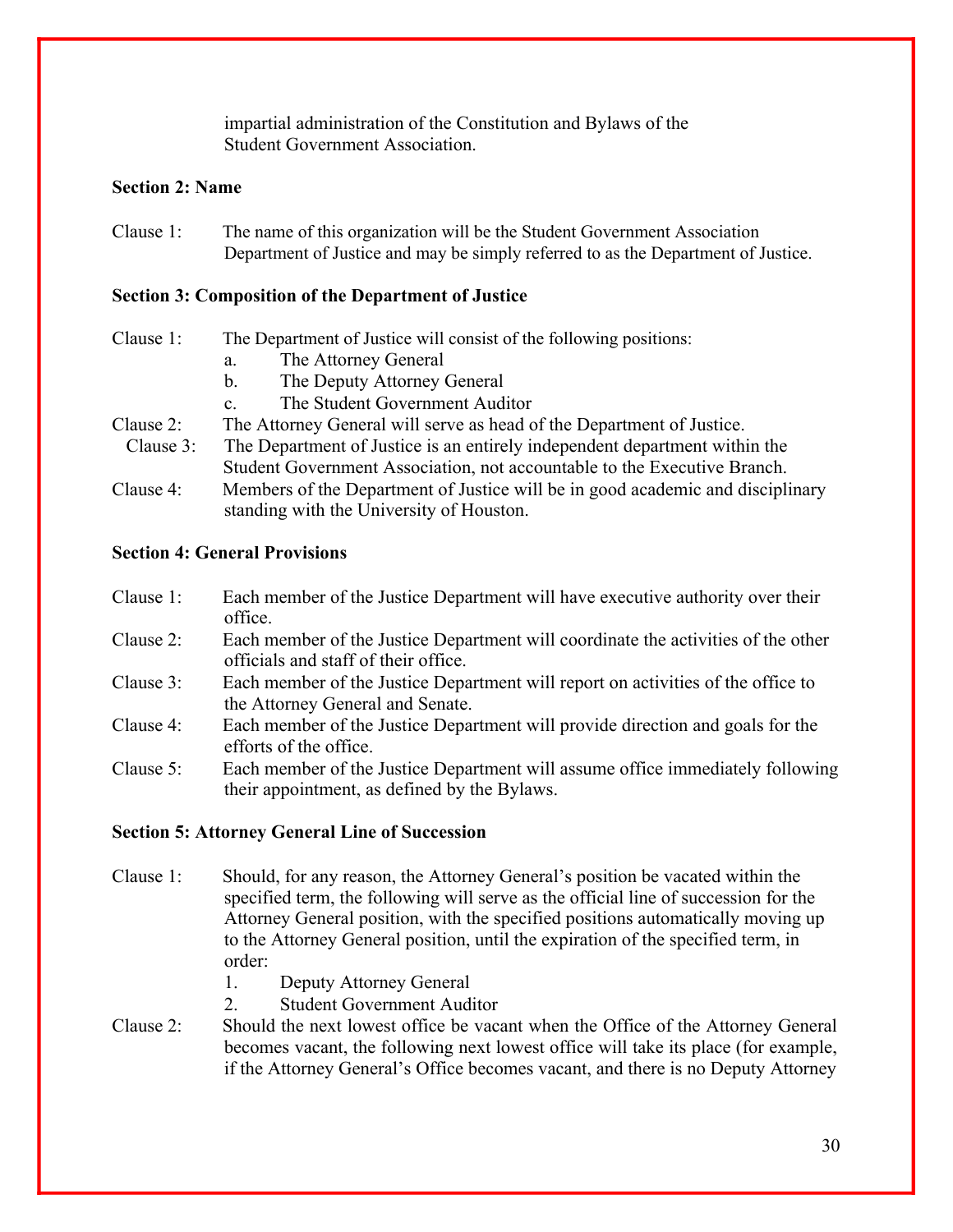General at the time, the Student Government Auditor will automatically become the new Attorney General).

Clause 3: Should all of these positions be vacated simultaneously; the Chief Justice or most senior Justice, should the Office of the Chief Justice be vacated, will nominate a new Attorney General after a formal application process and call a session of the Supreme Court, which is not subject to a specific quorum requirement. The nominee must be confirmed by a majority of the Justices present. If there are only two Justices present, the nominee must receive two votes to be confirmed. If there is only one Justice present, the nominee need only the present Justice's vote to be confirmed. The nominating Justice may cast a vote in favor or against a nominee, and the next available member of the Attorney General line of succession will act as Attorney General until the Supreme Court confirms a candidate for the remainder of the term.

# **Article 2: Office of the Attorney General**

#### **Section 1: Powers and Duties of the Office of the Attorney General**

| Clause 1: | The Attorney General will be responsible for ensuring the legality of legislation<br>and activities of the Student Government Association with respect to the<br>Student Government Association Constitution, Bylaws, and University policy.                                                                                                                                                                                                                                                                                                                                                                   |
|-----------|----------------------------------------------------------------------------------------------------------------------------------------------------------------------------------------------------------------------------------------------------------------------------------------------------------------------------------------------------------------------------------------------------------------------------------------------------------------------------------------------------------------------------------------------------------------------------------------------------------------|
| Clause 2: | The Attorney General will be responsible for investigative procedures for<br>impeachment proceedings.                                                                                                                                                                                                                                                                                                                                                                                                                                                                                                          |
| Clause 3: | The Attorney General will appoint the Chief Election Commissioner through a<br>formal application process as described in Title III, Article 1, Section 4, Clause<br>4 of these Bylaws.                                                                                                                                                                                                                                                                                                                                                                                                                        |
| Clause 4: | The Attorney General will nominate the Chief Election Commissioner on or<br>before the 2nd regular Senate meeting of each Fall semester and oversee the<br>Election Commission.                                                                                                                                                                                                                                                                                                                                                                                                                                |
| Clause 5: | The Attorney General may request any materials, filings, documentation, business<br>records, or effects otherwise, of any Office or Officer within the Student<br>Government Association for any reason at any time. This includes, but is not<br>limited to the Executive Branch, Election Commission, Judicial Branch, and<br>Legislative Branch, or members thereof. These requests must be met within<br>twenty-four (24) hours after receiving the request in writing from the Attorney<br>General. Any such requests will be made insofar as it aids the Attorney General in<br>fulfilling their duties. |
| Clause 6: | The Attorney General, or their designee, will attend each regular Senate meeting<br>and each meeting of the Internal Affairs Senate Committee meeting.                                                                                                                                                                                                                                                                                                                                                                                                                                                         |

## **Section 2: Appointment and Term of Office for the Attorney General**

- Clause 1: The Attorney General will serve from October 1st to October 1st of the following year, each calendar year.
- Clause 2: The Attorney General will be appointed through the following procedure: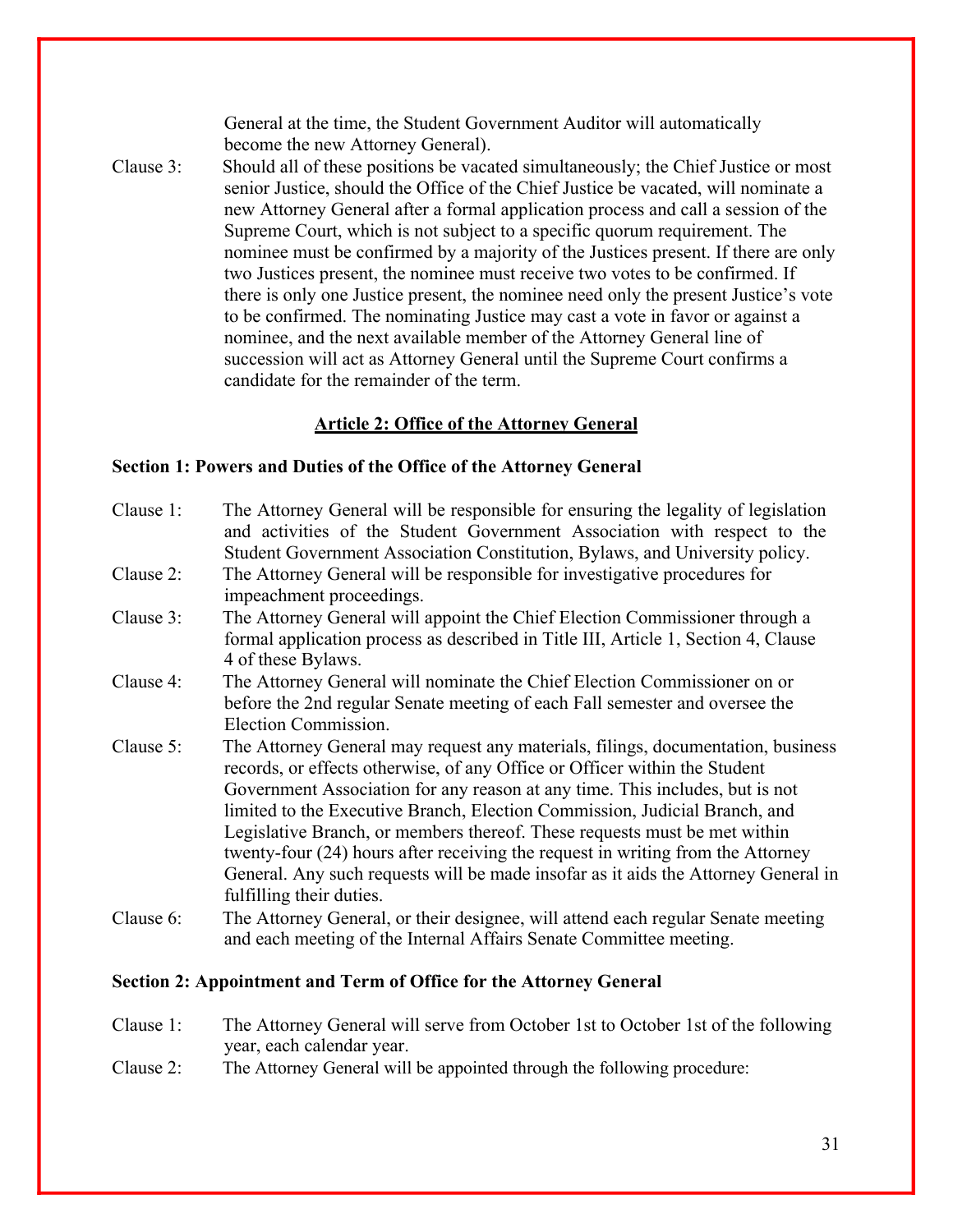- a. The sitting Attorney General will nominate a person for the position of Attorney General for the following term; then
- b. The sitting Attorney General must receive written approval of their nominee from the Chief Justice of the Supreme court, or the most senior Justice, should the Office of the Chief Justice be vacated. This Justice will also have the power to review any other applications to the Office of the Attorney General; then
- c. The nominee for Attorney general must be approved by a majority of the present members of the Senate Committee on Internal Affairs; finally
- d. The nominee for Attorney General must receive the approval of threefourths (3/4ths) of the members of the Senate present and voting.
- Clause 3: Should the process for selecting a new Attorney General for the following term not be complete by September 30th of each calendar year, the next available member of the Justice Department, as determined by the Attorney General line of succession, will automatically become the Acting-Attorney General and begin the process for selecting an Attorney General for the following term as outlined in Title IV, Article 2, Section 2, Clause 2. The Acting-Attorney General will complete this process within fifteen (15) business days of taking office.
- Clause 4: The Attorney General and/or the Acting-Attorney General may self-nominate for the Office of Attorney General for the following term through the procedure outlined in Title IV, Article 2, Section 2, Clause 2 of the Student Government Bylaws.
- Clause 5: If the Acting-Attorney General fails to meet the fifteen (15) day deadline, they will be removed from office and the Chief Justice, or most senior Justice, should the Office of the Chief Justice be vacated, will nominate a new Attorney General after a formal application process and call a session of the Supreme Court, which is not subject to a specific quorum requirement. The nominee must be confirmed by a majority of Justices present. If there are only two Justices present, the nominee must receive two votes to be confirmed. If there is only one Justice present, the nominee need only the present Justice's vote to be confirmed. The nominating Justice may cast a vote in favor or against a nominee, and the next available member of the Attorney General line of succession will act as Attorney General until the Supreme Court confirms a candidate for the remainder of the term.

#### **Section 3: Limits and Oversight of the Justice Department**

- Clause 1: In no case will the Department, its officials, or its staff advocate a course of action to the student body to an effect contrary to the Student Government Association policy.
- Clause 2: Oversight of the Department may be exercised by the Senate Committee on Internal Affairs, which will have the authority to review the records of the Department, compel report of its members, and to make recommendations to the Attorney General, President, or Senate regarding its improvement.

## **Article 3: Office of the Deputy-Attorney General**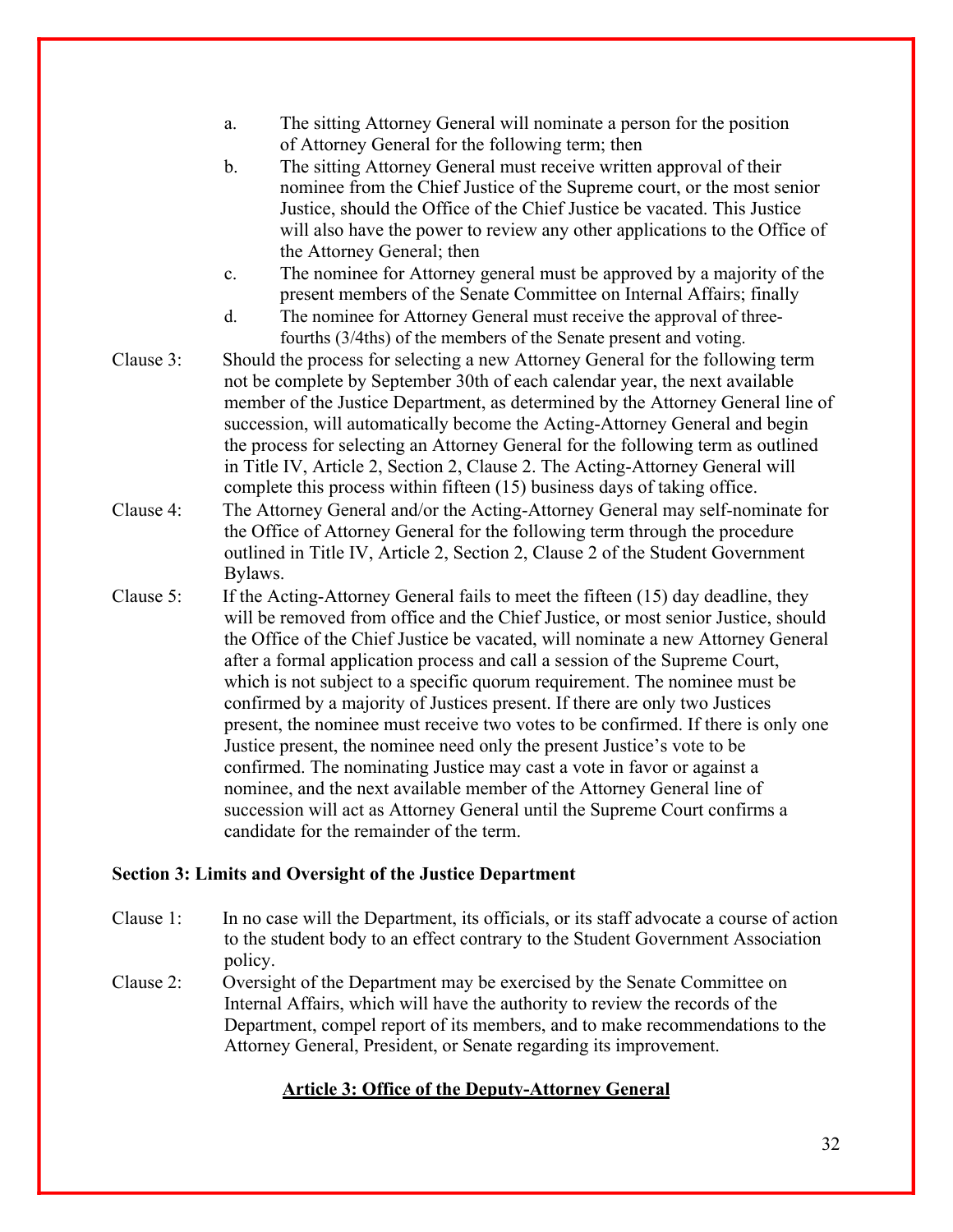# **Section 1: Powers and Duties of the Office of the Deputy Attorney General**

Clause 1: The Deputy Attorney General will assist the Attorney General in all matters the Attorney General deems appropriate.

## **Section 2: Appointment of the Deputy Attorney General**

Clause 1: The Deputy Attorney General will be appointed by the Attorney General with advice and consent of two-thirds (2/3rds) of the Senate members present and voting and will serve at the discretion of the Attorney General or until they are no longer in good academic or disciplinary standing with the university.

# **Article 4: Office of the Student Government Auditor**

## **Section 1: Powers and Duties of the Office of the Student Government Auditor**

- Clause 1: The Student Government Auditor will regularly review transactions and receipts pertaining to the Student Government Association of the University of Houston, reporting all activity directly to the Attorney General.
- Clause 2: The Student Government Auditor will have the right to request the itemized budget and/or all receipts from the Student Government Association.
- Clause 3: Upon receiving written request from the Student Government Auditor, the Auditor must receive the itemized budget and/or receipts within 10 business days.
- Clause 4: The Student Government Association Auditor will present monthly itemized budget reports at the second meeting of each month

## **Section 2: Appointment of the Student Government Auditor**

Clause 1: The Student Government Auditor will be appointed by the Attorney General with advice and consent of two-thirds (2/3rds) of the Senate members present and voting and will serve at the discretion of the Attorney General or until they are no longer in good academic or disciplinary standing with the university.

## **Title V: Judiciary and Judicial Procedure**

## **Article 1: General Provisions**

#### **Section 1: Name and Purpose**

- Clause 1: In accordance with this code, a student judicial system will be established which will act on authority delegated by the Student Government Association Senate.
- Clause 2: Although these courts will perform and adjudicative function, they are not within the super-structure of any federal, state, and local judicial system.

## **Section 2: Rule of Law**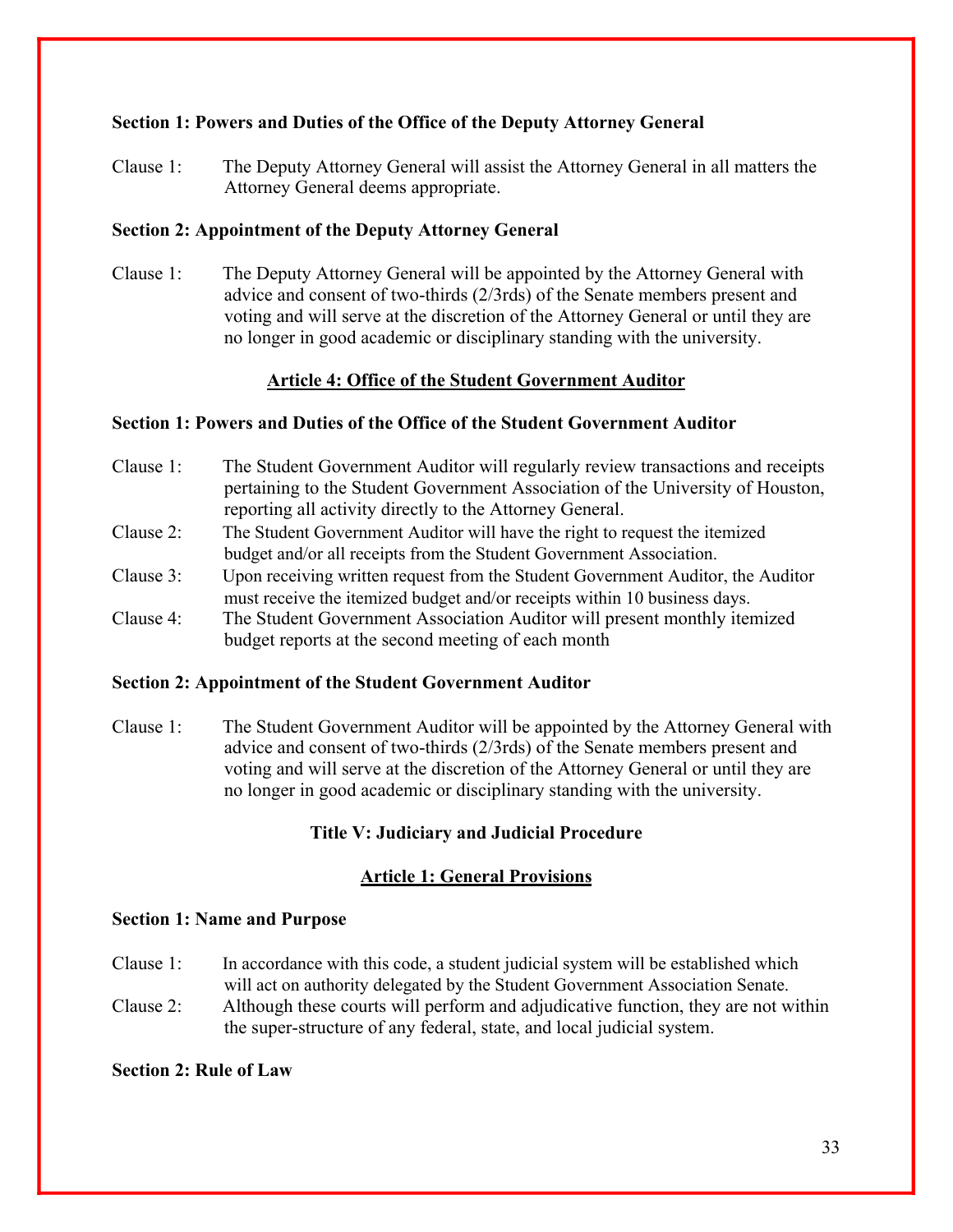| Clause 1: | The Supreme Court will use all applicable law in making decisions. This will<br>include the Student Government Association Constitution, the Student<br>Government Association Bylaws, all legislative instruments of the Student<br>Senate, all Executive Orders, all Rules of Order, the Rules of Court, the Election<br>Code, all University regulations and policy, the Constitution of the State of Texas,<br>the Constitution of the United States of America, and general principles of justice<br>and equity.                                                                                                                         |
|-----------|-----------------------------------------------------------------------------------------------------------------------------------------------------------------------------------------------------------------------------------------------------------------------------------------------------------------------------------------------------------------------------------------------------------------------------------------------------------------------------------------------------------------------------------------------------------------------------------------------------------------------------------------------|
| Clause 2: | The Supreme Court will hear all evidence that is relevant to the case under<br>review.                                                                                                                                                                                                                                                                                                                                                                                                                                                                                                                                                        |
| Clause 3: | The Supreme Court will be bound by all of its previous decisions, insofar as it<br>deems these decisions relevant to the case question under review.                                                                                                                                                                                                                                                                                                                                                                                                                                                                                          |
| Clause 4: | All Student Government Association statutes, legislative instruments, all<br>Executive Orders, Rules of Order, Rules of Court, and University regulations and<br>policy will be interpreted based upon their ordinary meaning, that is, the sense of<br>a word or phrase that is most likely implicated in a given linguistic context. If the<br>ordinary meaning of a given provision cannot be determined beyond a<br>preponderance of evidence and moral certainty, the Supreme Court will use the<br>context of the provision, as well as general principles of justice and equity, to<br>give full meaning to the provision in question. |
| Clause 5: | Provisions of the Constitution of the State of Texas and the Constitution of the<br>United States will not be interpreted by the Supreme Court but will be applied<br>in strict accordance with the jurisprudence of the State of Texas and the United                                                                                                                                                                                                                                                                                                                                                                                        |

## **Section 3: Counsel**

States of America.

- Clause 1: Any party brought before the Supreme Court has the right to counsel but must elect to be represented by counsel. Any party that elects representation by counsel will be bound to all actions and statements made by said counsel. Counsel must be a student in good academic and disciplinary standing with the University.
- Clause 2: If a party has no counsel to represent it, but desires counsel, then the Public Defender will be made available for its defense. Should the Office of the Public Defender be vacant, the trial will proceed with the party representing themselves.

## **Section 4: Standing**

Clause 1: Any aggrieved party who is a University of Houston student will have standing to bring a complaint before the Supreme Court.

## **Section 5: Statute of Limitations**

Clause 1: No case will be heard by the Supreme Court more than sixty (60) calendar days after the alleged act, occurrence, or transaction constitutes the principal matter of the case or reasonable discovery thereof.

# **Article 2: The Supreme Court**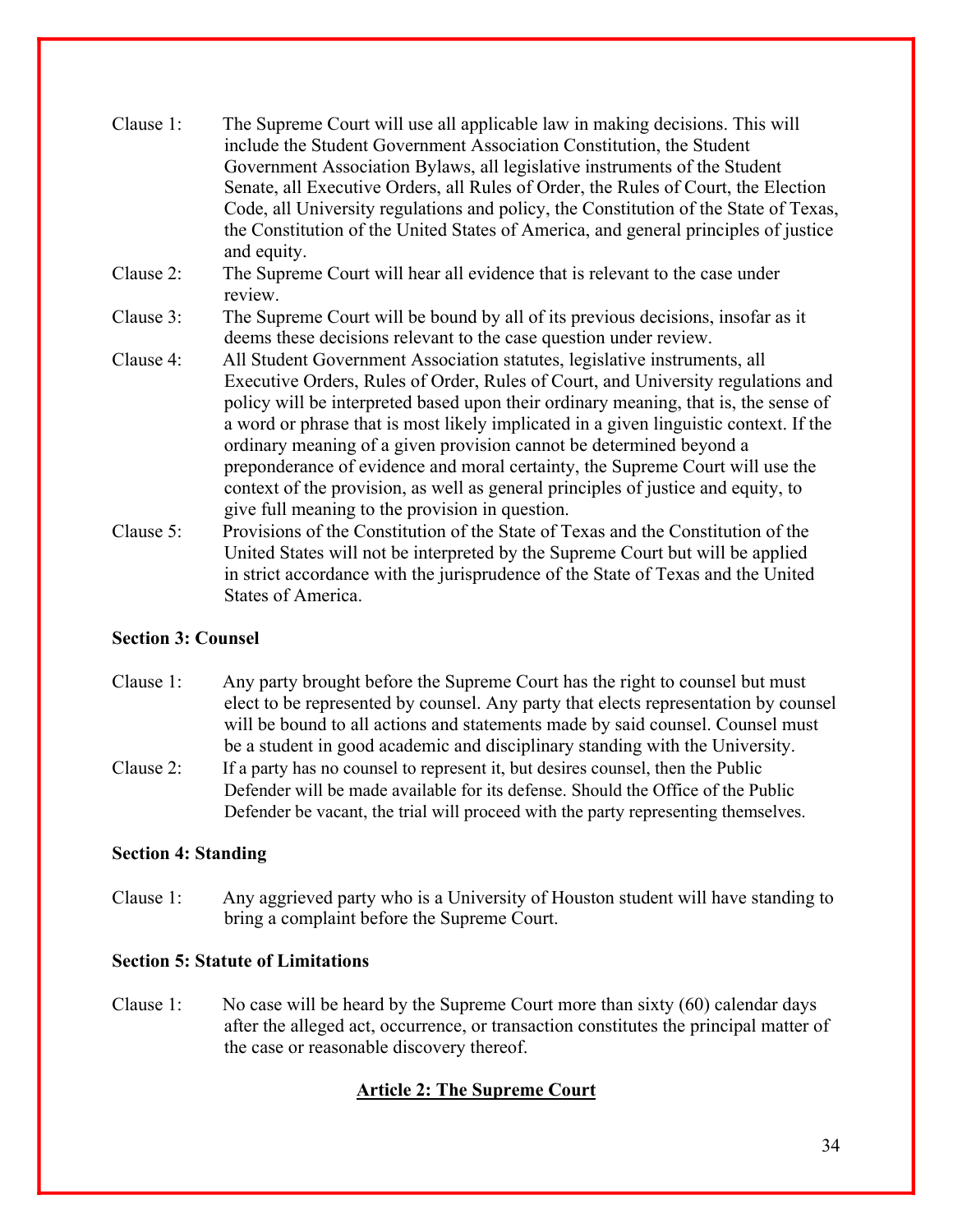## **Section 1: Membership**

- Clause 1: The members of the Student Government Association Supreme Court will be those appointed according to the Student Government Association Constitution and the Student Government Association Bylaws
- Clause 2: Members of the Court will assume their office immediately following their appointment process, as defined by the Bylaws and Constitution.
- Clause 3: Members of the Supreme Court will be in good academic and disciplinary standing with the University of Houston.
- Clause 4: Justices and officers of the Court serve until they: resign, are no longer a student at the University of Houston, or are no longer in good academic or disciplinary standing with the University or are dismissed due to failure to comply with the attendance policy.

# **Section 2: Composition of the Court**

Clause 1: One (1) Chief Justice and eight (8) Associate Justices will make up the voting members of the Student Government Association Supreme Court.

# **Section 3: Terms of Office**

- Clause 1: The terms and conditions of office for officials of the Supreme Court will be those designated under Article VI of the Student Government Association Constitution.
- Clause 2: No official of the Supreme Court may be removed during their term of office except for cause after a three-fourths (3/4ths) vote of the entire Senate, pursuant to the Student Government Constitution. "Cause" will include the conviction of an official of a felony; disciplinary action against the official which tends to jeopardize the integrity of the court; and/or consistent failure of the official to properly perform the duties of their office.

# **Section 4: Student Government Association Court Session and Business Meetings**

- Clause 1: The Student Government Association Supreme Court will assemble at any time the Chief Justice convenes the Court. The Chief Justice will preside over all the sessions of the Student Government Association Supreme Court. In case of a temporary absences of the Chief Justice (at the most four weeks), the Student Government Association President will name an acting Chief Justice amongst the current justices of the court.
- Clause 2: For any case to be heard, seven (5) justices must be present. If at least seven (5) of the nine (9) justices cannot hear a case, then the Chief Justice will place an alternate on the court. If the Chief Justice is the justice who cannot hear a case, then the most senior justice will preside over the case.
- Clause 3: The Chief Justice will only place an alternate on the court if that alternate was nominated by the President and confirmed by a three-fourths (3/4ths) vote of the Senate present and voting.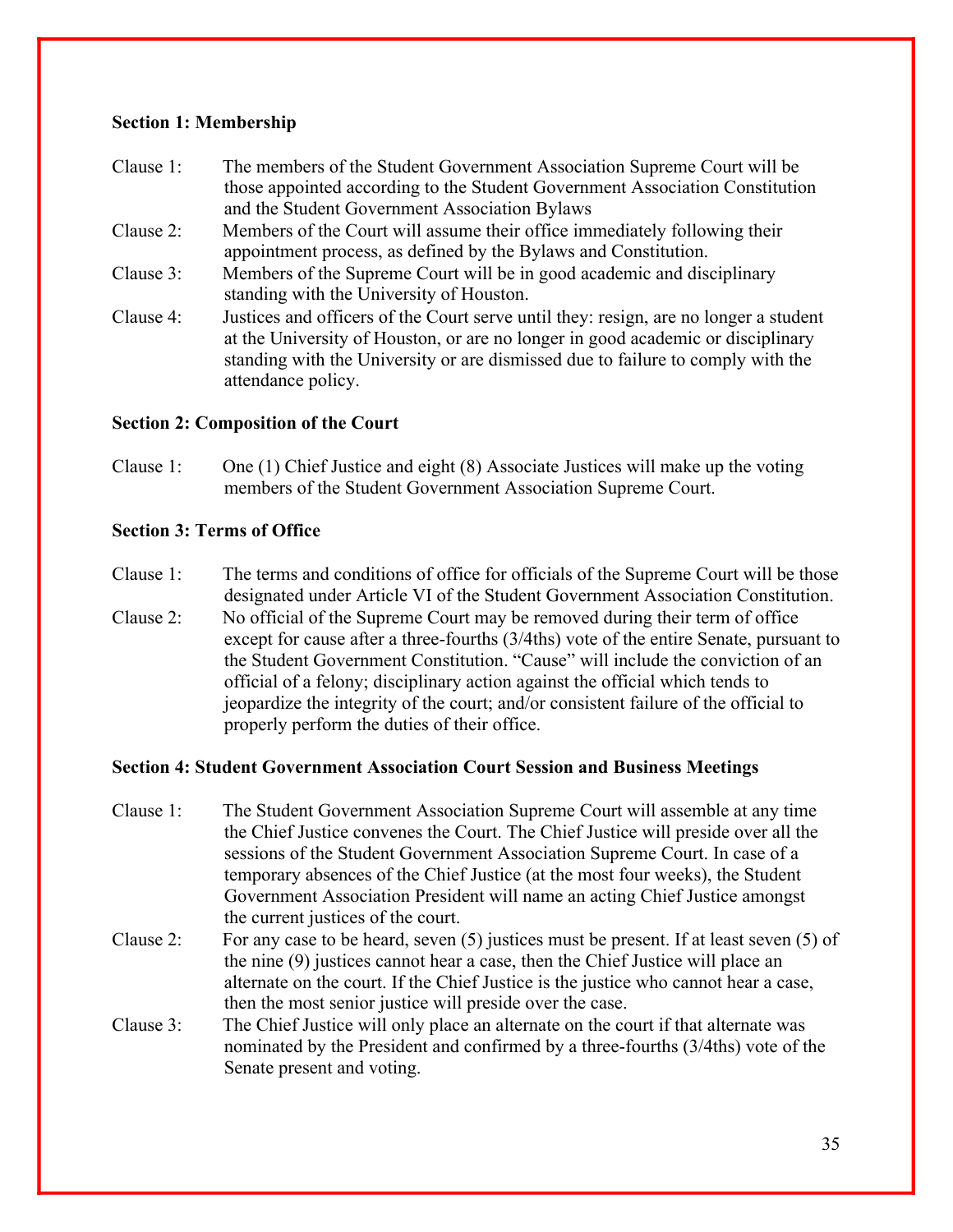- Clause 4: The Chief Justice may call the court into session for a special meeting. A majority of the Justices may ask the Chief Justice to call a meeting. If the Chief Justice will refuse to do so, the other Justices may call a meeting with the same quorum and procedural guidelines in effect.
- Clause 5: All Student Government Association Supreme Court sessions will be open to the public unless the Chief Justice decides to have a closed session.

## **Section 5: Power and Responsibilities of the Justices**

- Clause 1: The Justices of the Student Government Association Supreme Court will have the power of judicial review: the power to interpret the meaning on context of the Student Government Association Constitution and Bylaws and any additional documents specified by law.
- Clause 2: No law or legislation will be reviewed unless brought in the form of a case to the Supreme Court.

#### **Section 6: Powers and Duties of the Chief Justice**

- Clause 1: The Chief Justice will be the Presiding Officer of the Student Government Association Supreme Court.
- Clause 2: The Chief Justice will have all the powers and responsibilities of the Associate Justices.
- Clause 3: The Chief Justice will control the agenda and decide which cases the Student Government Association Supreme Court will consider first.
- Clause 4: The Chief Justice will be responsible for notifying Justices about meeting times and places and will be responsible for ensuring a quorum of Justices for every meeting.
- Clause 5: The Chief Justice will be responsible for notifying all parties in writing of the hearing time and location.
- Clause 6: The Chief Justice will have the authority to assign duties to the members of the Supreme Court that are necessary to meet the objectives of the Court.
- Clause 7: The Chief Justice will announce all Supreme Court resignations and removals at the next meeting following the procedure.

#### **Section 7: Attendance Policy**

- Clause 1: Each Justice of the Supreme Court will attend all court hearings and meetings.
- Clause 2: The accumulation of more than two (2) unexcused absences will result in the automatic resignation of that Justice. Three (3) excused absences will result in the automatic resignation of that Justice.
- Clause 3: Excuses for missing meetings and hearings will be turned into the Chief Justice prior to three (3) class days after the absence. Failure to do so will result in an unexcused absence. Excuses for missing meetings and hearings are participation in a University event, class, or illness. Proof of any absence must be provided if requested by the Chief Justice.
- Clause 4: The court will meet regularly at the discretion of the Chief Justice.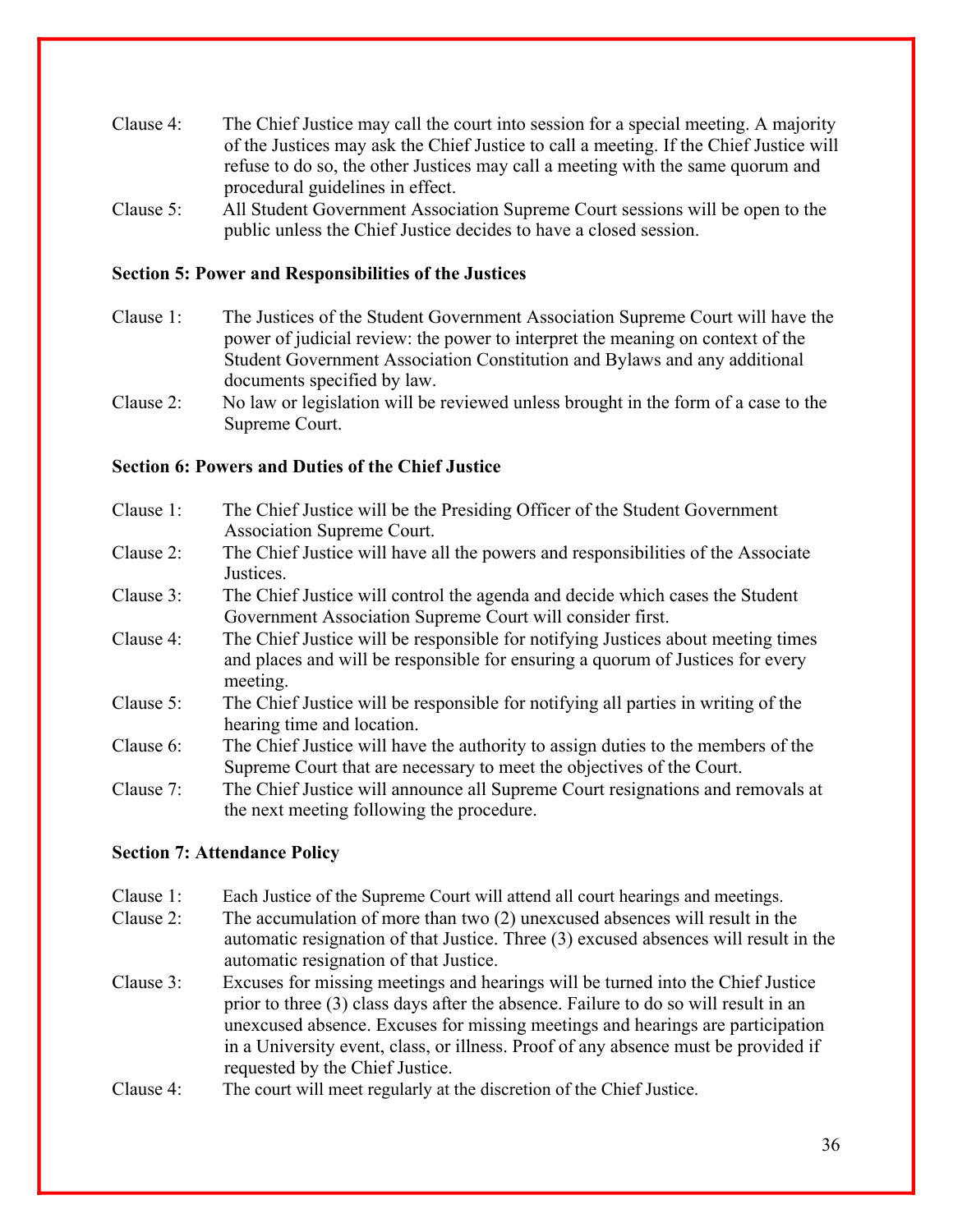| Clause $5$ : | Justices will attend SGA functions, as determined by the Chief Justice to promote   |
|--------------|-------------------------------------------------------------------------------------|
|              | SGA and its functions. If a Justice has an excused absence from attending a         |
|              | function pursuant to this clause, that absence will not be applied toward the total |
|              | count of excused absences for expulsion.                                            |

Clause 6: The Chief Justice will attend all meetings of the Senate. If the Chief Justice cannot attend a Senate meeting, the Chief Justice will assign an Associate Justice to take their place for the meeting(s) they are unable to attend.

# **Article 3: Supreme Court Pre-Trial Procedure**

#### **Section 1: Complaints**

- Clause 1: All causes of action pursued in the Supreme Court will be initiated by the filing of a Notice of Complaint with the Chief Justice.
- Clause 2: The Chief Justice will assign a docket number to the case and notify the Associate Justices of the pendency of action within one (1) class day of receiving a filed complaint.
- Clause 3: Within three (3) class days of receiving a filed complaint, the Chief Justice will notify the complainant and the defendant of the pendency of action and will arrange a date and place for the hearing to be held. Every reasonable effort will be taken to notify parties, including but not limited to multiple emails, phone calls, or text messages.
- Clause 4: All other hearings will be heard by the Supreme Court within twelve (12) class days of the filing of a Notice of Complaint.
- Clause 5: The Chief Justice has the discretion to decide whether or not the court will hear a complaint in the form of a declaratory judgement explaining why the complaint will not be heard by the full court. If four (4) Justices vote to hear the case, the complaint will move forward.

## **Section 2: Judicial Pre-Trial Meeting**

- Clause 1: The Justices will meet within five (5) class days to discuss the following: whether to issue a writ of certiorari to hear the case and any motions for recusal.
- Clause 2: Any Justice of the Supreme Court will recuse themselves from participating in the adjudication of a case if they believe that, by virtue for their relationship or close association with any of the parties to the case, they are unable to decide the case impartially.
- Clause 3: In the event that one or more of the Justices feel as though a fellow Justice should be recused, the Justices will take a vote. If a majority of the Justices hearing the case vote to recuse the Justice in question, that Justice will be officially recused.

## **Section 3: Briefs**

Clause 1: A brief is a document filed with the Supreme Court that consists of arguments under the relevant authority that a party intends to argue before the court.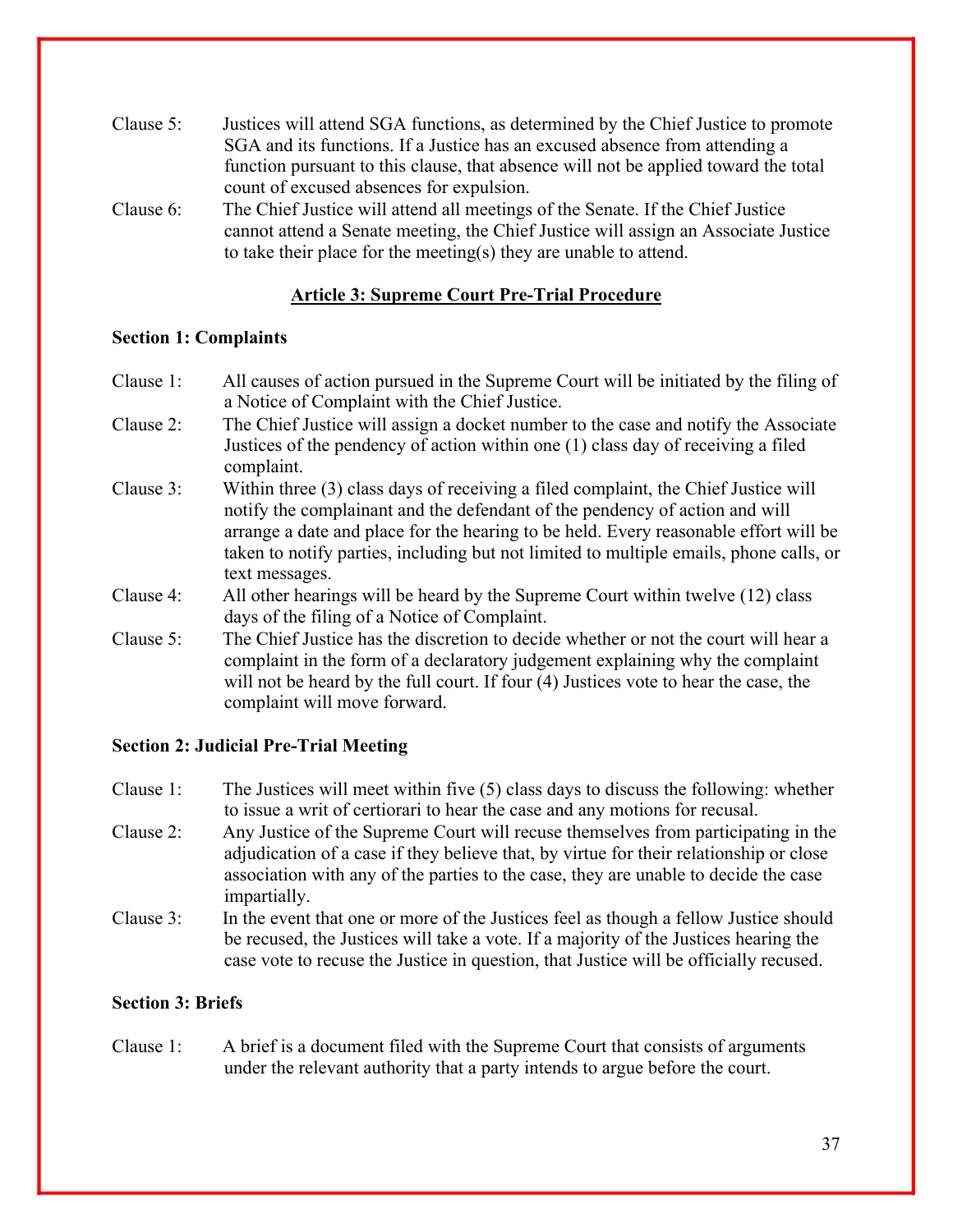| Clause 2: | After the complainant has been notified, both parties to a case and any interested<br>parties (amici) may file briefs with the Chief Justice. Briefs must be received by |
|-----------|--------------------------------------------------------------------------------------------------------------------------------------------------------------------------|
|           | the Chief Justice no later than twenty-four $(24)$ hours prior to the                                                                                                    |
|           | commencement of a hearing.                                                                                                                                               |
| Clause 3: | Briefs do not need to conform to any particular template, provided that a brief                                                                                          |
|           | must contain a listing of the general arguments made by the party during their<br>opening and closing statements.                                                        |
| Clause 4: | A brief will be succinct and to the point. Briefs will be typewritten, doubled-                                                                                          |
|           | spaced and written in twelve (12) point Times New Roman font with one (1) inch<br>margins. Briefs must be signed by the party that prepared it.                          |
| Clause 5: | The Chief Justice will distribute copies of all briefs to entities present before the                                                                                    |
|           | Court, including the parties, amici, and other interested parties.                                                                                                       |

## **Section 4: Transcription of Proceedings**

- Clause 1: All proceedings of Supreme Court will be recorded by an audio or visual device or by a stenographer.
- Clause 2: If no audio or visual device is used, then a typed/written transcript of the proceedings will be made by the Legislative Chief of Staff or their designee(s). The transcript will form part of the record of the case and will be entered into the judicial archive.

# **Section 5: Oath or Affirmation of Truth**

- Clause 1: An oath or affirmation of truth will be administered to all parties prior to any testimony before the Supreme Court.
- Clause 2: The oath or affirmation of truth will be administered by the Chief Justice or their designee.
- Clause 3: The form for the oath or affirmation of truth will be as follows: With the left hand of the person being sworn in on the Student Government Constitution and Rules of Court, and with the person's right hand upraised, they will state the following oath or affirmation: "I [state your full name] – do solemnly swear (or affirm) – that I will tell the truth, the whole truth, and nothing but the truth – as the Code of Student Conduct of UH dictates."

# **Article 4: Hearings**

## **Section 1: Order of Proceedings**

- Clause 1: All trial and court proceedings and orders of the court will be established by the Chief Justice and published prior to the court session.
- Clause 2: All parties will be given equal opportunity to review the orders, rules, and to present their case.
	- Clause 3: The Chief Justice may appoint a Sergeant-At-Arms who will serve as the Bailiff of the Supreme Court. The Sergeant-At-Arms will have the authority to remove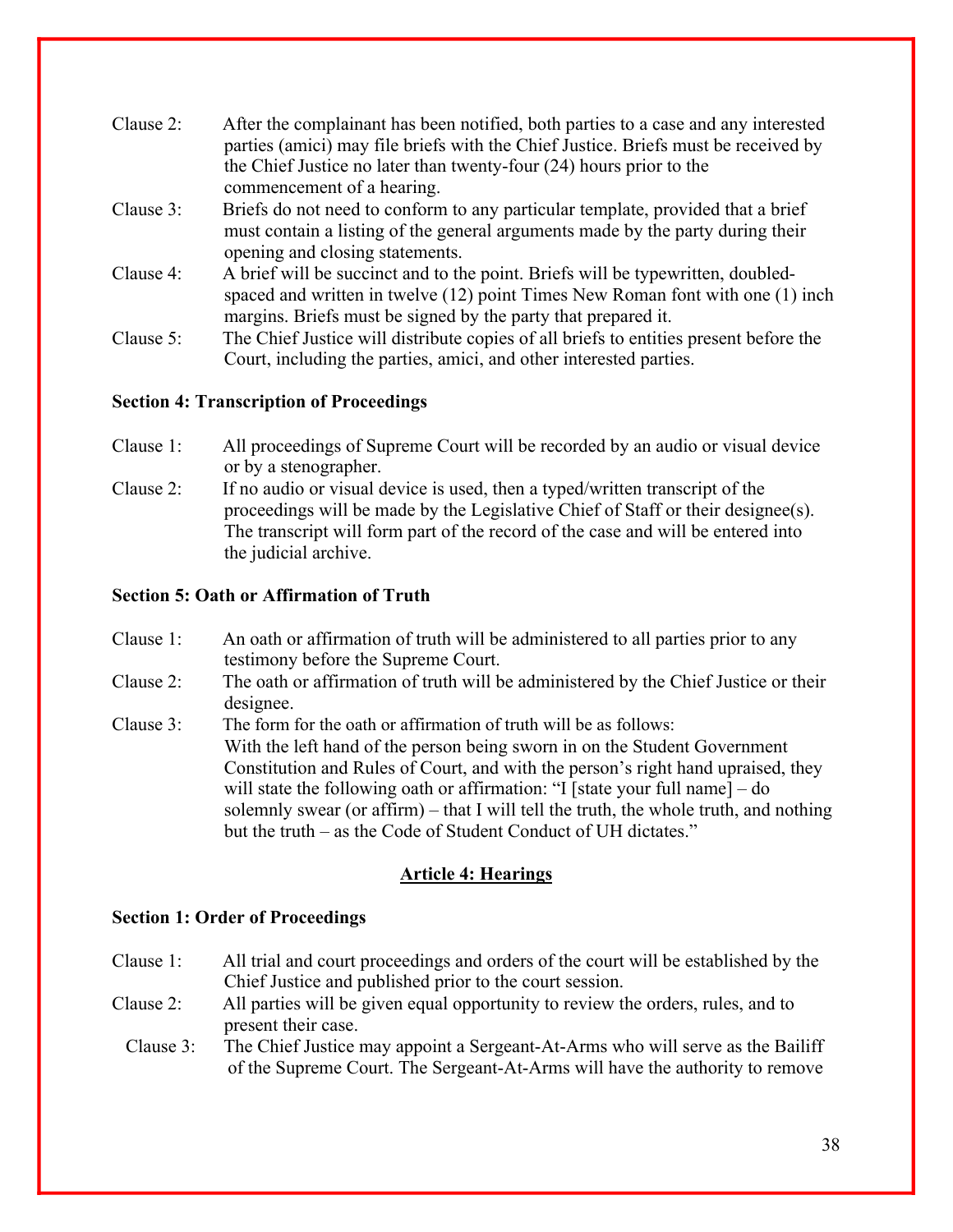|           | disruptive and unruly participants and observers at the request of the<br>Chief Justice.                                                                                                                                                                                                                                                  |
|-----------|-------------------------------------------------------------------------------------------------------------------------------------------------------------------------------------------------------------------------------------------------------------------------------------------------------------------------------------------|
| Clause 4: | At the discretion of the Chief Justice, time may be allotted to meet quorum. No<br>Associate Justice will be able to serve in their position during a particular<br>hearing if they are tardy and the scheduled hearing has begun.                                                                                                        |
| Clause 5: | Each hearing request will be assigned a case number of standard format. The case<br>number will be formatted as the calendar year followed by order number<br>beginning with 001 according to the order which they are received (e.g.<br>beginning September 1, all cases would begin 2012-0001 to 2012.XXX through<br>December 31, 2012. |

# **Section 2: Opening and Closing Arguments**

- Clause 1: Both parties may present opening and closing arguments before the Supreme Court.
- Clause 2: The Chief Justice may limit the length of time allotted for opening and closing arguments at their discretion provided that each party will be allowed an equal amount of time to present arguments.
- Clause 3: Any party may waive its right to an opening and/or closing argument.

## **Section 3: Questions from the Bench**

- Clause 1: Any Justice may question the parties at any time during the proceedings for purposes of clarification.
- Clause 2: Any time spent answering questions from the bench will not be included in the total amount of time allotted by the Chief Justice to all parties.

# **Article 5: Supreme Court Post-Trial Procedure**

## **Section 1: Judicial Post-Trial Meeting**

Clause 1: The Supreme Court will adjourn for a reasonable amount of time to deliberate after closing arguments have been completed. Deliberation will not exceed three (3) class days for election complaints, or five (5) days for all other complaints. University reading periods, finals week, and University sanctioned holidays will not be included in the tabulation of time spent in deliberation. Clause 2: When a decision has been reached, the Court will post it publicly within three business days. Clause 3: The Chief Justice will choose who writes the opinion of the court amongst the Chief Justice and the Associate Justices. Clause 4: Upon receipt of the judgment and opinion, the Chief Justice will forward copies to the Student Body President for executive action and to the Dean of Students, if applicable. Additional copies will be maintained in the judicial archive.

# **Article 6: Failure to Appear**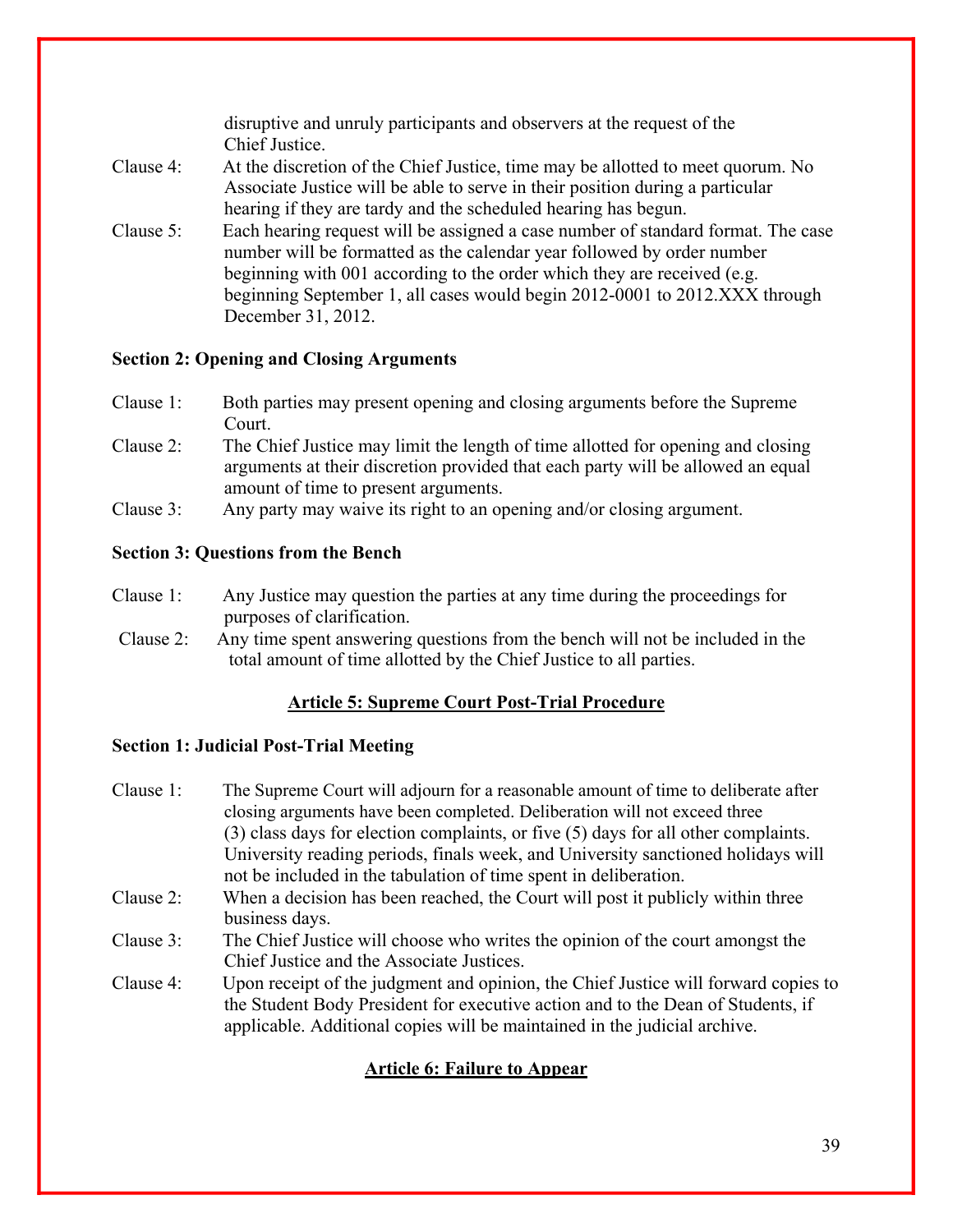## **Section 1: Definition**

Clause 1: A party has failed to appear before the Court when, after being served with process or having actively resisted attempts to receive process, they do not make an appearance, in person or by counsel, at a duly convened proceeding of the Supreme Court.

## **Section 2: Penalties**

- Clause 1: If a Student Government Association official, elected or appointed, knowingly fails to appear before the Supreme Court, they may be suspended from their position with Student Government.
- Clause 2: The decision to suspend a Student Government Association official from their position will be made only by the Supreme Court and will be executed by the President of the Student Government Association.

## **Article 7: Interpretation**

#### **Section 1: Interpretation of the Rules of Court**

Clause 1: The Rules of Court will be strictly interpreted with reference to the precise terms of the document whenever possible.

#### **Article 8: Lower Courts**

#### **Section 1: Meaning**

Clause 1: Lower and/or circuit courts are courts established with delegated responsibilities, as determined in the establishment process.

#### **Section 2: Establishment and Composition of Lower Courts**

- Clause 1: Lower courts may be established and/or dissolved at the discretion of the Chief Justice of the Supreme Court.
- Clause 2: A voting member of any lower court must be nominated by the Chief Justice and appointed by the Senate with two-thirds (2/3rds) of the Senate present and voting before being given voting rights and/or membership to the lower court.
- Clause 3: The Senate may abolish a lower court if two-thirds (2/3rds) of the total membership of the Senate vote for a Student Government Resolution calling for such an abolishment.

#### **Section 3: Powers and Responsibilities of Lower Courts**

Clause 1: Lower Courts' powers will be defined by the Chief Justice, and made available to the Senate, in writing prior to convening.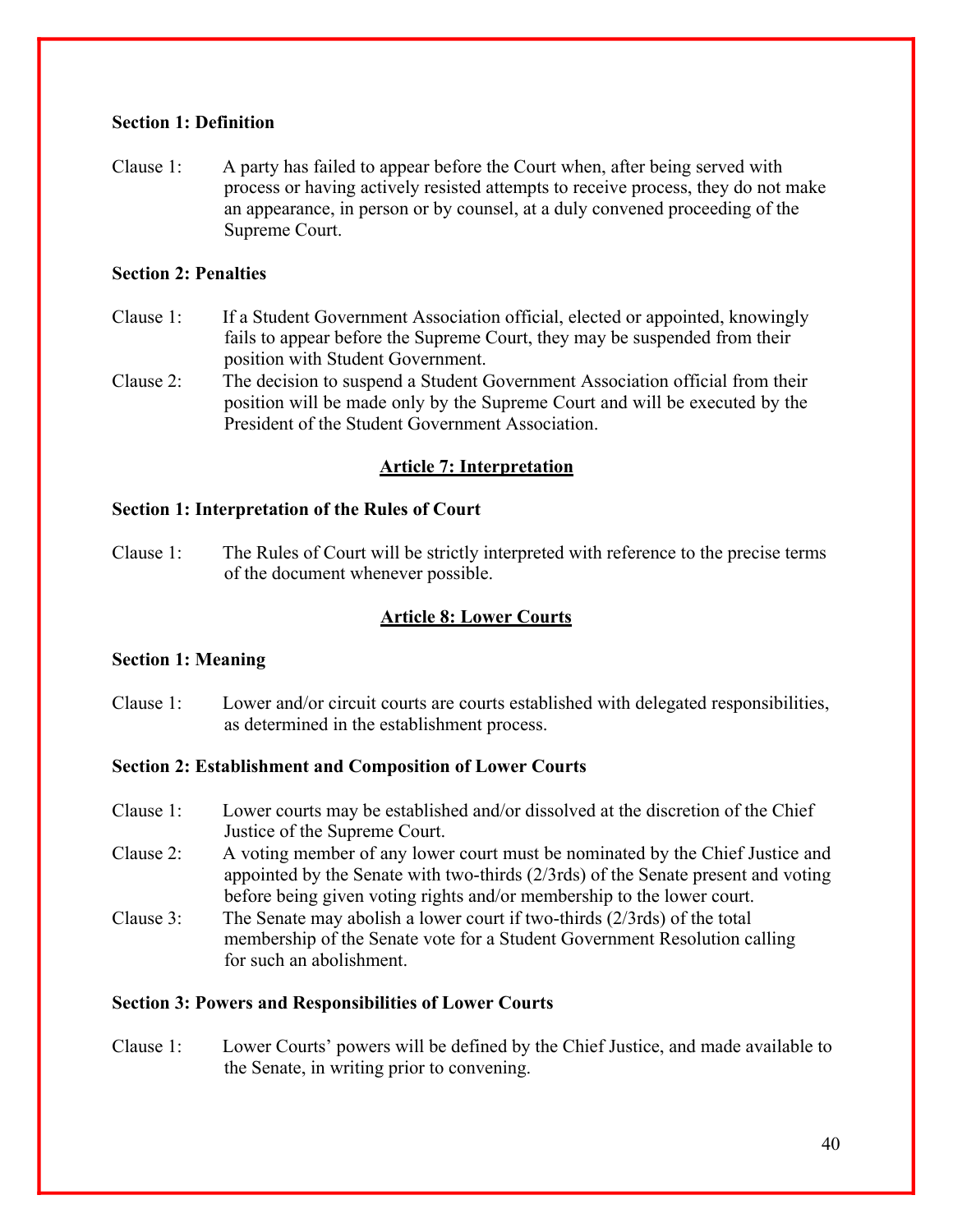- Clause 2: Lower courts will have their own trial/hearing procedures, as determined by the Chief Justice.
- Clause 3: A lower court cannot have more power and/or overrule the Supreme Court.
- Clause 4: All cases brought to a lower court may be appealed to the Supreme Court.
- Clause 5: The Chief Justice has the discretion to decide whether or not the court will hear an appeal in the form of a declaratory judgement explaining why the appeal will not be granted. If four (4) Justices vote to grant the appeal, the appeal will move forward.

# **Title VI: Fiscal Policies and Procedures**

# **Article 1: General Provisions**

#### **Section 1: Name and Purpose**

- Clause 1: This Title will be known, and may be cited, as the Student Government Association "Fiscal Policies and Procedures."
- Clause 2: The purpose of this title is to specify the manner in which fiscal policies of the Student Government Association will be carried out.

## **Article 2: Budget Development and Procedure**

#### **Section 1: The Student Government Association Budget**

- Clause 1: The Student Government Association Budget will be developed by the Executive Branch and will be submitted to the Senate before August 15th of each year (Each fiscal year will start on September 1st and continue until the next following September).
- Clause 2: The Student Government Association Senate will pass a budget Bill no later than September 30th of each fiscal year. The budget Bill will give the Executive authority to spend funds up to and including the day in which a budget Bill becomes law.
- Clause 3: The Student Government Budget Bill will be categorized as a Student Government Bill, falling under the governing of the Internal Affairs Committee and will be subject to all standards outlined in Title I, Article 10, Section 6, Clause 1 of the Student Government Association Bylaws.
- Clause 4: If the President fails to present/sign a budget Bill and/or the Senate fails to pass a budget Bill, the Student Government will be prohibited from making any form of transaction with discretionary/controllable money (not including stipends), and the Senate Agenda for each subsequent meeting will not include anything other than the Student Government Budget Bill until a budget Bill is passed by the Senate and signed by the President.
- Clause 5: Upon the Bill becoming law, the budget will be effective until the following September.
- Clause 6: Upon full passage of the Student Government Association Budget it will be made available online through the Student Government Association website within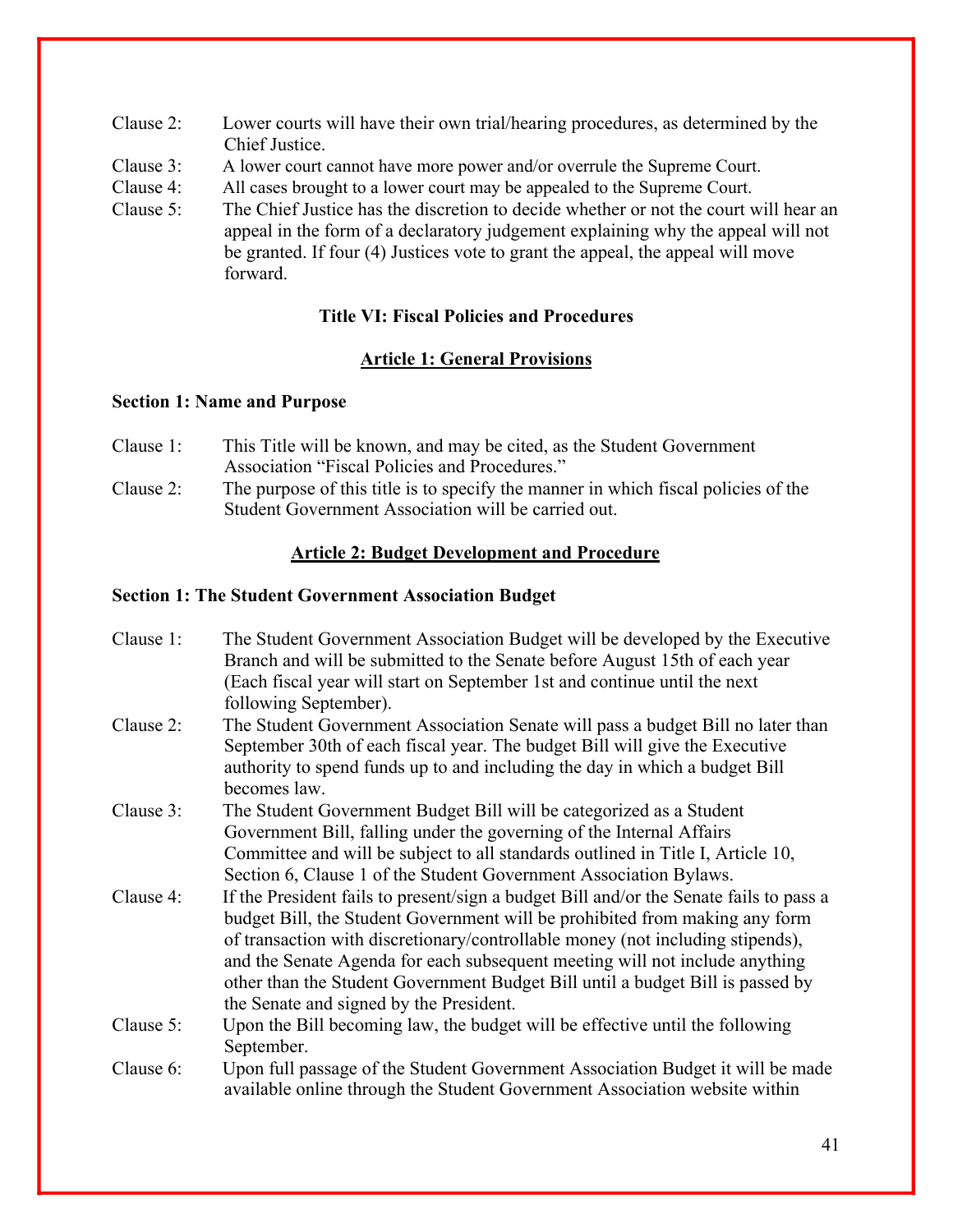seven (7) days. If the website is unavailable it will be accessible by contacting the Chief of Staff.

#### **Article 3: Fiscal Procedures**

#### **Section 1: Donations**

Clause 1: All donations must be approved by a majority vote of the Senate present and voting.

#### **Section 2: Submittal Procedures**

- Clause 1: All requests for expenditures \$500 and above must be submitted to the Internal Affairs Committee describing the nature of the request.
- Clause 2: The President will make a report of all purchases above \$500 at the next scheduled Senate meeting.
- Clause 3: All requests of this nature that are purchases made to non-University regulated companies must include at least two quotes for the services performed or products provided, when applicable.
- Clause 4: All requests as stated above will be thoroughly reviewed by the Committee on Internal Affairs. The Committee will not have to approve or disapprove the above-mentioned purchases.

#### **Section 3: Additional expenses**

- Clause 1: The President of the Student Government Association may authorize additional expenses when the official business of the Student Government Association requires the student to incur unusual expenses such as attendance at banquet, with the advice and consent of the Committee on Internal Affairs.
- Clause 2: All such unusual expenses will be approved in advance by the President of the Student Government Association and all reimbursements under this section will be for the actual amount of the expenses incurred.
- Clause 3: Request for reimbursement under this section will be itemized with a justification statement for each item explaining why the expense was necessary and proper as an official Student Government Association expense. Receipts will also be provided for each item.
- Clause 4: All members who served or are currently serving in the Student Government Association within the Executive, Legislative, or Judicial branches, as well as the Department of Justice or Election Commission members, are eligible to purchase a stole designating their service for the Student Government Association, if they completed their designated term and/or six (6) total months, at the time of graduation in an official, sanctioned, position, as set out by the Bylaws, Constitution, or Election Code. The Speaker and the Legislative Chief of Staff will confirm the duration of a current serving member's time in the Student Government Association.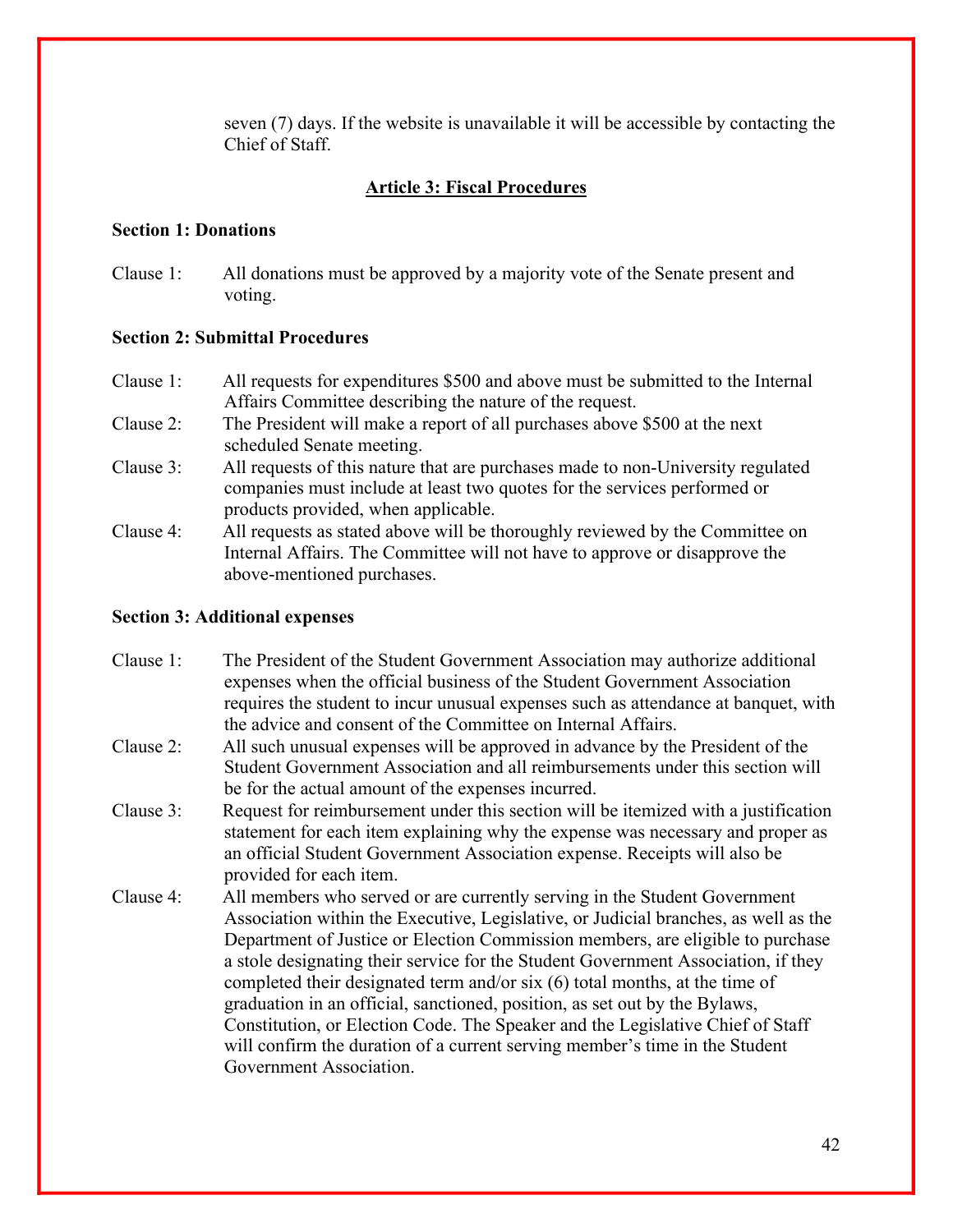## **Section 4: Budget Controls**

| The Executive Branch must set aside from each fiscal year's budget, a minimum                              |
|------------------------------------------------------------------------------------------------------------|
| of Five-Thousand (5,000) dollars for the following administration.                                         |
| The Senate must receive a minimum of ten $(10)$ percent of the Student                                     |
| Government Association controllable budget (not including stipends).                                       |
| The Speaker of the Senate will have authority over the entirety of the Student                             |
| Government Association controllable budget (not including stipends) set aside<br>each year for the Senate. |
| No more than ten (10) percent of the Student Government Association                                        |
| controllable budget (not including stipends) may be spent on travel-                                       |
| related expenses.                                                                                          |
| The Election Commission must receive a minimum of fourteen (14) percent of the                             |
| Student Government Association controllable budget (not including stipends).                               |
| The Chief Election Commissioner will have authority over the entirety of the                               |
| Student Government Association controllable budget (not including stipends) set                            |
| aside each year for Election Commission.                                                                   |
| If the Speaker of the Senate denies additional expenditure of the Senate budget for                        |
| any event or initiative deemed important and in representation of the mission and                          |
| purpose of the Student Government Association, the Senate may overrule the                                 |
| Speaker with a simple majority vote, in the form of a Senate resolution.                                   |
|                                                                                                            |

# **Title VII: Code of Impeachment**

# **Article 1: General Provisions**

# **Section 1: Definitions**

| Clause $1$ : | "Imperahment for nonfeasance and malfeasance" will be defined as proceedings<br>against an elected or appointed official of the Student Government Association<br>for nonfeasance or malfeasance of office by the presentation of written charges |
|--------------|---------------------------------------------------------------------------------------------------------------------------------------------------------------------------------------------------------------------------------------------------|
|              | entitled "Student Government Association Bill of Impeachment."                                                                                                                                                                                    |
| Clause 2:    | "Nonfeasance" will be defined as the failure of any official, elected or appointed,<br>to perform the duties, responsibilities, or functions of office.                                                                                           |
| Clause 3:    | "Malfeasance" will be defined as the improper or unlawful conduct by any<br>official, elected or appointed, in the performance of the duties, responsibilities<br>or functions of the office which violates trust inherent in the office.         |
| Clause 4:    | Double-jeopardy will be defined as the accused facing trial for the same offense<br>more than once.                                                                                                                                               |

## **Section 2: General Impeachment Procedures**

- Clause 1: Judgment in cases of impeachment will not extend further than removal from office and disqualification to hold and enjoy an office of honor, trust, or profit under the Student Government Association currently or in the future.
- Clause 2: Unless otherwise specified, time periods will not include weekends or holidays.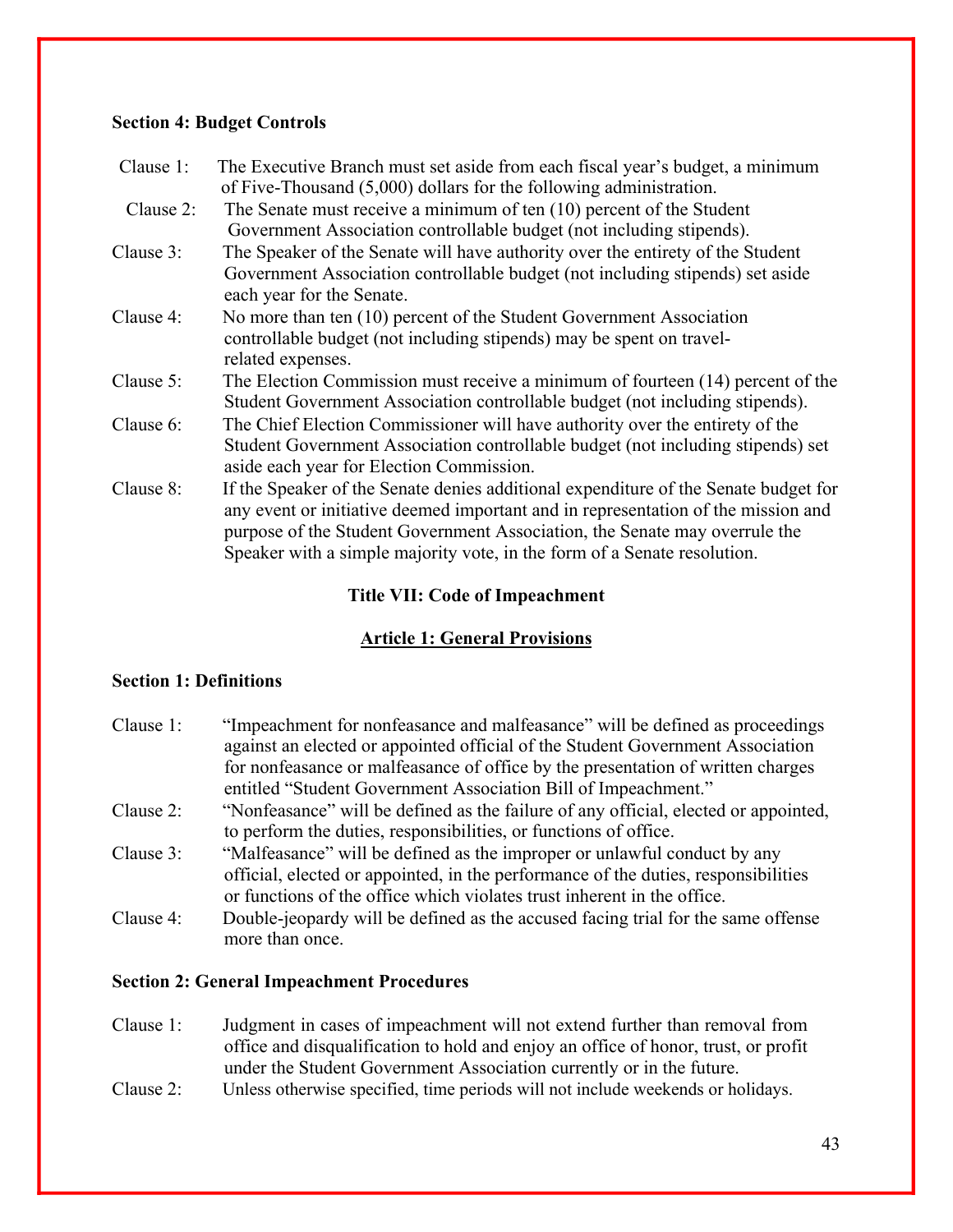- Clause 3: All Bills of impeachment must include the written charges against the individual in question, specifying the bases for instituting such proceedings.
- Clause 4: Only the President, Vice-President, members of the Senate, members of the Court, and members of the Justice Department within the Student Government will be eligible for impeachment.

## **Article 2: Preliminary Procedures of Impeachment Charges**

#### **Section 1: Initiation of Impeachment Charges**

- Clause 1: A Bill of impeachment may be brought to the floor of the Senate if one-third (1/3rd) of the membership of the Senate co-sponsor such a Bill (including the author).
	- a. Should this Bill be approved by a two-thirds (2/3rds) vote of the total membership of the Senate. The person or persons in question will be nominated for impeachment.
- Clause 2: A person may also be nominated for impeachment if the Speaker of the Senate and the President come to agreement, and three-fourths (3/4ths) of the Senate present and voting approve the Bill of impeachment.

#### **Section 2: Notification of Charges**

- Clause 1: The Presiding Officer will inform the accused at least ten (10) class days prior to the designated Senate meeting, at which time the Senate will decide on the matter. A certified letter, return receipt request or oral communication, or two (2) public notices in the campus newspaper and/or the Senate Minutes will be deemed proper notification by the Presiding Officer.
- Clause 2: The notification will include: the time, date, and place of appointed Senate Meeting; the right to the presence of counsel, either attorney or Student Defender during the preliminary hearings; the right of the accused to know the charges; the right of the accused to view the testimony of any witness after such testimony; and the right of the accused to any evidence or testimony acquired by the Attorney General that is favorable to the case of the accused.

# **Article 3: Trial**

#### **Section 1: General Impeachment Trial Procedure**

- Clause 1: The Attorney General or a chosen Student Government Association representative may serve as the prosecutor representing the Student Government Association. The accused will be represented by the Public Defender, a current student in good academic and disciplinary standing with the University of Houston or may choose to represent themselves as preferred by the accused.
- Clause 2: The Chief Justice of the SGA Supreme Court, or the most senior Justice if the Chief Justice cannot fulfill their duties, will serve as the Presiding Officer during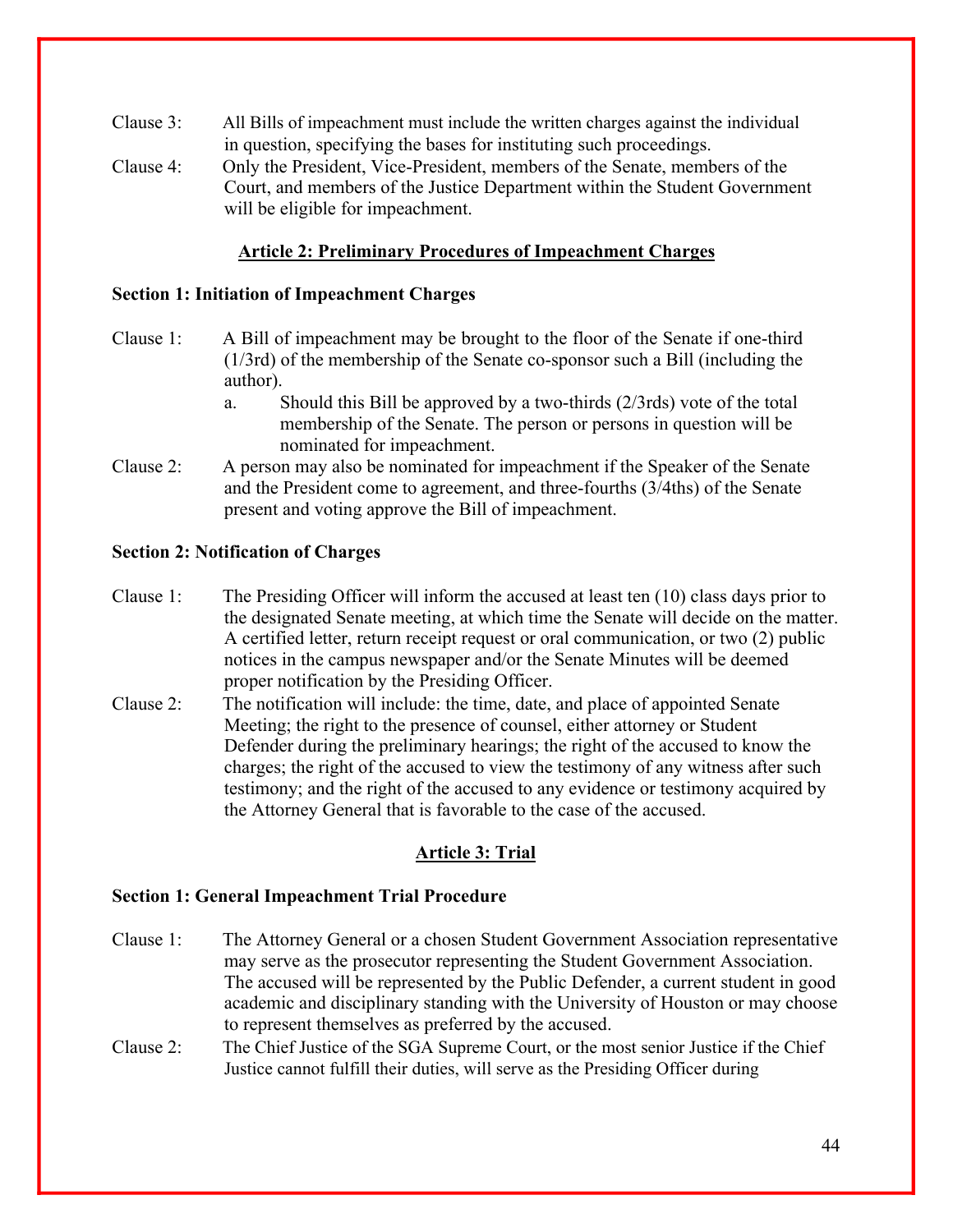the impeachment trial, which will take place within seven business days of proper notification of charges. Clause 3: If a member of the courts is nominated for impeachment, they will resign their seat temporarily, pending the outcome of the impeachment process. Clause 4: Provided the Supreme Court exonerates the accused; the accused will retain all the rights and privileges of the office to which they were elected or appointed, and the Student Government Association will not place the accused in double jeopardy. Clause 5: Provided the Supreme Court does not exonerate the accused, and upon presentation of all information concerning the original Bill, the Senate will be given sufficient time to deliberate on its contents and merits. The Senate will then move to a Vote of Impeachment, which requires a two-thirds (2/3rds) vote of the total membership of the Senate. Clause 6: Provided the Bill of Impeachment fails, the accused will retain all the rights and privileges of the office to which they were elected or appointed, and the Student Government Association will not place the accused in double jeopardy. Clause 7: Provided the Vote of Impeachment is approved the accused person or persons will be removed from office.

# **Article 4: Other Forms of Reprimand**

## **Section 1: Censure**

- Clause 1: Any violations of the Code of Ethics, Bylaws, or Constitution may be subject to the following formal reprimands, all of which must be accompanied by a Senate Resolution detailing the offense: a. Censure: The Student Government Association member will be publicly reprimanded by the following Senate meeting.
	- b. If applicable, the censured individual may be removed from any Committee, task force, Chairmanship or Vice Chairmanship position(s) etc. by their respective authority if expressed in the Resolution.
	- c. If applicable, the Student Government Association member will be removed from any University Committee(s) positions by their respective authority if expressed in the Resolution.
	- d. In accordance to this Title VII of the Student Government Association Bylaws, the Student Government Association Senate reserves the right to seek impeachment for any violation of the Code of Ethics, Bylaws, or the Constitution.
- Clause 2: Any Resolution of censure must be accompanied by at least one piece of documented proof which may include but is not be limited to:
	- a. Original photograph(s)
	- b. Unedited Video
	- c. E-mail(s)
	- d. Any certification of violation of the Student Handbook by the Dean of Students.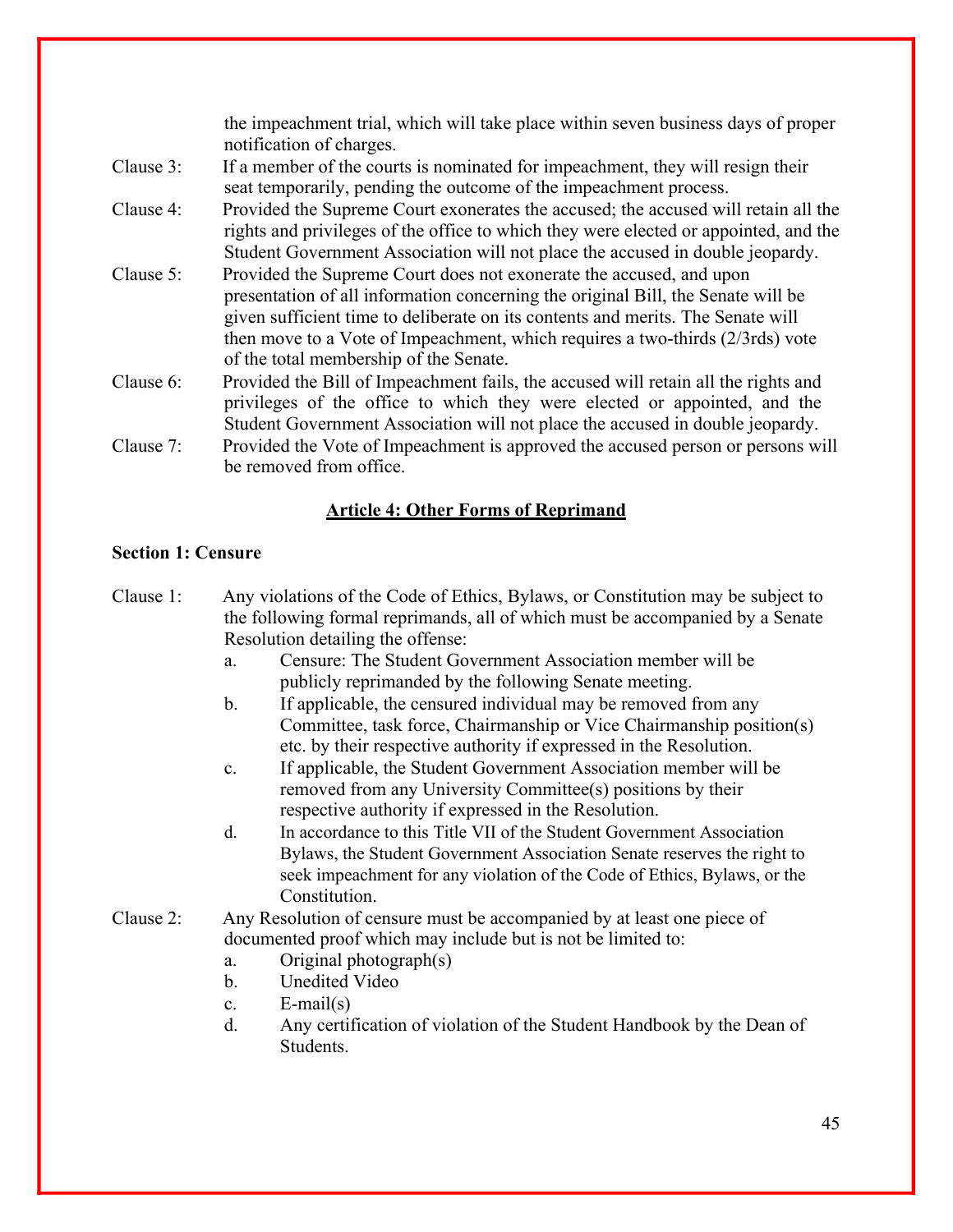- e. The certified testimony of a Student Government Association official validating the offense
- f. Any other original document(s) that may serve as proof of violation of the Code of Ethics, Bylaws, or Constitution.

Clause 3: Any Resolution of censure must be accompanied by at least three (3) members of the Student Government Association serving as witnesses.

#### **Title VIII: Student Fees Advisory Committee**

#### **Article 1: General Provisions**

#### **Section 1: Purpose**

Clause 1: The Student Fees Advisory Committee is a University Committee established by Section 54.5062 of the Texas Education Code. The Committee will advise the Vice President for Student Affairs, the President of the University, and the Board of Regents concerning the type, level, collection, allocation, and expenditure of Student Service Fees.

## **Article 2: Membership**

#### **Section 1: Membership requirements**

- Clause 1: Each Student Member must be enrolled in not less than six (6) semester hours at the University of Houston.
- Clause 2: No Student Member may be an officer or compensated leader of any Student Service Fee Funded Unit other than the Committee itself.
- Clause 3: There will be five Student Member positions nominated by the Student Government Association.
- Clause 4: Student Members appointed by the Student Government Association will serve one-year terms beginning October 1st of a year and ending September 30th of the following year.
- Clause 5: Other members of the Committee will serve at the leisure of the President of the University of Houston.

#### **Article 3: Appointment of Student Members**

#### **Section 1: Appointment Procedure**

- Clause 1: Student members will be appointed by the President of the Student Government Association with the advice and consent of two-thirds (2/3rds) of the Student Government Association Senate present and voting.
- Clause 2: The Student Government Association President and Senate will duly consider the recommendations and opinions of the Chairperson of the Student Fee Advisory Committee (SFAC) when making and consenting appointments of Student Members to the Committee.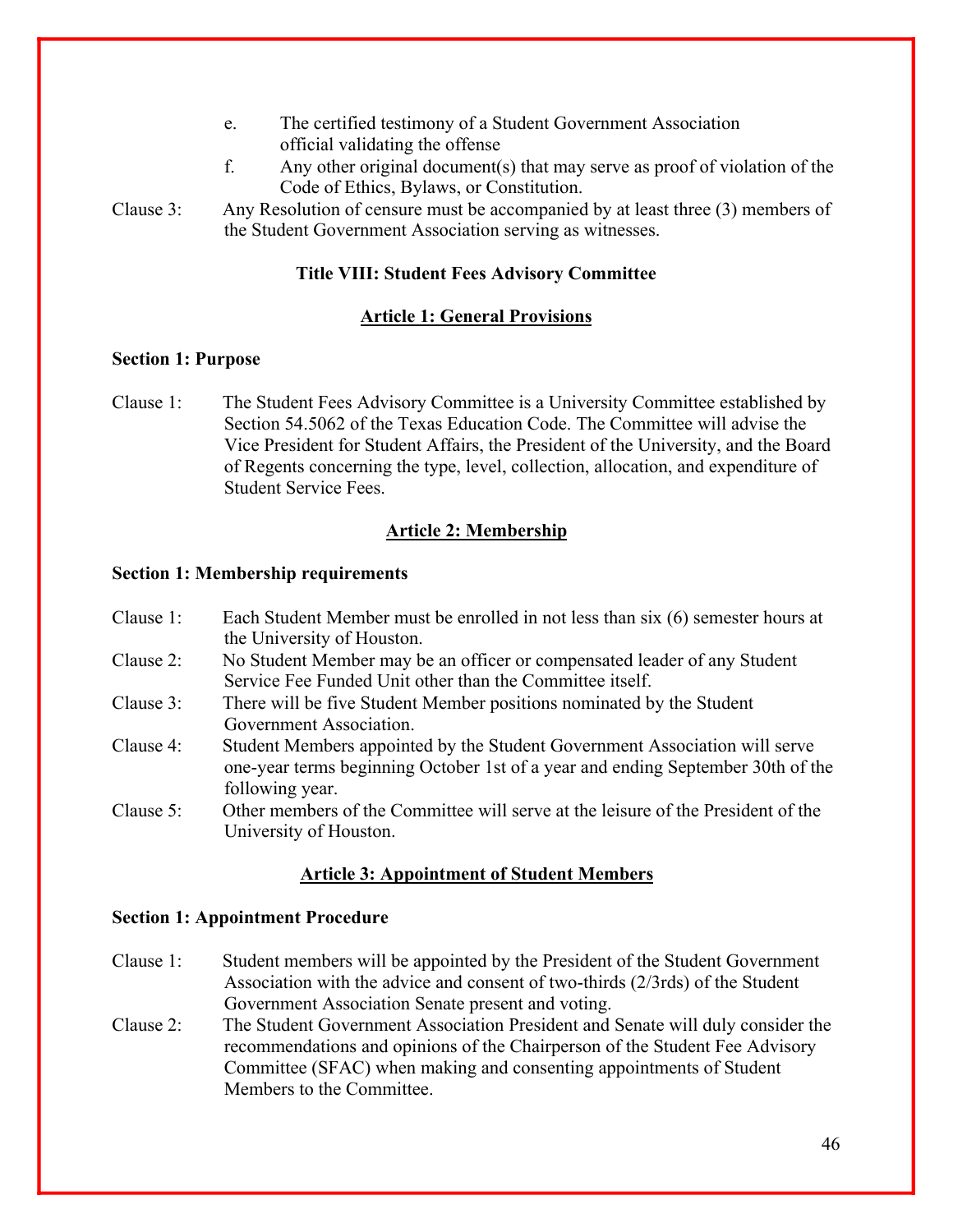- Clause 3: A vacancy in a Student Member position will be filled in the same manner as the original appointment. Student members appointed to vacant positions are appointed to the position until the expiration of the term of the position. Clause 4: The President of the Student Government Association will have the power to
- appoint an Interim Student Member to a vacant student member position if the SFAC Chair deems that such is necessary for the work of the Committee to proceed and requests that the SGA President do so. Such request will be made in writing and the SGA President will appoint an Interim Student Member within three (3) class days of such a request or before the convening of the next meeting of the Committee, whichever is later. An Interim Student Member will serve until an appointment to the position is made and approved by the Senate or until three weeks from the date of appointment, whichever is sooner.

#### **Section 2: Student members and other members' reappointment and removal**

- Clause 1: The Senate will have the power to remove a Student Member of the Committee on the grounds of nonfeasance or malfeasance with the concurrence of two-thirds (2/3rds) of the members of the Senate presiding. In removal of a Student Member, the Senate will duly consider the recommendations and opinions of the SFAC Chairperson.
- Clause 2: The President of the Student Government Association will not have the power or authority to request or demand the resignation of a Student Member.
- Clause 3: The Committee will have the authority to include, in its by-laws, a provision for the automatic removal of its own members due to poor attendance at Committee meetings. Under no other circumstances will the Committee have the authority to remove its own members.
- Clause 4: Appointment and removal of other Committee positions will be the responsibility of the President of the University.

#### **Article 4: Committee Chairperson**

#### **Section 1: Election**

Clause 1: The Chairperson of the Committee will be a Student Member elected by a majority of the Committee to serve as Chairperson for a one-year term beginning on October 1st and ending on September 30th the following year.

#### **Article 5: Operation Procedures**

#### **Section 1: Committee Governance**

- Clause 1: The Committee may adopt its own by-laws and rules of order which will remain in effect until altered by the Committee.
- Clause 2: Any such by-laws or rules may not be inconsistent with the Constitution and Bylaws of the Student Government Association or with University Policy. (The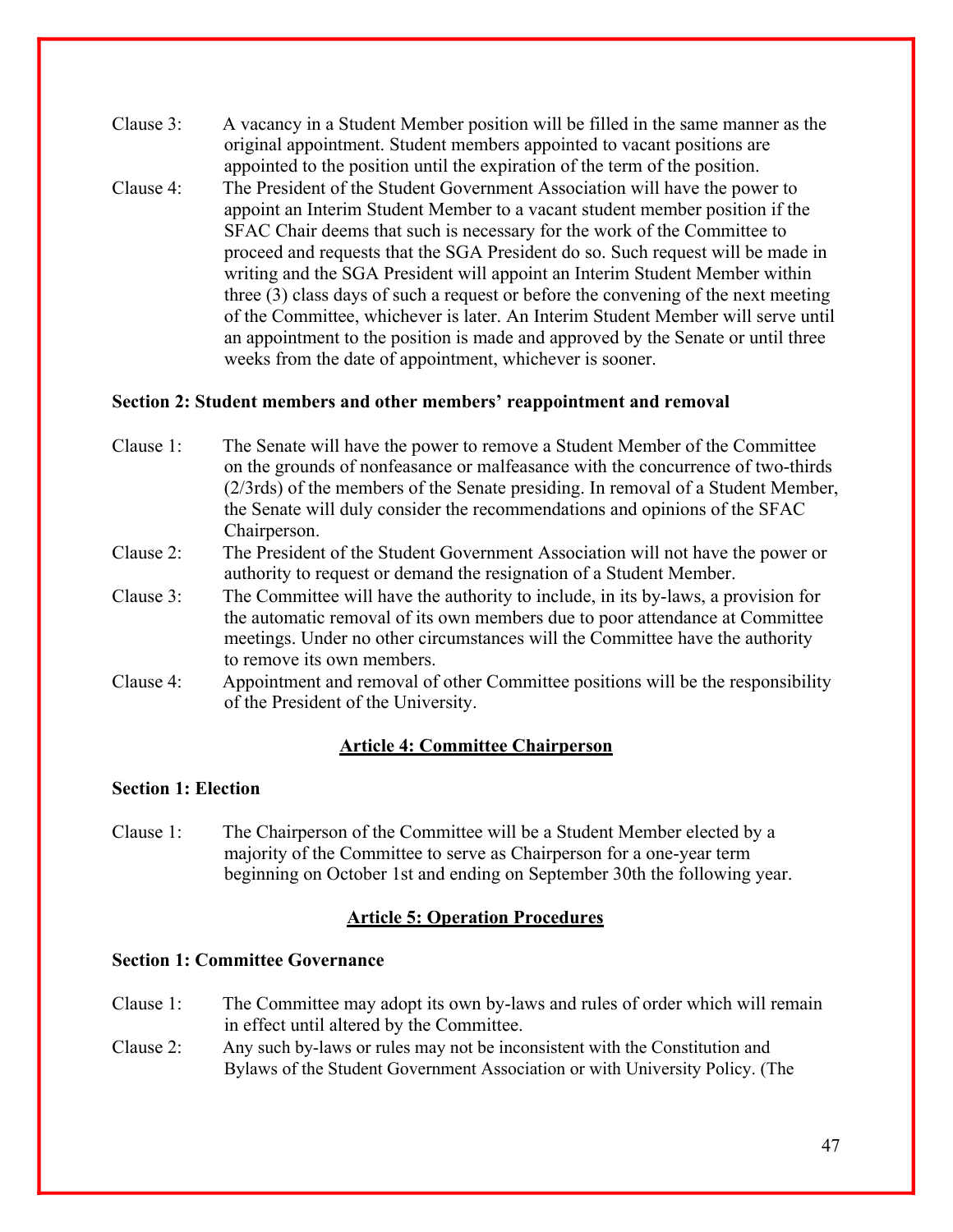"Policies and Procedures Governing the Collection, Allocation, and Expenditure of Student Service Fees" are and have full authority of University Policy.)

Clause 3: The rules contained in the current edition of Robert's Rules of Order Newly Revised will govern SFAC in all cases to which they are applicable and in which they are not inconsistent with the Constitution and By-laws of the Student Government Association and any special rules the Committee may adopt.

#### **Section 2: Committee Meetings Access**

Clause 1: All meetings of the Committee will be open to the University community. Clause 2: All meetings of the Committee will be announced and publicized not less than seven (7) calendar days in advance.

## **Title IX: Code of Ethics**

#### **Article 1: Purpose**

- Section 1: The result of adhering to this code will be an effective, efficient, and respected Student Government Association.
- Section 2: This Code will provide a detailed guidance needed for certain common situations or when faced with particular circumstances to translate the Core Values into actions as Senators and/or Student Government Association Representatives engage within Student Government Association, students, faculty, the administration and in any function where they will be representing the University of Houston.
- Section 3: The Code will also encourage an ethical future for the members of Student Government Association upon graduation.
- Section 4: The Code will instill trust and confidence as Student Government officials demonstrate their commitment by exercising their core values and standing by The Code of Ethics.
- Section 5: All members of the Student Government Association, including but not limited to all appointed or elected officials of the legislative, executive, and judicial branch, should keep the Code of Ethics at the forefront of their actions, and always be prepared to give account of their actions and words.
- Section 6: Members of the Student Government Association will represent their constituencies, first, by expressing their interests and concerns within the Student Government Association, and second, by being their example of conduct in the discharge of their duties; they should provide an example to the outside world of the best the UH Student Body has to offer.

## **Article 2: Core Values**

Section 1: Promoting opportunity: All of the Student Government Association officials will be committed to helping University of Houston students reach their full potential in order to build a better future for the University of Houston students, whom they serve.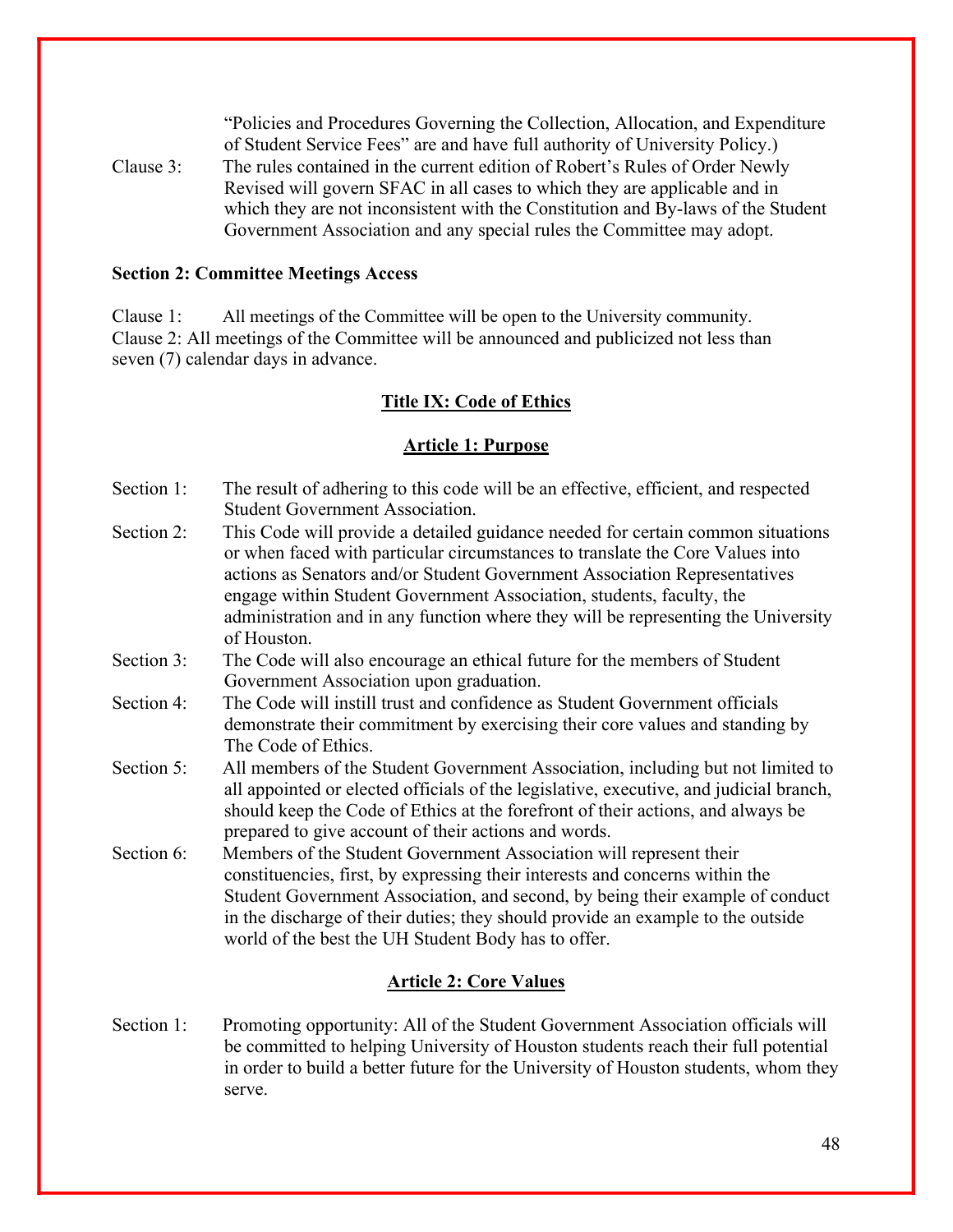| Section 2: | Acting responsibly: Student Government Association officials are aware that their |
|------------|-----------------------------------------------------------------------------------|
|            | decisions and actions affect the University of Houston as a whole, and therefore  |
|            | Student Government Association officials will hold each other accountable for     |
|            | the discipline and management of behavior becoming of a Student Government        |
|            | Association official.                                                             |
| Section 3. | Trust in the members of Student Government Association: All Student               |

- Section 3: Trust in the members of Student Government Association: All Student Government Association officials will strive to be consistent and straight forward in their communications and interactions with one another.
- Section 4: Delivering results to the students: All Student Government Association officials will execute their given tasks in a diligent manner, which will lead to sustainable and long-term performance.

# **Article 3: Accountability**

Section 1: Members of the Student Government Association should encourage their colleagues to adhere to the Code of Ethics by holding each other accountable while striving to be examples themselves. Members should ensure enforcement, while at the same time showing their commitment to the Code and Core Values to the rest of the Student Body.

## **Article 4: Additional Provisions and Guidance**

- Section 1: No official of the Student Government Association will discriminate on the basis of race, color, sex (including pregnancy), religion, national or ethnic origin, age, disability, veteran status, genetic information, gender identity, gender expression, and sexual orientation.
- Section 2: No official will knowingly misrepresent the truth while acting in their capacity as an officer of the UH Student Government Association.
- Section 3: No official of the Student Government Association will bestow favors, make undue use of influence of powers of office, or offer special considerations of any kind in exchange for anything of value.
- Section 4: No official of the Student Government Association will misuse, mismanage, or misappropriate their position and/or equipment, facilities, or funds of the Student Government. Each Student Government Association official must be able to give a thorough account of all funds allocated by student fees spent by them and a thorough inventory of all goods and/or services received.
- Section 5: Each Student Government official must make every reasonable attempt to fulfill their responsibilities to the best of their ability. Each member must discharge their duties in good faith and with due regard for the welfare of the entire Student Body.
- Section 6: Each Student Government official will vote with only their constituents in mind.
- Section 7: Each Student Government official must represent both Student Government Association and UH in a dignified manner.
- Section 8: Each Student Government official must actively seek to be informed of as well as attempt to remedy campus problems and controversies.